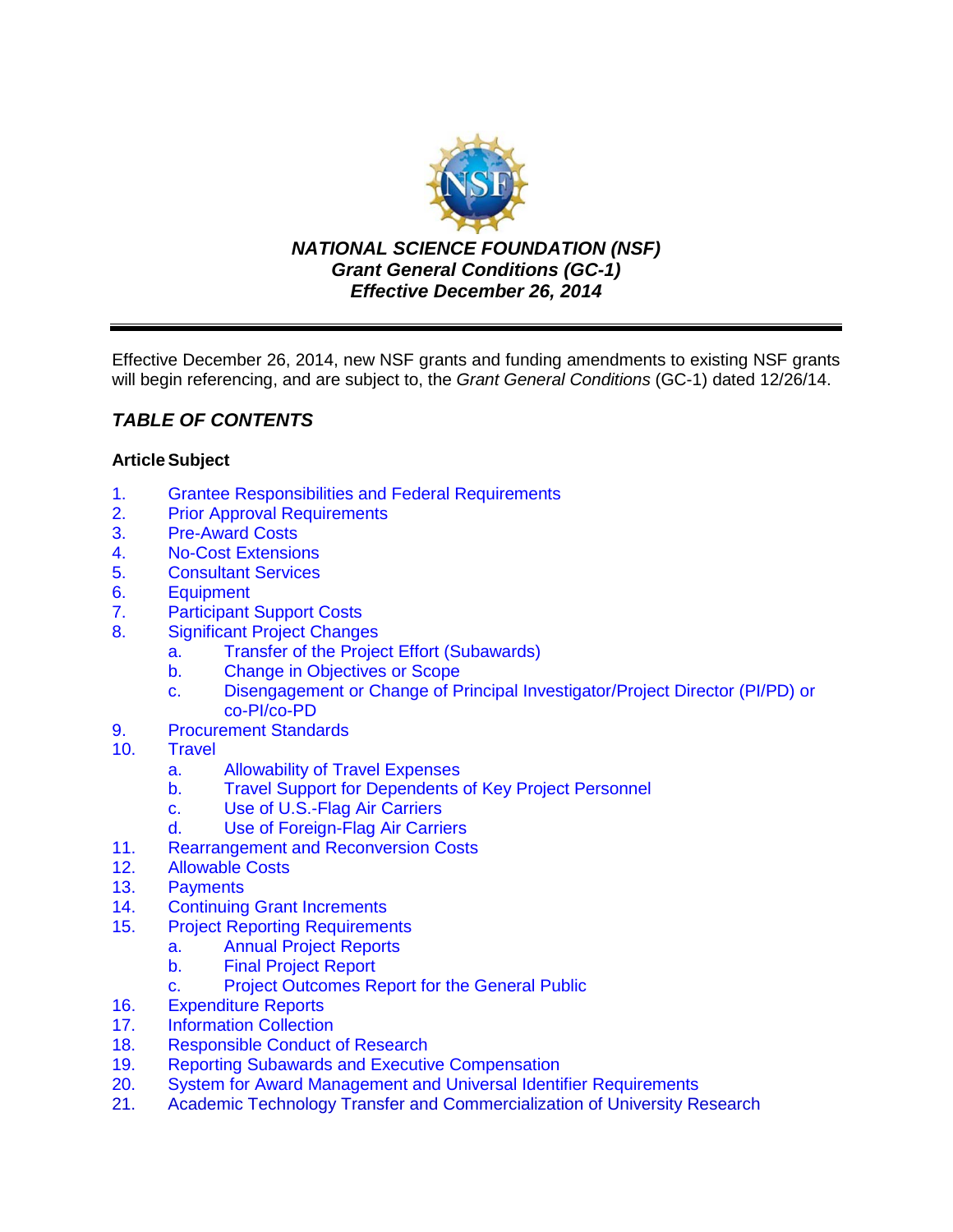- 22. [Federal Tax Obligations](#page-21-0)<br>23. Unpaid Federal Tax Liab
- [Unpaid Federal Tax Liability](#page-21-0)
- 24. [Criminal Convictions](#page-21-0)<br>25. Copvrightable Materia
- **[Copyrightable Material](#page-21-0)**
- 26. [Program Income](#page-22-0)
- 27. [Publications](#page-24-0)
	- a. [Acknowledgment of Support](#page-24-0)
	- b. [Disclaimer](#page-24-0)
	- c. [Copies for NSF](#page-24-0)
	- d. [Metric System](#page-24-0)
- 28. [Patent](#page-25-0) Rights
- 29. [Cost Sharing and Cost Sharing Records](#page-30-0)
- 30. [Audit and Records](#page-31-0)<br>31. Site Visits
- **[Site Visits](#page-31-0)**
- 32. [Suspension or Termination](#page-32-0)
- 33. [Termination Review Procedure](#page-33-0)<br>34. Non-Discrimination Statutes
- 34. [Non-Discrimination](#page-33-0) Statutes<br>35. Reporting Classifiable Inform
- 35. [Reporting Classifiable Information](#page-33-0)
- 36. [Animal Welfare](#page-34-0)
- 37. [Research Involving Recombinant or Synthetic Nucleic Acid Molecules](#page-34-0)<br>38. Clean Air and Water
- **[Clean Air and Water](#page-34-0)**
- 39. [Human Research Subjects](#page-35-0)
- 40. [Investigator Financial Disclosure Policy](#page-35-0)<br>41. Whistleblower Protection
- **[Whistleblower Protection](#page-35-0)**
- 42. [State Sales and Use Taxes](#page-35-0)
- 43. [Debarment and Suspension](#page-35-0)
- 44. [Resolution of Conflicting Conditions](#page-36-0)

## **Other Considerations**

- 45. [Liability](#page-36-0)<br>46. Sharing
- 46. [Sharing of Findings, Data, and Other Research Products](#page-36-0)
- 47. [Government Permits and Activities Abroad](#page-36-0)<br>48. Increasing Seat Belt Use in the United State
- [Increasing Seat Belt Use in the United States](#page-37-0)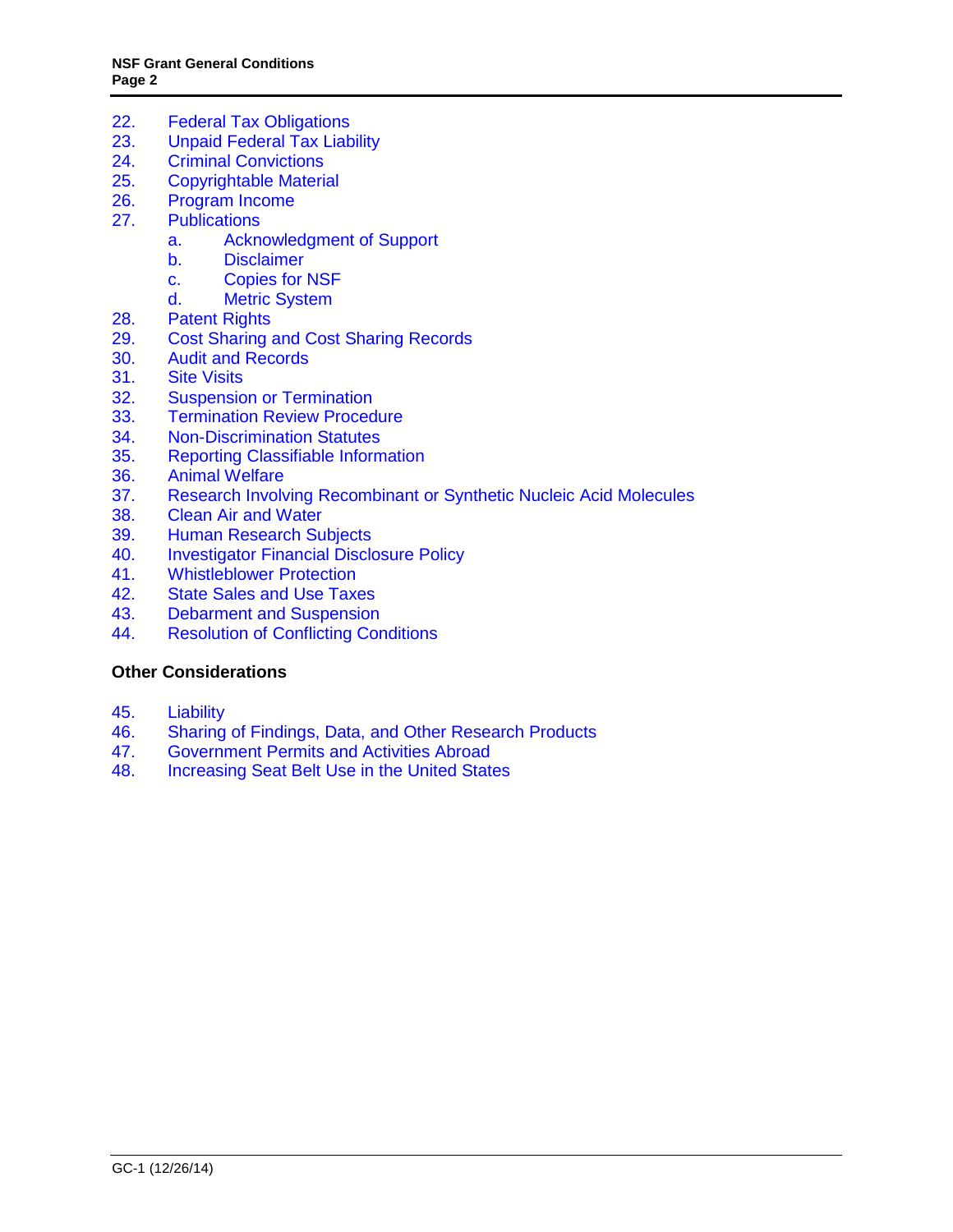## <span id="page-2-0"></span>**1. Grantee Responsibilities and Federal Requirements**

- a. The grantee has full responsibility for the conduct of the project or activity supported under this grant and for adherence to the grant conditions. Although the grantee is encouraged to seek the advice and opinion of NSF on special problems that may arise, such advice does not diminish the grantee's responsibility for making sound scientific and administrative judgments and should not imply that the responsibility for operating decisions has shifted to NSF. The grantee is responsible for notifying NSF about: (1) any allegation of research misconduct that it concludes has substance and requires an investigation in accordance with NSF research misconduct regulations published at 45 Code of Federal Regulations (CFR) Part 689; or (2) any significant problems relating to the administrative or financial aspects of the grant.
- b. The requirements of this grant are contained in these *Grant General Conditions* unless otherwise specified in the notice of award. The applicable Federal administrative standards are incorporated by reference and are contained in [2 CFR §](http://www.ecfr.gov/cgi-bin/text-idx?SID=704835d27377ef5213a51c149de40cab&node=2:1.1.2.2.1&rgn=div5) 200, *Uniform Administrative Requirements, Cost Principles, and Audit Requirements for Federal Awards* (Uniform Guidance). 2 CFR § 200 also applies to commercial organizations, including small businesses. These *Grant General Conditions* (GC-1) serve as the Foundation's implementation of 2 CFR § 200. If the GC-1 is silent on a specific area covered by 2 CFR § 200, the requirements specified in 2 CFR § 200 must be followed.
- c. By acceptance of this grant, the grantee agrees to comply with the applicable Federal requirements for grants and cooperative agreements and to the prudent management of all expenditures and actions affecting the grant including the monitoring of subrecipients (if applicable). Specific guidance on subrecipient monitoring and management can be found in 2 CFR § 200.331. A listing of National Policy Requirements that grantees must adhere to, where applicable, is located at: [http://www.nsf.gov/bfa/dias/policy/gc1/policymatrix\\_dec14.pdf.](http://www.nsf.gov/bfa/dias/policy/gc1/policymatrix_dec14.pdf)
- d. Documentation for each expenditure or action affecting this grant must reflect appropriate organizational reviews or approvals that should be made in advance of the action. Organizational reviews are intended to help assure that expenditures are allowable, necessary and reasonable for the conduct of the project, and that the proposed action:
	- 1. is consistent with grant terms and conditions;
	- 2. is consistent with NSF and grantee policies;
	- 3. represents effective utilization of resources; and
	- 4. does not constitute a significant project change (see Article 8).

Nothing in this article shall be construed to require administrative reviews or documentation that duplicates those already required by existing organizational systems or by applicable Federal standards, e.g., 2 CFR § 200.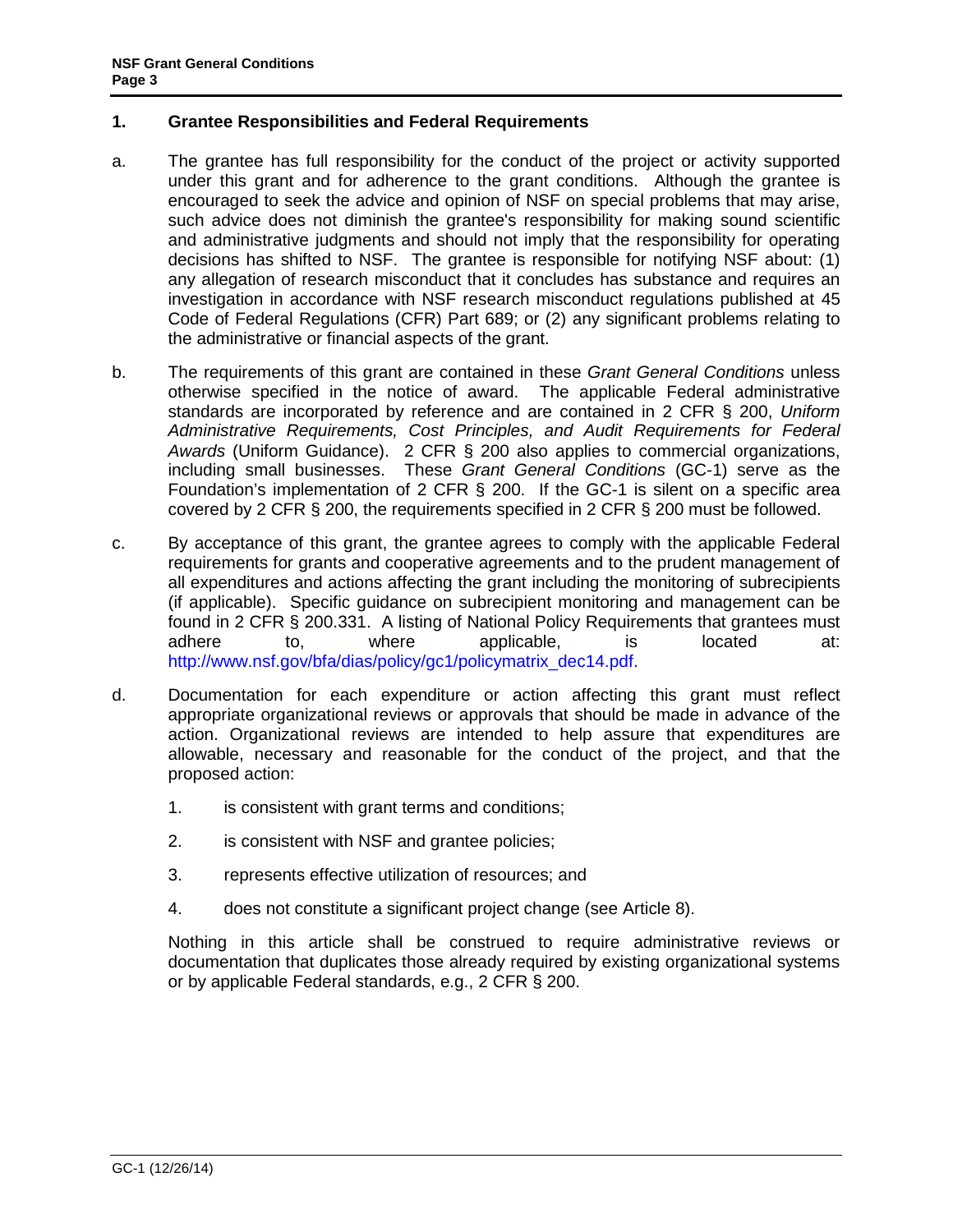<span id="page-3-0"></span>e. The grantee is responsible for ensuring that the Principal Investigator(s) (PIs) or Project Director(s) (PDs) and co-PIs/co-PDs receive a copy of the grant conditions, including: the notice of award, the budget, these general terms and conditions, any special terms and conditions and any subsequent changes in the grant conditions. These grant conditions are made available to the grantee by NSF in electronic form at [http://www.nsf.gov/awards/ managing/general\\_conditions.jsp?org=NSF,](http://www.nsf.gov/awards/managing/general_conditions.jsp?org=NSF) and may be duplicated, copied or otherwise reproduced by the grantee as appropriate. This provision does not alter the grantee's full responsibility for conduct of the project and compliance with all grant terms and conditions. Notices of award are available electronically via the NSF FastLane system at [https://www.fastlane.nsf.gov/fastlane.jsp.](https://www.fastlane.nsf.gov/fastlane.jsp) Sponsored project offices are able to view, print and/or download NSF notices of award for their organizations and Principal Investigators/Project Directors (PIs/PDs) and co-PIs/co-PDs can access their individual notices of award through use of the FastLane system.

## **2. Prior Approval Requirements**

Unless otherwise specified in the notice of award, the Federal administrative requirements for prior agency approval summarized in 2 CFR § 200.308, and the provisions of the governing cost principles, the requirement to obtain NSF prior approval applies only to the activities and expenditures specified below.

- a. Consistent with 2 CFR § 200, written prior approval from the cognizant NSF Grants and Agreements Officer is required for:
	- 1. Significant Project Changes
		- (a) Transfer of the project effort (see Article 8. See also 2 CFR § 200.308)
		- (b) Change in objective or scope (see Article 8. See also 2 CFR § 200.308)
		- (c) Disengagement or change of PI/PD or co-PI/co-PD (see Article 8. See also 2 CFR § 200.308)
		- (d) Change in the amount of approved cost sharing reflected on Line M of the grant budget (see Article 29)
	- 2. Rearrangement and Reconversion Costs (see Article 11)
	- 3. Salaries of administrative or clerical staff (see 2 CFR § 200.405)
	- 4. Travel costs for dependents (see Article 10. See also 2 CFR § 200.464)
	- 5. Additional categories of participant support costs other than those described in 2 CFR § 200.75 (see Article 7. See also 2 CFR § 200.75 and the NSF *[Grant](http://www.nsf.gov/pubs/policydocs/pappguide/nsf14001/gpg_2.jsp#IIC2gv)  Proposal Guide* [\(GPG\) Chapter II.C.2.g\(v\)\)](http://www.nsf.gov/pubs/policydocs/pappguide/nsf15001/gpg_2.jsp#IIC2gv).
- b. Written prior approval from the cognizant NSF Program Officer is required for transfer of funds budgeted for participant support (see Article 7. See also 2 CFR § 200.308(c)(5)).
- c. Requests for the prior approvals identified above (as well as other types of award related notifications or requests stipulated in the [AAG Chapter II, Exhibit II-1\)](http://www.nsf.gov/pubs/policydocs/pappguide/nsf15001/aag_2ex1.pdf) must be submitted via the use of NSF's electronic systems.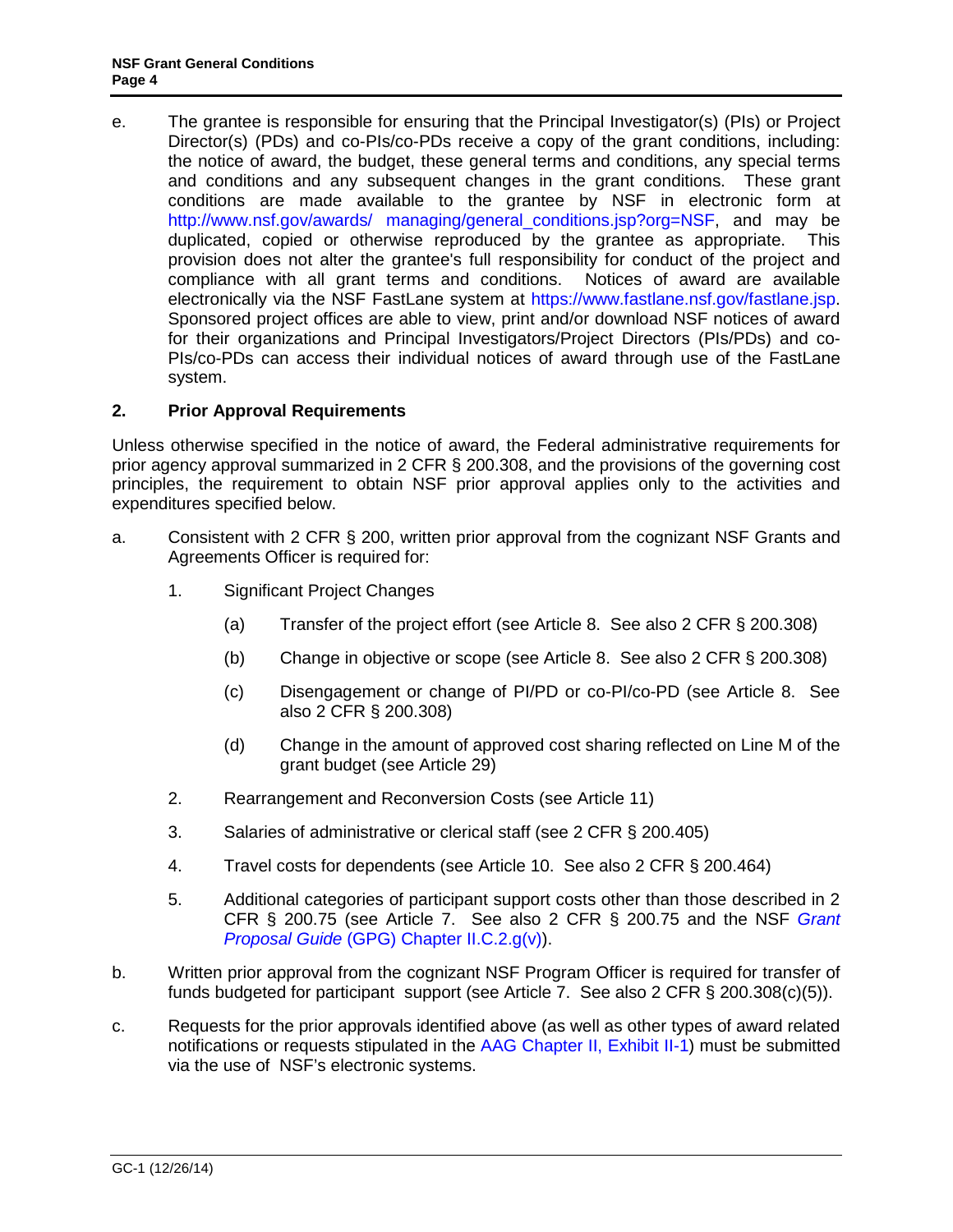#### <span id="page-4-0"></span>**3. Pre-Award Costs**

- a. Grantees may approve pre-award costs incurred within the ninety calendar day period before the start date of the grant. Requests for approval of pre-award costs for periods greater than 90 calendar days must be submitted electronically via NSF's electronic systems. Pre-award expenditures prior to the funding of an increment within a continuing grant are not subject to this limitation or approval requirement, but are subject to paragraph c. below.
- b. Pre-award costs must be necessary for the effective and economical conduct of the project and the costs must be otherwise allowable in accordance with Article 12.
- c. Pre-award expenditures are made at the grantee's risk. Grantee authority to approve pre-award costs does not impose an obligation on NSF: (1) in the absence of appropriations; (2) if a grant is not subsequently made; or (3) if a grant is made for a lesser amount than the grantee anticipated.

### **4. No-Cost Extensions**

- a. Grantees may authorize a one-time extension of the end date of the grant up to 12 months if additional time beyond the established end date is required to assure adequate completion of the original scope of work within the funds already made available.<sup>[1](#page-4-1)</sup> A single extension, which shall not exceed 12 months, may be made for this purpose and must be made prior to the originally established end date. As stipulated in 2 CFR § 200.308(d)(2), this one-time extension may not be exercised merely for the purpose of using any unliquidated balances.
- b. Grantees shall notify NSF, providing supporting reasons for the extension, and the revised period of performance, at least ten calendar days prior to the end date specified in the grant to ensure accuracy of NSF's award data. All grantee-authorized extensions must be submitted electronically via NSF's electronic systems.
- c. Requests for no-cost extensions beyond the above referenced authority must follow the procedures set forth in [AAG Chapter I.D.3.c.](http://www.nsf.gov/pubs/policydocs/pappguide/nsf15001/aag_1.jsp#ID3c)

## **5. Consultant Services (also referred to as Professional Service Costs)**

Costs for professional and consultant services, including those who are members of a particular profession or possess a special skill and who are not officers or employees of the performing organization, are allowable when reasonable in relation to the services rendered and when not contingent upon recovery of costs from NSF. If not included in the grant budget, anticipated services must be justified and information furnished on each individual's expertise, primary organizational affiliation, normal daily compensation rate, and number of days of expected service. Consultants' travel costs, including subsistence, may be included. If requested, the grantee must be able to justify that the proposed rate of pay is reasonable. Additional information on the allowability of consultant costs is available in 2 CFR § 200.459.

<span id="page-4-1"></span> $1$  Awardees are not authorized to extend an award that contains a zero balance.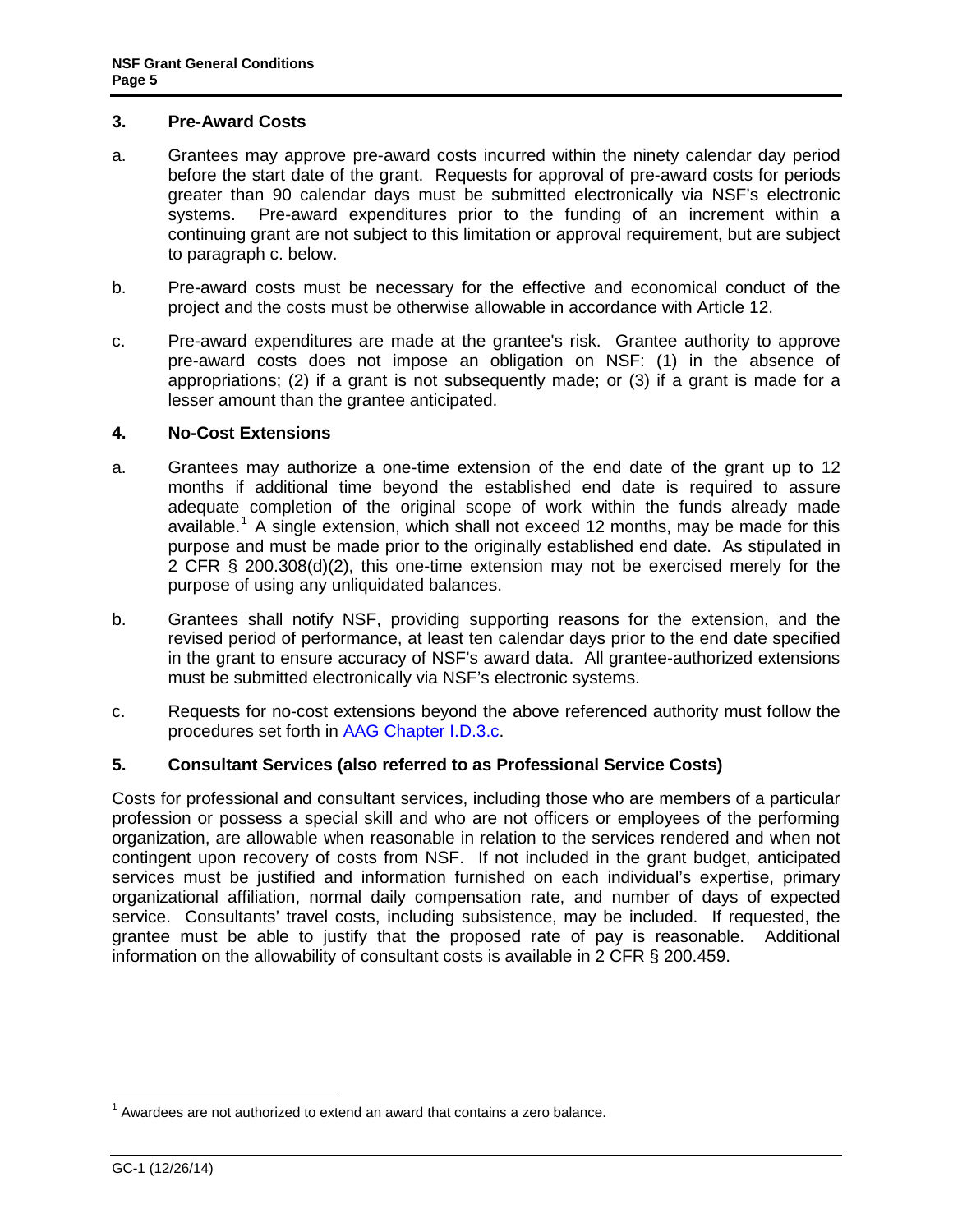## <span id="page-5-0"></span>**6. Equipment**

The standards for managing and disposing of property furnished by NSF or whose cost was charged to a project supported by an NSF grant are outlined in 2 CFR § 200.310-316. See also FAQ 200.318-1 of the *Frequently Asked Questions for The Office of Management and Budget's Uniform Administrative Requirements, Cost Principles, and Audit Requirements for Federal Awards at 2 CFR § 200* (dated November, 2014) regarding Equipment and A-110 Screening Procedures.

- a. *Title to Equipment – Non-profit Organizations*
	- Unless otherwise specified in the grant, title to equipment purchased or fabricated with NSF grant funds by a college or university or other non-profit organization will vest in the grantee organization upon acquisition in accordance with 15 USC 3710. Such equipment is considered exempt property and shall be acquired and used in accordance with paragraph c below. In special situations, the grant may require that title to equipment purchased, acquired or fabricated by the grantee with NSF funds pass directly to the government upon acquisition.
- b. *Title to Equipment – Commercial Organizations*

Unless otherwise specified in the grant, title to equipment purchased or fabricated with NSF grant funds by a small business or other for-profit organization will vest in the Government. Such equipment will be acquired and used in accordance with paragraph c below.

- c. *Conditions for Acquisition and Use of Equipment*
	- 1. Grantee Assurance. The grantee will assure that for each purchase of equipment, it is:
		- (a) necessary for the research or activity supported by the grant;
		- (b) not otherwise reasonably available and accessible;
		- (c) of the type normally charged as a direct cost to sponsored agreements;

and

- (d) acquired in accordance with organizational practice.
- 2. General Purpose Equipment. Expenditures for general-purpose equipment are typically not eligible for support (see [AAG Chapter IV.D.2.b\)](http://www.nsf.gov/pubs/policydocs/pappguide/nsf15001/aag_4.jsp#IVD2).
- 3. Equipment Usage. The equipment must remain in use for the specific project for which it was obtained in accordance with 2 CFR  $\S$  200.313(c)(1), unless the provision in 2 CFR § 200.313(c)(4) applies.
- 4. Equipment Sharing. The equipment must be shared on other projects or programs in accordance with 2 CFR § 200.313(c)(1).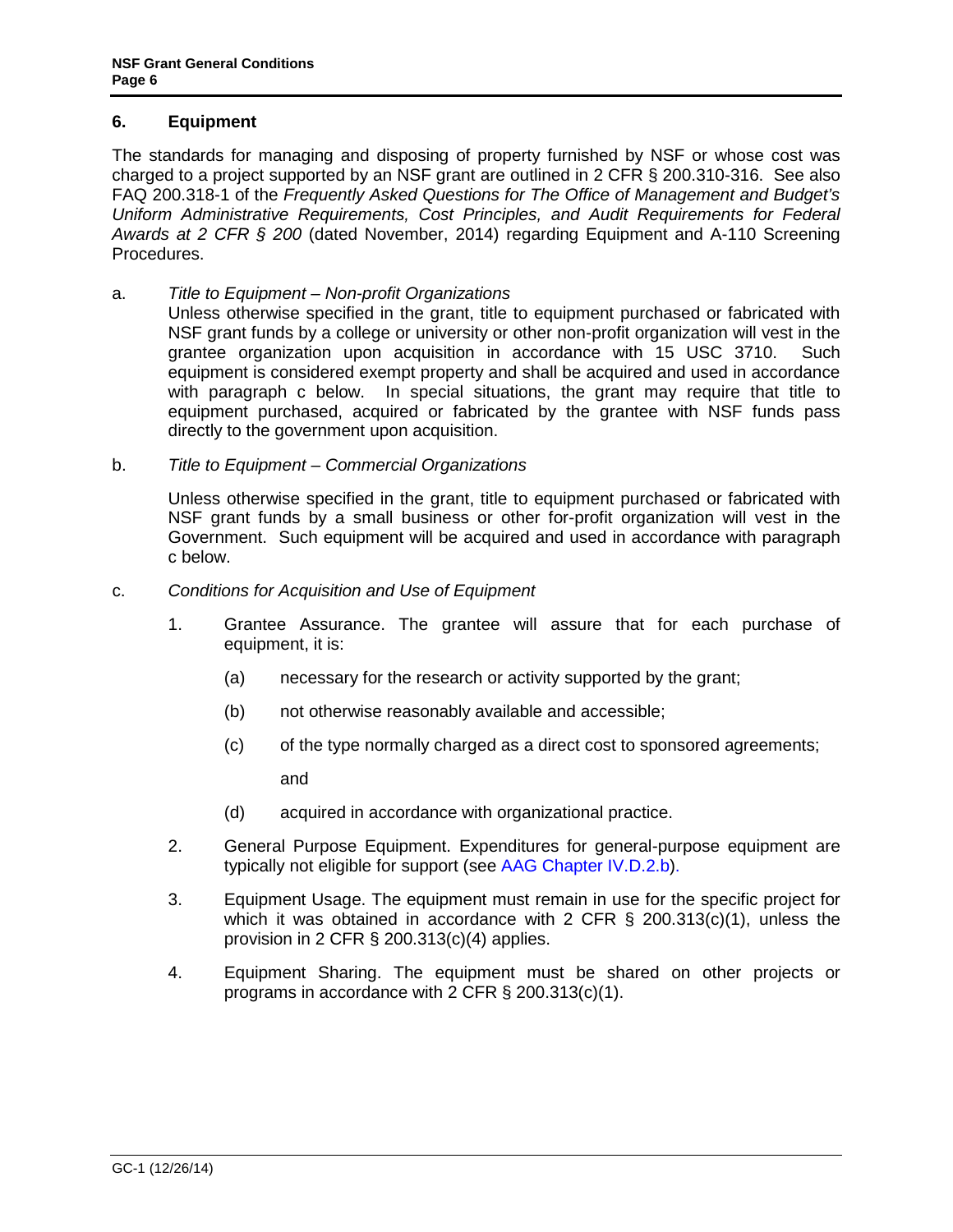- 5. Property Management Standards. The grantee shall maintain a property management system that, at a minimum, meets the requirements of 2 CFR § 200.313(d). Because of increasing threats to information technology systems, the grantee is reminded that, under 2 CFR §§ 200.313(d)(3) and (4), "[a] control system must be developed to ensure adequate safeguards to prevent loss, damage, or theft of the property" and "[a]dequate maintenance procedures must be developed to keep the property in good condition." This requirement imposes on the grantee a duty to adequately maintain and to insure adequate safeguards against the loss, damage, or theft of information technology equipment and systems purchased with NSF funds.
- 6. Inventory Requirements.
	- (a) In the event that title to equipment is vested in the Federal Government, such property shall be marked, tagged or segregated in such a manner as to indicate clearly its ownership by the government. In accordance with the requirements of 2 CFR § 200.312(a), for all NSF-owned equipment having an original acquisition cost of \$5,000 or more, the grantee must submit an annual inventory report by NSF grant number of such property to the NSF Property Administrator, Division of Administrative Services (DAS). The report should include all NSF-owned equipment purchased or constructed, including land and buildings, under the grant or acquired by screening excess through the General Services Administration (GSA); and include the type of equipment or property, serial number, acquisition price, acquisition date and condition of the equipment. In the event that the grantee is in possession of NSF-owned equipment under multiple grants, the reporting must be specific to each NSF grant number.

The report also should include a description of Construction-in-Progress (CIP) and Work-in-Progress (WIP) items and construction costs incurred to date. CIP is defined as real property that is in the process of being manufactured or fabricated but is not yet complete. WIP is defined as equipment that is in the process of being manufactured or fabricated but is not yet complete. CIP and WIP consist of the costs of direct materials, direct labor, direct purchased services, and indirect costs, including general and administrative and overhead costs. Costs coded as such should not be depreciated. The inventory should be submitted electronically to [fsrpts@nsf.gov](mailto:fsrpts@nsf.gov) and must be received by DAS no later than August 15 each year.

- (b) A physical inventory of NSF-owned equipment shall be conducted every two years pursuant to 2 CFR § 200.313(d)(2). At the end of the grant, the grantee shall report the property to the Property Section for further agency utilization (See [AAG Chapter IV.D.5\)](http://www.nsf.gov/pubs/policydocs/pappguide/nsf15001/aag_4.jsp#IVD5).
- 7. Competition. The grantee shall not use equipment acquired with Federal funds to provide services to non-Federal outside organizations for a fee that is less than private companies charge for equivalent services, unless specifically authorized by Federal statute for as long as the Federal government retains an interest in the equipment in accordance with 2 CFR § 200.313(c)(3).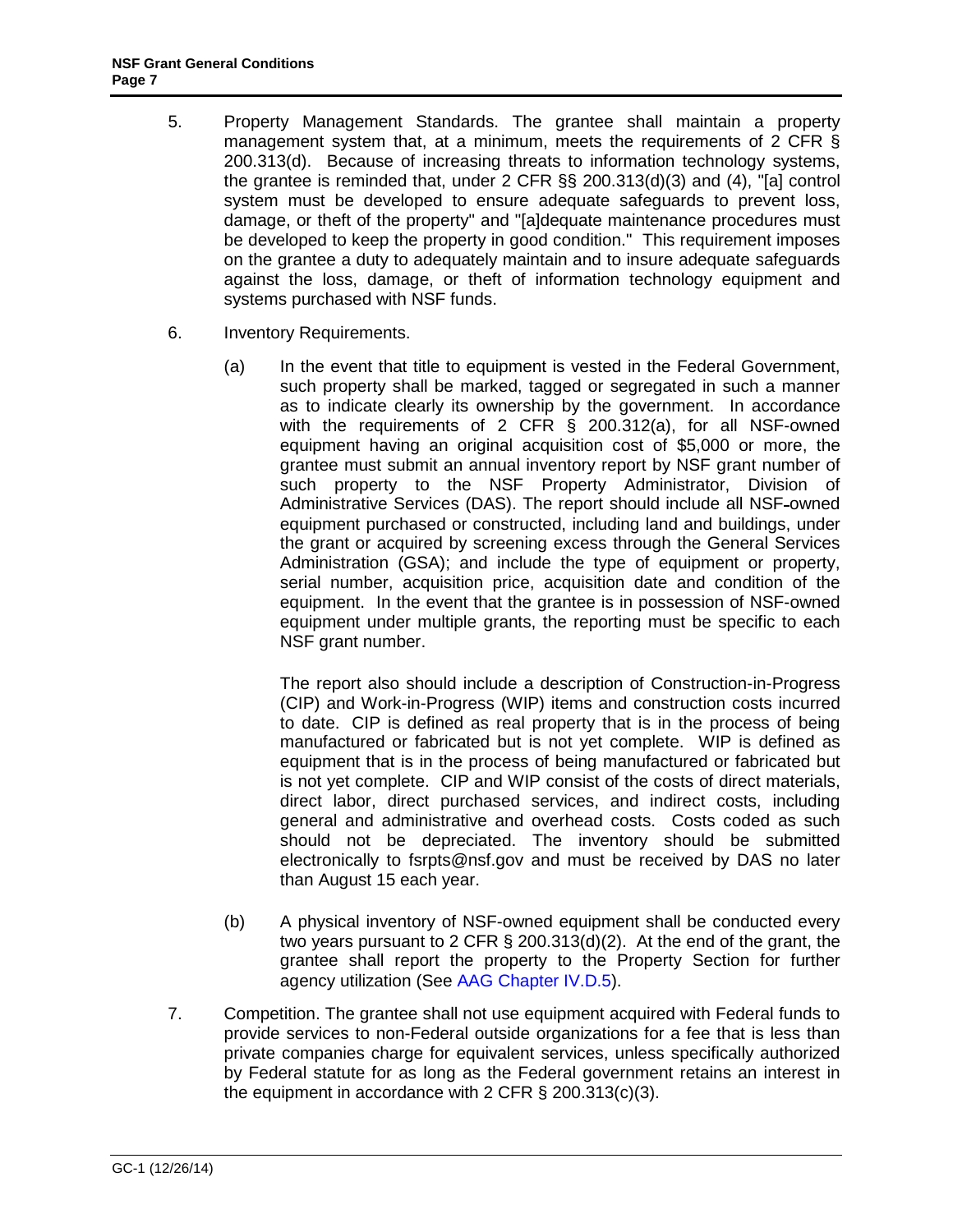- <span id="page-7-0"></span>8. Right to Transfer Title.
	- (a) In accordance with 2 CFR § 200.313(e), NSF may identify items of equipment having an acquisition cost of \$5,000 or more where NSF reserves the right to transfer the title to the Federal Government or a third party named by the Federal Government at any time during the grant period.
	- (b) In cases where NSF elects to transfer the title, disposition instructions will be issued no later than 120 days after the end date of the NSF-supported project for which it was acquired.

### **7. Participant Support Costs**

- a. Participant support costs as defined in 2 CFR § 200.75 are direct costs for items such as stipends or subsistence allowances, travel allowances and registration fees paid to or on behalf of participants (but not employees) in connection with NSF-sponsored conferences. In accordance with Article 2, prior approval is required for any additional categories of participant support costs, such as incentives, gifts, souvenirs, t-shirts and/or memorabilia. The request must be submitted via use of NSF's electronic systems and NSF approval of such changes will be by an amendment to the grant signed by the cognizant NSF Grants and Agreements Officer. Grantee organizations must account for participant support costs separately. Indirect costs (F&A) are not allowed on participant support costs (see [GPG II.C.2.g\(v\)\).](http://www.nsf.gov/pubs/policydocs/pappguide/nsf15001/gpg_2.jsp#IIC2gv)
- b. Funds provided for participant support may not be used by grantees for other categories of expense without the specific prior written approval of the cognizant NSF Program Officer. Such requests must be submitted electronically via use of NSF's electronic systems.

## **8. Significant Project Changes**

Consistent with 2 CFR § 200.308, the grantee is required to obtain prior written approval from the cognizant NSF Grants and Agreements Officer whenever there are significant changes in the project or its direction as stipulated below.

- a. *Transfer of the Project Effort (Subawards)*
	- 1. NSF authorization to transfer a significant part of the research or substantive effort to another organization that has been disclosed in the proposal is not needed unless approval has been specifically withheld in the notice of award.
	- 2. If it becomes necessary to transfer a significant part of the research or effort after a grant has been made, notification of this intent should be submitted via use of NSF's electronic systems and must be electronically signed by an Authorized Organizational Representative (AOR). The request shall include a clear description of the work to be performed and a proposed budget (see [AAG](http://www.nsf.gov/pubs/policydocs/pappguide/nsf15001/aag_2.jsp#IIB3)  [Chapter II.B.3](http://www.nsf.gov/pubs/policydocs/pappguide/nsf15001/aag_2.jsp#IIB3) for additional information). NSF approval of such changes will be by an amendment to the grant signed by the cognizant NSF Grants and Agreements Officer.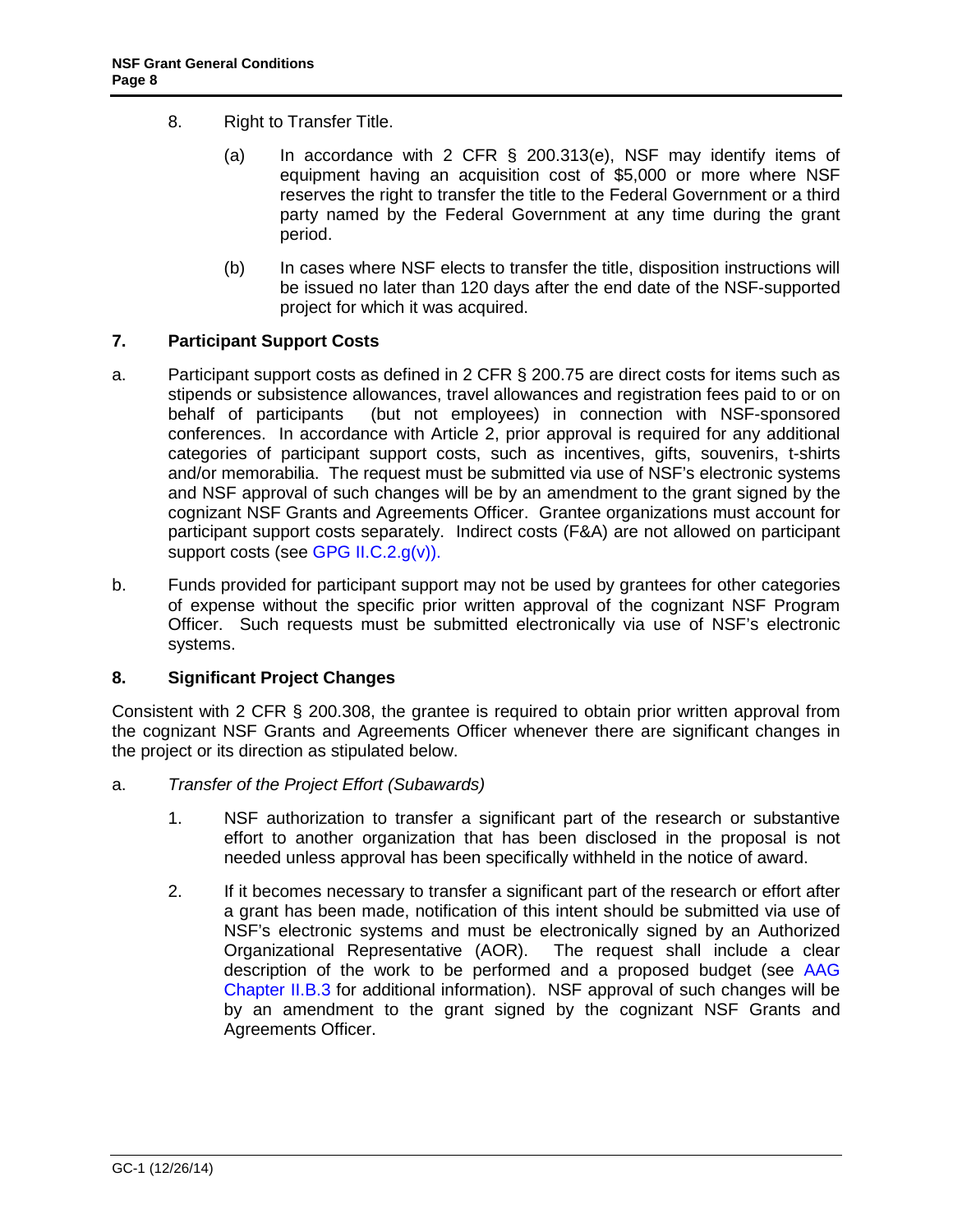- <span id="page-8-0"></span>3. The grantee remains responsible for monitoring of the activities of the subrecipient as necessary to ensure that the subaward is used for authorized purposes, in compliance with Federal statutes, regulations, and the terms and conditions of the subaward as outlined in 2 CFR § 200.331. This includes maintaining the necessary documentation on all subawards and making it available to NSF upon request. The grantee shall include subaward activities in the annual and final project reports that are submitted to NSF.
- 4. Consistent with the guidance in 2 CFR § 200.331, grantees must adhere to the requirements for pass-through entities in establishing and managing subawards and contracts issued under the grant. In addition, grantees shall ensure that the following articles, if applicable, flow down to all subrecipients, or are appropriately addressed in the subaward instrument: Articles 5, 7, 9, 10, 11, 12, 17, 18, 19, 20, 25, 26, 27, 28, 29, 30, 31, 34, 35, 36, 37, 38, 39, 41, 42, 43, 45, 46, 47 and 48. If the grantee issues contracts exceeding \$2,000 for construction, alteration or repair that are within the scope of the Acts found in 2 CFR § 200, Appendix II, "*Contract Provisions for Non-Federal Entity Contracts Under Federal Awards*," the appropriate clauses applicable to construction activities also will be included in applicable contracts.
- b. *Change in Objectives or Scope*

A proposed change in the phenomenon or phenomena under study or the objectives of the project stated in the proposal or agreed modifications thereto should be communicated via use of NSF's electronic systems. NSF approval of such changes will be by an amendment to the grant signed by the cognizant NSF Grants and Agreements Officer.

c. *Disengagement or Change of Principal Investigator/Project Director or co-Principal Investigator/co-Project Director*

If a named Principal Investigator (PI)/Project Director (PD) or co-PI/co-PD plans to or becomes aware that he or she will: (1) devote substantially less effort to the work than anticipated in the approved proposal (defined in 2 CFR  $\S$  200.308(c)(3) as a reduction of 25% or more in time devoted to the project); (2) sever his or her connection with the grantee organization; or (3) be disengaged from the project for a continuous period of more than 3 months, or otherwise relinquish active direction of the project, he or she shall advise the appropriate official at the grantee organization, who shall initiate action appropriate to the situation in accordance with the guidelines described in [AAG Chapter](http://www.nsf.gov/pubs/policydocs/pappguide/nsf15001/aag_2.jsp#IIB2)   $II.B.2.$ 

### **9. Procurement Standards**

Whether or not approval of a procurement is required under Article 8.a., where appropriate, the grantee (including commercial organizations) is responsible for compliance with the procurement standards identified in 2 CFR § 200.318. The grantee also is responsible for ensuring that the provisions contained in Appendix II of 2 CFR § 200 are made a part of any contract whose award amount exceeds the simplified acquisition threshold (currently \$150,000).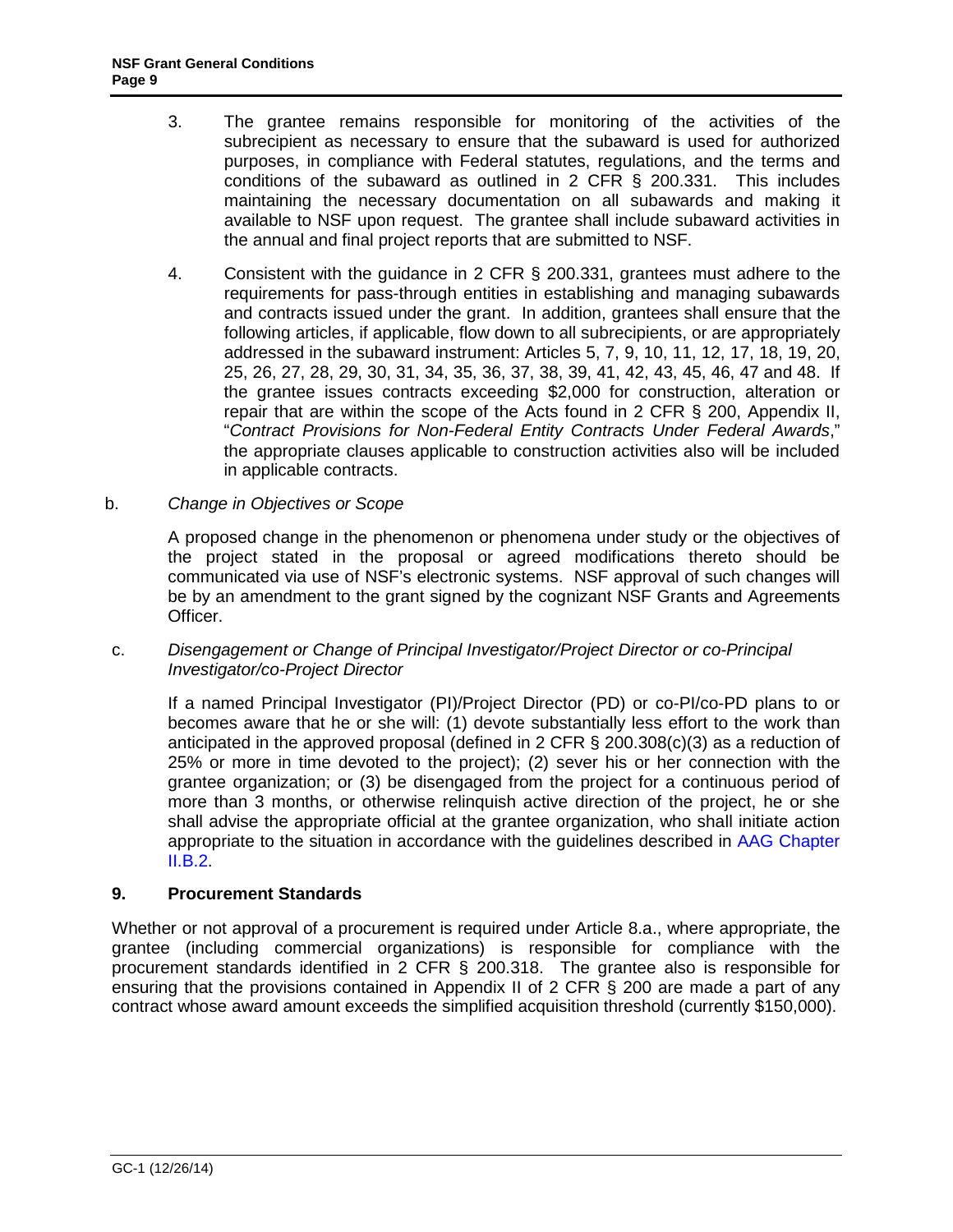<span id="page-9-0"></span>See FAQ 200.110-6 of the *Frequently Asked Questions for The Office of Management and Budget's Uniform Administrative Requirements, Cost Principles, and Audit Requirements for Federal Awards at 2 CFR § 200* (dated November, 2014) regarding Effective Dates and Grace Period for Procurement. See also FAQ 200.320-2 regarding Methods of Procurement - Sole Source for Research.

## **10. Travel**

## a. *Allowability of Travel Expenses*

1. Expenses for transportation, lodging, subsistence and related items incurred by project personnel and by outside consultants employed on the project (see [GPG Chapter](http://www.nsf.gov/pubs/policydocs/pappguide/nsf15001/gpg_2.jsp#IIC2giv)   $ILC.2.g(iv)$  who are in travel status on business related to an NSF-supported project are allowable as prescribed in the governing cost principles. Except as noted in paragraph b. below, the requirements for prior approval specified in 2 CFR § 200.474 are waived.

2. Except as provided in the governing cost principles, the difference between economy airfare and a higher-class airfare is unallowable. A train, bus or other surface carrier may be used in lieu of, or as a supplement to, air travel at the lowest first-class rate by the transportation facility used. If such travel, however, could have been performed by air, the allowance will not normally exceed that for jet economy airfare.

## b. *Travel Support for Dependents of Key Project Personnel*

Travel support for dependents of key project personnel is allowable only under the following conditions as outlined in 2 CFR § 474(c)(2):

- 1. the individual is a key person who is essential to the project on a full-time basis;
- 2. the individual's residence away from home and in a foreign country is for a continuous period of six months or more and is essential to the effective performance of the project; and
- 3. the dependents' travel allowance is consistent with the policies of the organization administering the grant.

In accordance with Article 2, prior approval is required for travel costs for dependents and must be requested via use of NSF's electronic systems. NSF approval of such changes will be by an amendment to the grant signed by the cognizant NSF Grants and Agreements Officer.

## c. *Use of U.S.-Flag Air Carriers*

1. In accordance with the Fly America Act (49 USC 40118), any air transportation to, from, between, or within a country other than the U.S. of persons or property, the expense of which will be assisted by NSF funding, must be performed by or under a code-sharing arrangement with a U.S.-flag air carrier if service provided by such a carrier is available (see Comptroller General Decision B-240956, dated September 25, 1991). Tickets (or documentation for electronic tickets) must identify the U.S. flag air carrier's designator code and flight number.

2. For the purposes of this requirement, U.S.-flag air carrier service is considered available even though: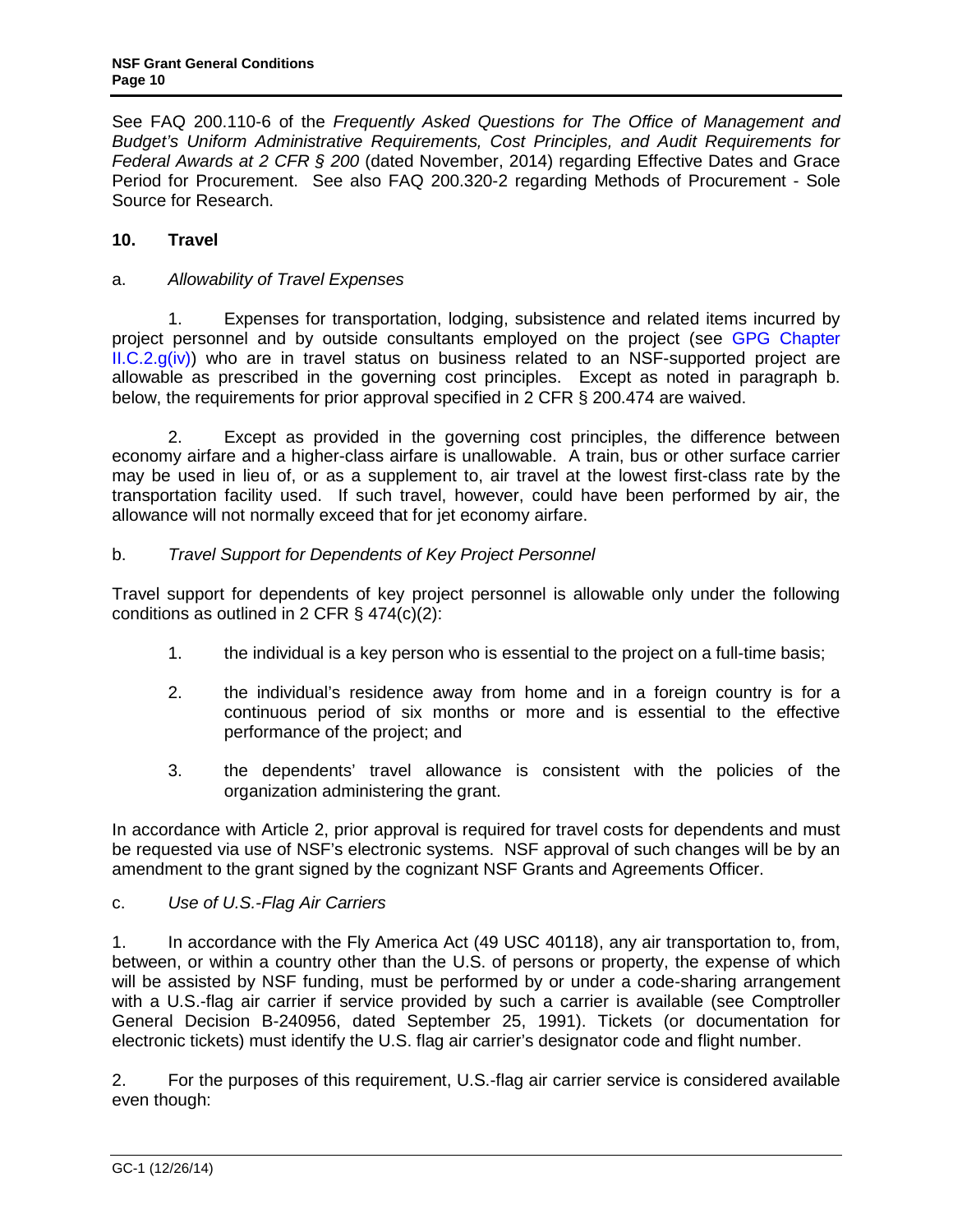<span id="page-10-0"></span>(a) comparable or a different kind of service can be provided at less cost by a foreign-flag air carrier;

(b) foreign-flag air carrier service is preferred by, or is more convenient for, NSF or traveler; or

(c) service by a foreign-flag air carrier can be paid for in excess foreign currency.

3. The following rules apply unless their application would result in the first or last leg of travel from or to the U.S. being performed by a foreign-flag air carrier:

(a) a U.S.-flag air carrier shall be used to destination or, in the absence of direct or through service, to the farthest interchange point on a usually traveled route.

(b) if a U.S.-flag air carrier does not serve an origin or interchange point, a foreign-flag air carrier shall be used only to the nearest interchange point on a usually traveled route to connect with a U.S. flag air carrier.

### d. *Use of Foreign-Flag Air Carriers*

There are certain circumstances under which use of a foreign-flag air carrier is permissible. These circumstances are outlined below:

1. *Airline "Open Skies" Agreements*:

A foreign flag air carrier may be used if the transportation is provided under an air transportation agreement between the United States and a foreign government, which the Department of Transportation has determined meets the requirements of the Fly America Act. For information on "open skies" agreements in which the United States has entered, please refer to the General Services Administration's (GSA) website at [http://www.gsa.gov/portal/content/103191.](http://www.gsa.gov/portal/content/103191)

### Note on U.S./European Union Open Skies Agreement

In 2007, the U.S. entered into an "Open Skies" Agreement with the European Union ("EU"). This agreement was modified in June 2010. The current Agreement gives European Community airlines (airlines of Member States) the right to transport passengers and cargo on flights funded by the U.S. government, when the transportation is between: (1) any two points outside the United States; or (2) a point in the United States and any point outside the United States that the EU airline is authorized to serve under the "Open Skies" Agreement.

In 2011, two significant changes were made to the U.S./EU Open Skies Agreement. First, EU airlines are now granted the right to transport civilian agency-funded passengers who are NOT eligible to travel on GSA Airline City Pair Contract fares (e.g., grantees) between a point in the United States and a point outside the United States even if there is a GSA Airline City Pair Contract fare in effect between the origin and destination points. An individual, however, who is traveling on a route for which there is a City Pair Contract fare in effect, *and who is eligible for such a fare* (e.g., Federal employee), is required to fly on a U.S. carrier, absent another applicable exception.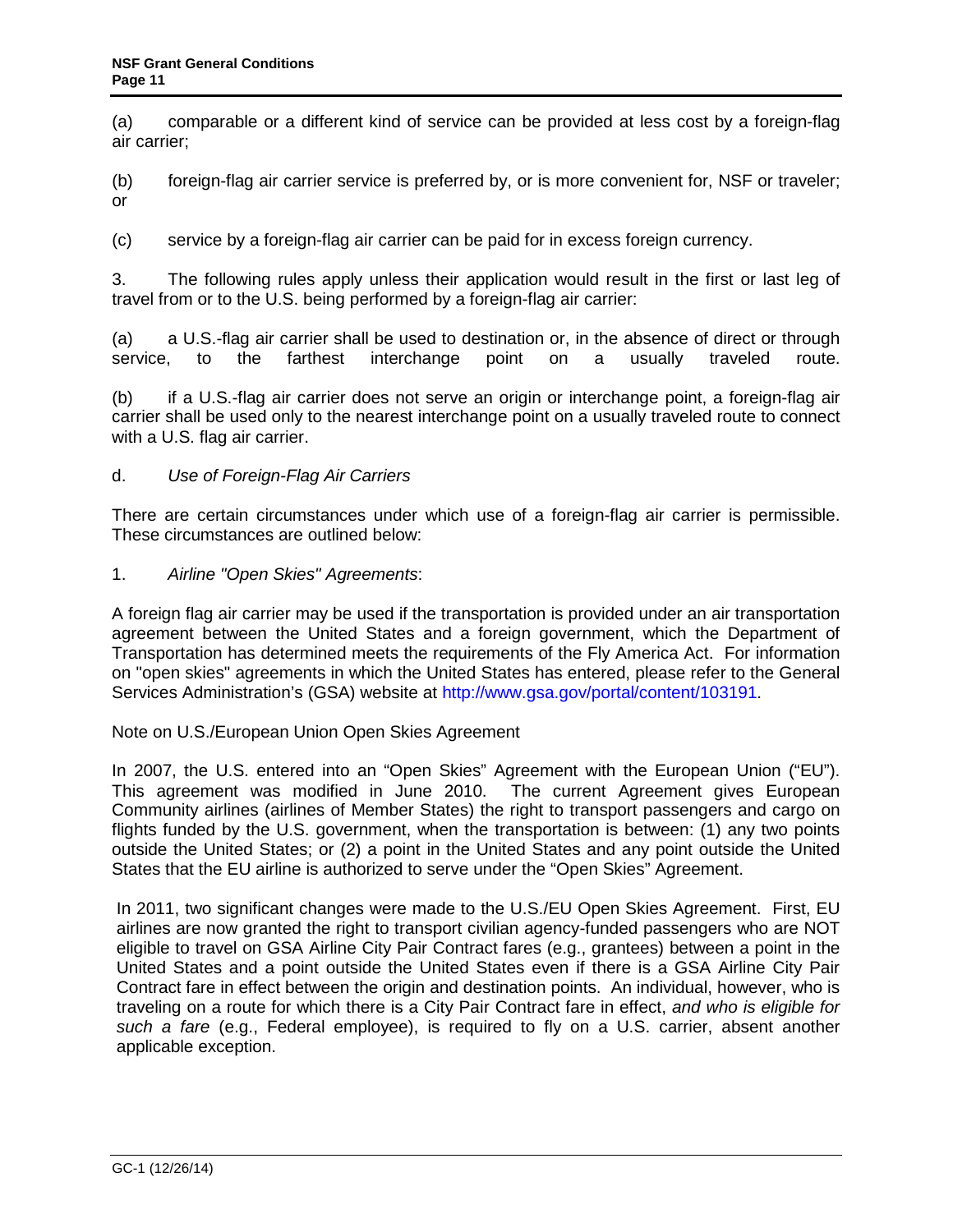<span id="page-11-0"></span>Second, under the amended Agreement, EU airlines are now authorized to transport passengers between points in the United States and points outside the EU if the EU airline is authorized to serve the route under the Agreement. This includes flights that originate, arrive, or stop in the EU. Prior to this change, EU airlines were limited to flying passengers between points in the U.S. and points in the EU.

2. *Involuntary Rerouting:* Travel on a foreign-flag carrier is permitted if a U.S.-flag air carrier involuntarily reroutes the traveler via a foreign-flag air carrier, notwithstanding the availability of alternative U.S.-flag air carrier service.

3. *Travel To and From the U.S. on non-European Community Airlines*

Use of a non-European Community foreign-flag air carrier is permissible if the airport abroad is:

(a) the traveler's origin or destination airport, and use of U.S.-flag air carrier service would extend the time in a travel status by at least 24 hours more than travel by a foreign-flag air carrier; or

(b) an interchange point, and use of U.S.-flag air carrier service would increase the number of aircraft changes the traveler must make outside of the U.S. by two or more, would require the traveler to wait four hours or more to make connections at that point, or would extend the time in a travel status by at least six hours more than travel by a foreign-flag air carrier.

## 4. *Travel Between Points Outside the U.S. on non-European Community Airlines*

Use of a non-European Community foreign-flag air carrier is permissible if:

(a) travel by a foreign-flag air carrier would eliminate two or more aircraft changes en route;

(b) travel by a U.S.-flag air carrier would require a connecting time of four hours or more at an overseas interchange point; or

(c) the travel is not part of the trip to or from the U.S., and use of a U.S.-flag air carrier would extend the time in a travel status by at least six hours more than travel by a foreign-flag air carrier.

5. *Short Distance Travel.* For all short distance travel, regardless of origin and destination, use of a foreign-flag air carrier is permissible if the elapsed travel time on a scheduled flight from origin to destination airport by a foreign-flag air carrier is three hours or less and service by a U.S.-flag air carrier would double the travel time.

## **11. Rearrangement and Reconversion Costs**

- a. Costs incurred for ordinary and normal rearrangement and alteration of facilities that do not constitute construction (i.e., rearrangements and alterations costs aggregating less than \$25,000) to adapt space or utilities within a completed structure to accomplish the objectives of the grant, are allowable and approved, provided:
	- 1. the building has a usable life consistent with project purposes and is architecturally suitable for conversion;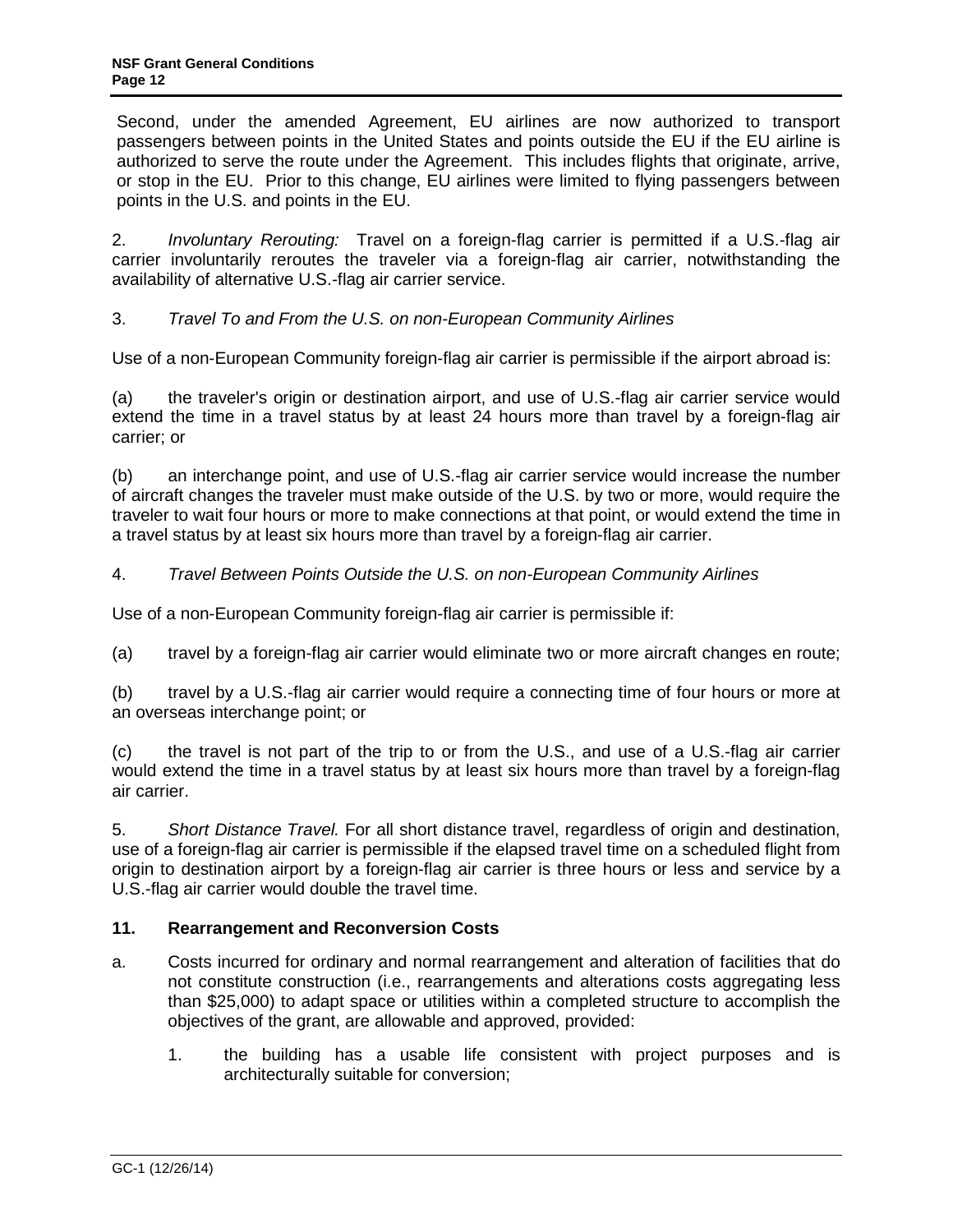- <span id="page-12-0"></span>2. the rearrangements and alterations are essential to the project supported by the grant; and
- 3. the space involved will be occupied by the project. In situations where the space is rented, in order for the costs of the rearrangement and alteration to be allowed, the grantee must secure a lease for the length of the project.
- b. The rearrangements and alteration of facilities aggregating \$25,000 or over require the prior written approval from NSF via use of NSF's electronic systems. Appendix II of 2 CFR § 200 contains provisions that must be included in contracts made by the grantee.

### **12. Allowable Costs**

- a. The allowability of costs<sup>2</sup> and cost allocation methods for work performed under this grant, up to the amount specified in the grant, shall be determined in accordance with the governing cost principles as specified below and must conform with NSF policies, grant special provisions and grantee internal policies in effect on the date of the grant.
- b. The cost principles applicable to educational institutions, State, local, and Indian Tribal governments and non-profit organizations (other than hospitals) can be found in 2 CFR § 200, Subpart E.
- c. Separate guidance for hospitals can be found in 45 CFR Part 74, Appendix E, "Principles for Determining Costs Applicable to Research and Development Under Grants and Contracts with Hospitals."
- d. Separate guidance for for-profit organizations can be found in the Federal Acquisition Regulation, Part 31.
- e. Certain prior approval requirements contained in the governing cost principles have been modified by Article 2.

### **13. Payments**

- a. Except as noted in [AAG Chapter III.C,](http://www.nsf.gov/pubs/policydocs/pappguide/nsf15001/aag_3.jsp#IIIC) NSF grantees are required to request payments electronically through the Award Cash Management Service (ACM\$). Under ACM\$, grantees must provide award level detail at the time of the payment request. Grantees should request payments in amounts necessary to meet their current needs, pursuant to the guidelines contained in 31 CFR Part 205. Unless otherwise specified in the grant, the grantee agrees to comply with all applicable Treasury regulations and National Science Foundation implementing and reporting procedures, which are outlined in [AAG](http://www.nsf.gov/pubs/policydocs/pappguide/nsf15001/aag_3.jsp)  [Chapter III.](http://www.nsf.gov/pubs/policydocs/pappguide/nsf15001/aag_3.jsp)
- b. In accordance with 2 CFR § 200.305, where appropriate, grantees are required to maintain advances of Federal funds in interest-bearing accounts. Interest amounts up to \$500 per year may be retained by the grantee for administrative expenses. Interest amounts over \$500 must be remitted annually to:

 $2$  Consistent with 2 CFR § 200.453, for computing devices, charging as a direct cost is allowable for devices that are essential and allocable, but not solely dedicated, to the performance of the grant.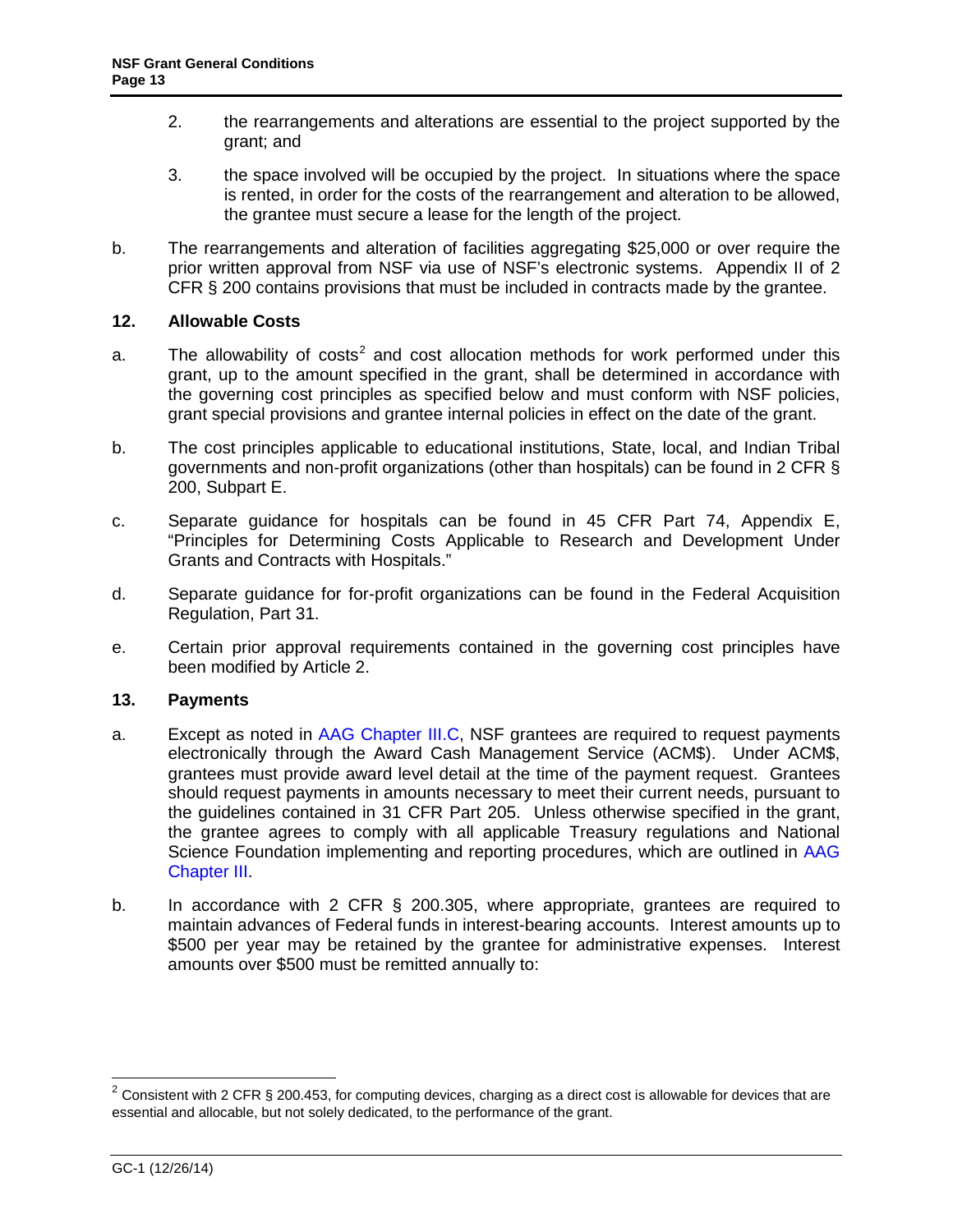<span id="page-13-0"></span>HHS Program Support Center P.O. Box 530231 Atlanta, GA 30353-0231

c. The requirement to remit interest annually to the HHS Program Support Center does not apply to grantees subject to the Cash Management Improvement Act (CMIA), Subpart A, Rules Applicable to Federal Assistance Programs Included in a Treasury-State Agreement.

## **14. Continuing Grant Increments**

Unless otherwise specified, each successive increment of a continuing grant will be funded at the level specified in the original notice of award without a formal request from the grantee provided an annual project report has been received from the Principal Investigator(s) and accepted by the cognizant NSF Program Officer.

Continuing funding is contingent on (1) availability of funds; (2) satisfactory scientific/technical progress; and (3) any special conditions of the grant.

### **15. Project Reporting Requirements**

- a. *Annual Project Reports*
	- 1. Submission Requirement. Annual project reports are required for both standard and continuing grants.<sup>[3](#page-13-1)</sup>
	- 2. Content of Annual Project Reports. The Research Performance Progress Report (RPPR), as implemented in Research.gov, should be used for preparation of the Annual Project Reports to address progress in all activities of the project, including any activities intended to address the Broader Impacts criterion that are not intrinsic to the research. The grantee shall include subaward activities in annual project reports that are submitted to NSF.
	- 3. Timing of Annual Project Reports.

Unless otherwise specified in the grant, annual project reports should be submitted electronically at least 90 days prior to the end of the current budget period to allow adequate time for the cognizant NSF Program Officer to review and approve the report. As reflected in the Project Report System, the report is considered due during the 90 day period. The report becomes overdue **the day after the 90 day period ends.** It should be noted that the final annual report serves as the project's final report and must be submitted in accordance with paragraph b below.

<span id="page-13-1"></span><sup>&</sup>lt;sup>3</sup> Submission of an "interim" report via [Research.gov](http://www.research.gov/) does not constitute compliance with the annual reporting requirement.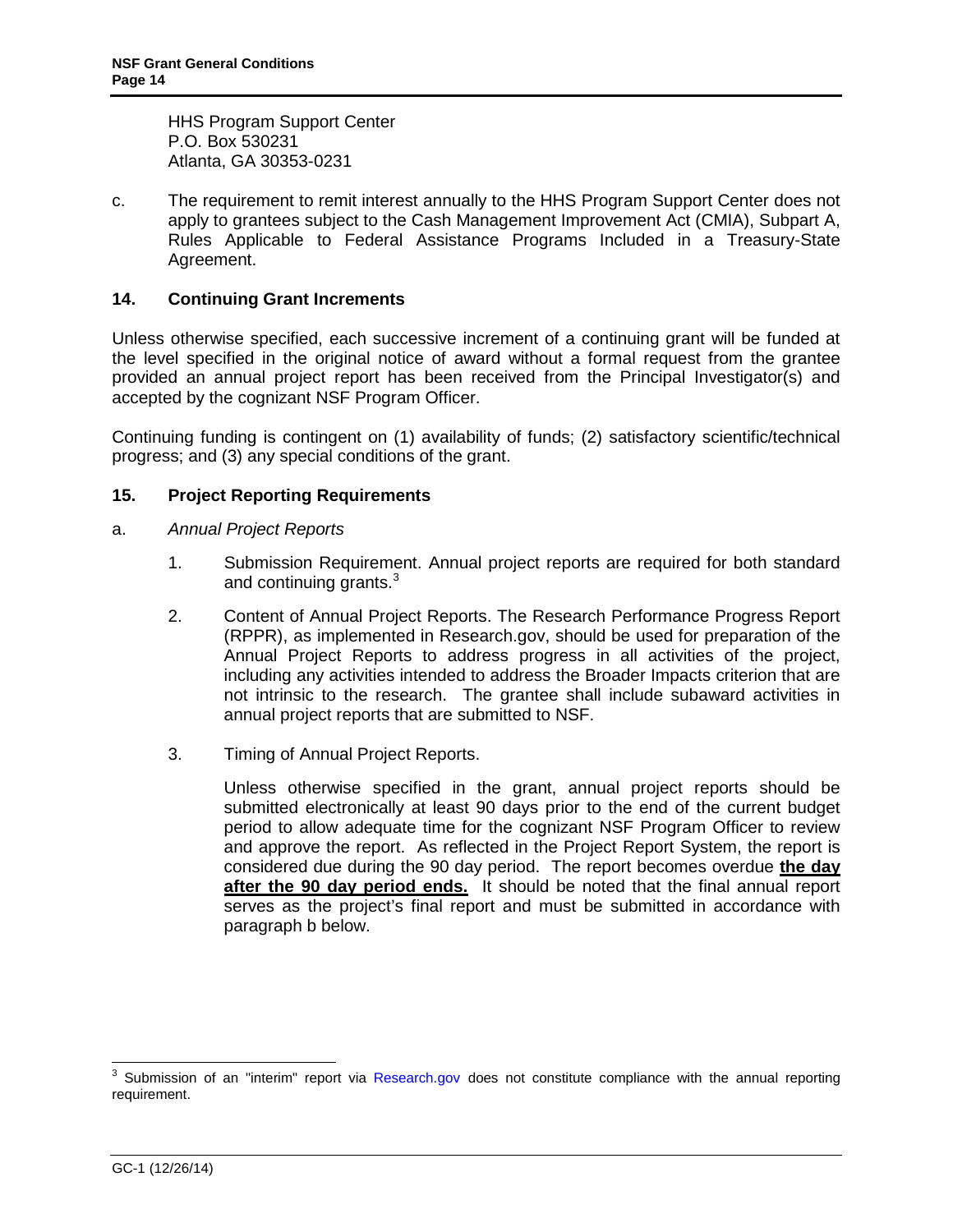<span id="page-14-0"></span>Failure to submit timely reports will delay NSF review and processing of pending proposals and processing of additional funding and administrative actions, including, but not limited to, no-cost extensions for all identified PIs/PDs and co-PIs/co-PDs on a given grant. In the case of continuing grants, failure to submit timely reports may delay processing of funding increments.

## b. *Final Project Report*

- 1. Submission Requirement. Unless otherwise specified in the grant, the final project report should be submitted electronically within 90 days following the end of the grant. As reflected in the Project Report System, the report is considered due during the 90 day period. The report becomes overdue **the day after the 90 day period ends.**
- 2. Content of Final Project Report. The Research Performance Progress Report, as implemented in Research.gov, also should be used for preparation of the Final Project Report to address progress in all activities of the project, including any activities intended to address the Broader Impacts criterion that are not intrinsic to the research. The grantee shall include subaward activities in final project reports that are submitted to NSF.
- 3. Additional Requirements. The grantee also shall provide to the cognizant NSF Program Officer, within 90 days following the end of the grant, any unique reports or other end items specified in the grant (e.g., special cost sharing reports), including any reporting requirements set forth in the applicable program solicitation referenced in the grant as being directly related to either the grant or the administration of the grant.

### c. *Project Outcomes Report for the General Public*

Within 90 days following the end of the grant, a project outcomes report for the general public must be submitted electronically via Research.gov. This report serves as a brief summary, prepared specifically for the public, of the nature and outcomes of the project. This report will be posted electronically by NSF exactly as it is submitted. For information about the content of the report, see the [AAG Chapter II.D.3.](http://www.nsf.gov/pubs/policydocs/pappguide/nsf15001/aag_2.jsp#IID3)

### **16. Expenditure Reports**

**Article 16 establishes the requirement that grantees must submit final financial disbursements no later than 120 days after the grant end date in the Award Cash Management Service. This overrides the 90 day period identified in the NSF** *Award & Administration Guide* **(AAG). The AAG will be updated during the next revision to reflect this change.** 

NSF uses the entries in the Award Cash Management Service (ACM\$) to collect the final financial data for awards paid through that system. No additional interim or final financial reporting is required.

Grantees must submit final financial disbursements **no later than 120 days** after the grant end date in ACM\$. For instructions regarding final disbursement reporting, see the [AAG Chapter](http://www.nsf.gov/pubs/policydocs/pappguide/nsf15001/aag_3.jsp#IIIE)  [III.E.](http://www.nsf.gov/pubs/policydocs/pappguide/nsf15001/aag_3.jsp#IIIE)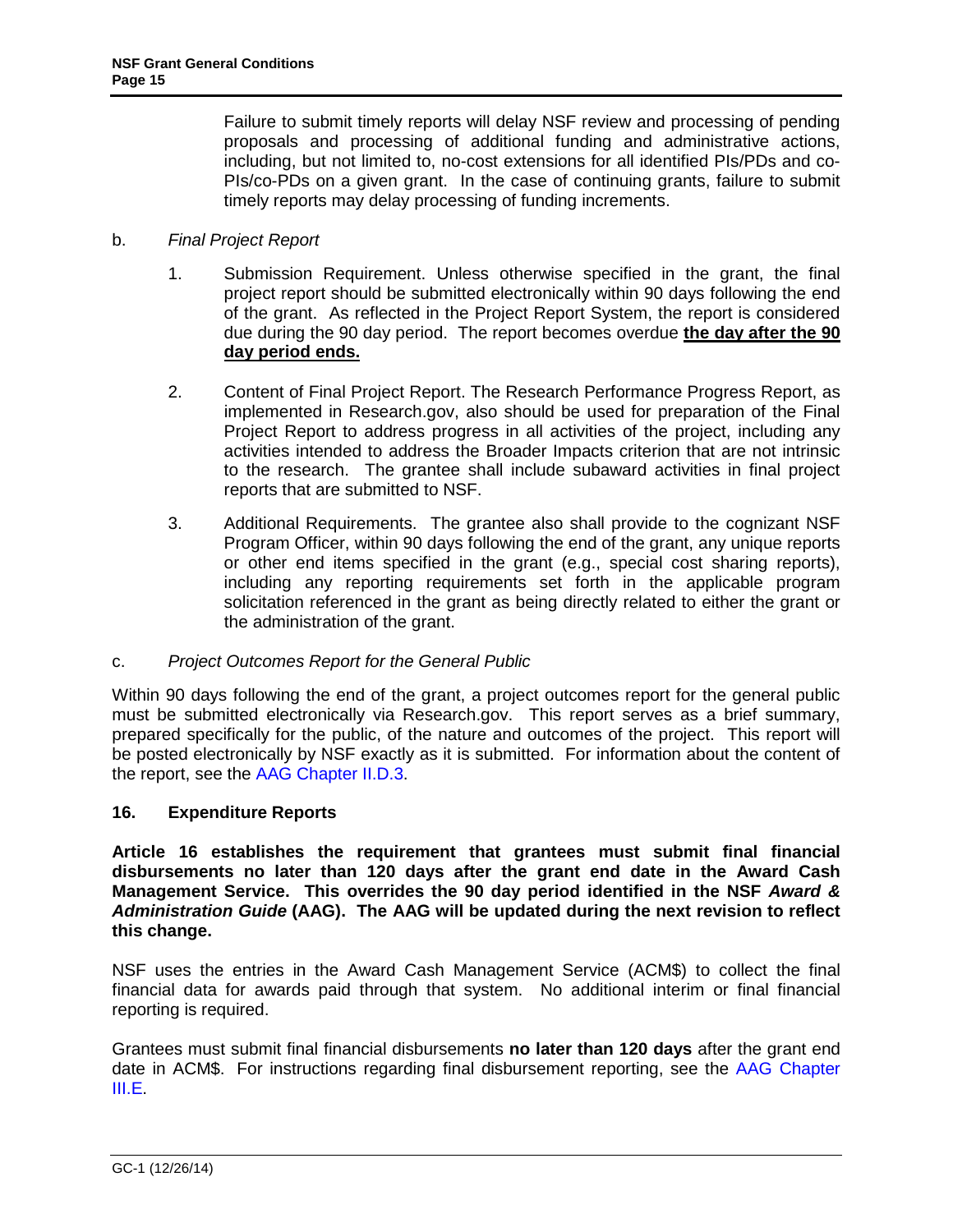## <span id="page-15-0"></span>**17. Information Collection**

Information collection activities performed under this grant are the responsibility of the grantee, and NSF support of the project does not constitute NSF approval of the survey design, questionnaire content or information collection procedures. The grantee shall not represent to respondents that such information is being collected for or in association with the National Science Foundation or any other Government agency without the specific written approval of such information collection plan or device by the Foundation. This requirement, however, is not intended to preclude mention of NSF support of the project in response to an inquiry or acknowledgment of such support in any publication of this information.

## **18. Responsible Conduct of Research**

In accordance with Section 7009 of the America Creating Opportunities to Meaningfully Promote Excellence in Technology, Education, and Science (COMPETES) Act (42 U.S.C. 1862o–1) NSF requires that grantees must have a plan in place to provide appropriate training and oversight in the responsible and ethical conduct of research (RCR) to undergraduates, graduate students, and postdoctoral researchers who will be supported by NSF to conduct research. Training plans are subject to review, upon request.

Grantees must designate one or more persons to oversee compliance with the RCR training requirement. Grantees are responsible for verifying that undergraduate students, graduate students, and postdoctoral researchers supported by NSF to conduct research have received training in the responsible and ethical conduct of research, in accordance with the plan the grantee has put in place for their organization.

Grantees shall ensure that these RCR requirements flow down to all subrecipients, or are otherwise appropriately addressed in the subaward.

## **19. Reporting Subawards and Executive Compensation**

**As of July, 2012, the URL referenced in b.2.(a) below has changed to: [http://www.sam.gov.](http://www.sam.gov/)** 

In accordance with the Office of Management and Budget guidance published in the Federal Register (FR) September 14, 2010 on *Requirements for Federal Funding Accountability and Transparency Act Implementation*, grantees must comply with the following award term, contained in 75 FR 22705:

## a. *Reporting of first-tier subawards*

1. *Applicability*. Unless you are exempt as provided in paragraph d. of this award term, you must report each action that obligates \$25,000 or more in Federal funds that does not include Recovery funds (as defined in section 1512(a)(2) of the American Recovery and Reinvestment Act of 2009, Pub. L. 111-5) for a subaward to an entity (see definitions in paragraph e of this award term).

### 2. *Where and when to report*

(a) You must report each obligating action described in paragraph a.1.of this award term to [www.fsrs.gov.](http://www.fsrs.gov/)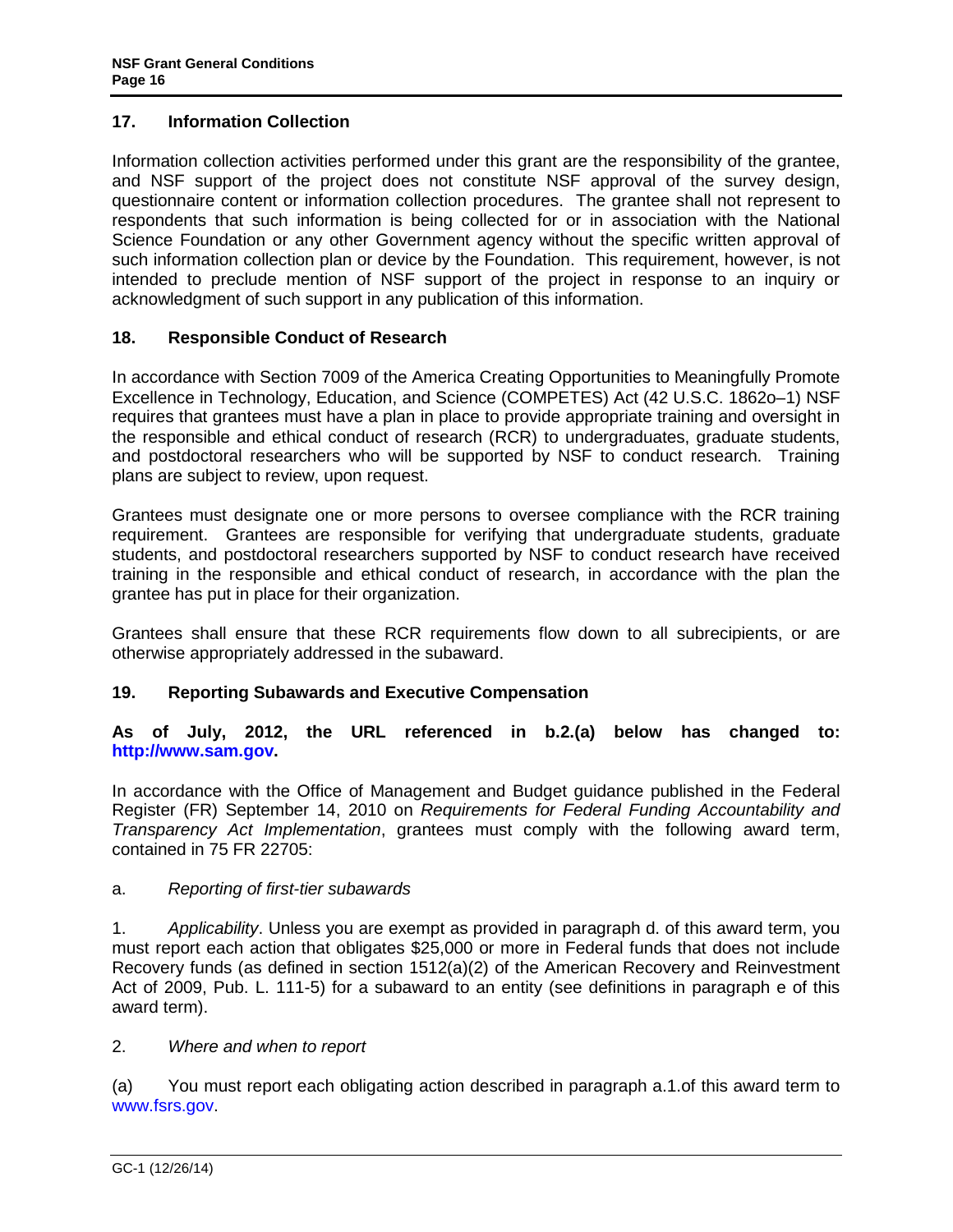(b) For subaward information, report no later than the end of the month following the month in which the obligation was made. (For example, if the obligation was made on November 7, 2010, the obligation must be reported by no later than December 31, 2010.)

3*. What to report*. You must report the information about each obligating action that the submission instructions posted at [www.fsrs.gov](http://www.fsrs.gov/) specify.

b. *Reporting Total Compensation of Recipient Executives*

1. *Applicability and what to report*. You must report total compensation for each of your five most highly compensated executives for the preceding completed fiscal year, if:

(a) the total Federal funding authorized to date under this award is \$25,000 or more;

(b) in the preceding fiscal year, you received—

(i) 80 percent or more of your annual gross revenues from Federal procurement contracts (and subcontracts) and Federal financial assistance subject to the Transparency Act, as defined at 2 CFR 170.320 (and subawards); and

(ii) \$25,000,000 or more in annual gross revenues from Federal procurement contracts (and subcontracts) and Federal financial assistance subject to the Transparency Act, as defined at 2 CFR 170.320 (and subawards); and

(c) The public does not have access to information about the compensation of the executives through periodic reports filed under section 13(a) or 15(d) of the Securities Exchange Act of 1934 (15 U.S.C. 78m(a), 78o(d)) or section 6104 of the Internal Revenue Code of 1986. (To determine if the public has access to the compensation information, see the U.S. Security and Exchange Commission total compensation filings at: http://www.sec.gov/answers/execomp.htm.)

2. *Where and when to report*. You must report executive total compensation described in paragraph b.1.of this award term:

(a) As part of your registration profile at [www.ccr.gov.](http://www.sam.gov/)

(b) By the end of the month following the month in which this award is made, and annually thereafter.

## c. *Reporting of Total Compensation of Subrecipient Executives*

1. *Applicability and what to report*. Unless you are exempt as provided in paragraph d. of this award term, for each first-tier subrecipient under this award, you shall report the names and total compensation of each of the subrecipient's five most highly compensated executives for the subrecipient's preceding completed fiscal year, if:

(a) in the subrecipient's preceding fiscal year, the subrecipient received—

(i) 80 percent or more of its annual gross revenues from Federal procurement contracts (and subcontracts) and Federal financial assistance subject to the Transparency Act, as defined at 2 CFR 170.320 (and subawards); and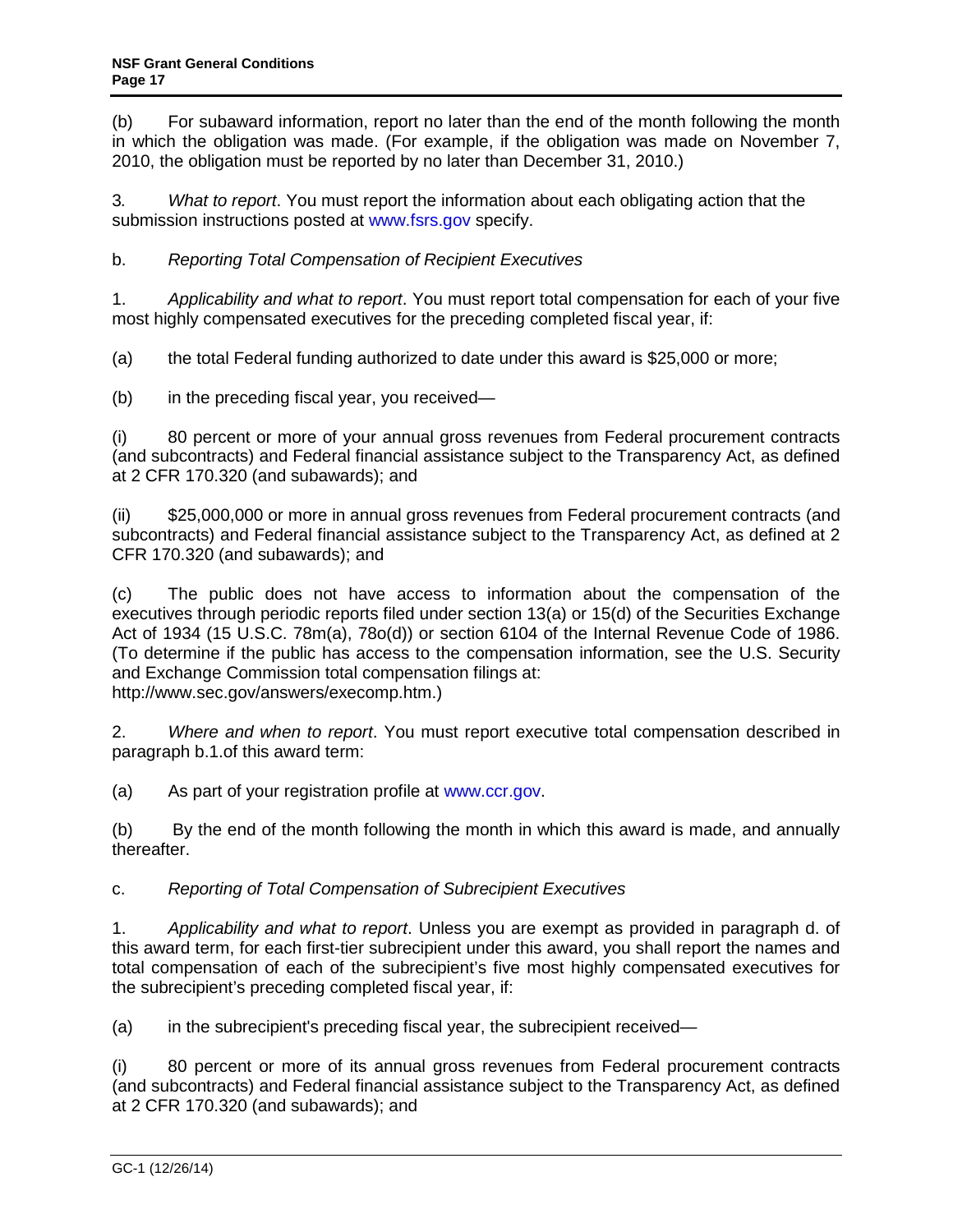(ii) \$25,000,000 or more in annual gross revenues from Federal procurement contracts (and subcontracts), and Federal financial assistance subject to the Transparency Act (and subawards); and

(b) The public does not have access to information about the compensation of the executives through periodic reports filed under section 13(a) or 15(d) of the Securities Exchange Act of 1934 (15 U.S.C. 78m(a), 78o(d)) or section 6104 of the Internal Revenue Code of 1986. (To determine if the public has access to the compensation information, see the U.S. Security and Exchange Commission total compensation filings at http://www.sec.gov/answers/execomp.htm.)

2. *Where and when to report*. You must report subrecipient executive total compensation described in paragraph c.1.of this award term:

(a) To the recipient.

(b) By the end of the month following the month during which you make the subaward. For example, if a subaward is obligated on any date during the month of October of a given year (i.e., between October 1 and 31), you must report any required compensation information of the subrecipient by November 30 of that year.

### d. *Exemptions*

If, in the previous tax year, you had gross income, from all sources, under \$300,000, you are exempt from the requirements to report:

1. subawards, and

2. the total compensation of the five most highly compensated executives of any subrecipient.

### e. *Definitions*

For purposes of this award term:

- 1. Entity means all of the following, as defined in 2 CFR part 25:
- (a) A Governmental organization, which is a State, local government, or Indian tribe;
- (b) A foreign public entity;
- (c) A domestic or foreign nonprofit organization;
- (d) A domestic or foreign for-profit organization;

(e) A Federal agency, but only as a subrecipient under an award or subaward to a non-Federal entity.

2. Executive means officers, managing partners, or any other employees in management positions.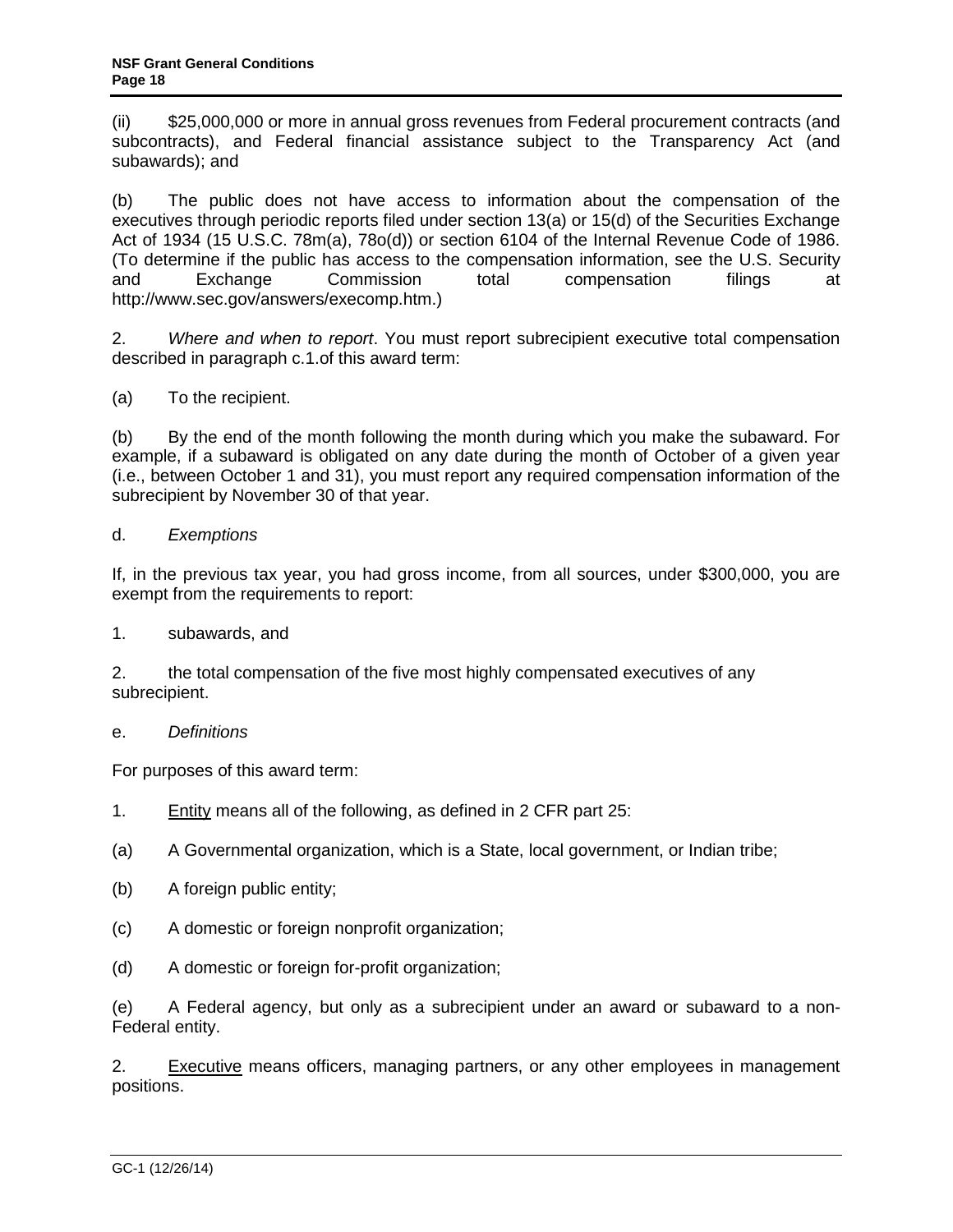## 3. Subaward:

(a) This term means a legal instrument to provide support for the performance of any portion of the substantive project or program for which you received this award and that you as the recipient award to an eligible subrecipient.

(b) The term does not include your procurement of property and services needed to carry out the project or program (for further explanation, see 2 CFR § 200.330).

(c) A subaward may be provided through any legal agreement, including an agreement that you or a subrecipient considers a contract.

4. Subrecipient means an entity that:

(a) Receives a subaward from you (the recipient) under this award; and

(b) Is accountable to you for the use of the Federal funds provided by the subaward.

5. Total compensation means the cash and noncash dollar value earned by the executive during the recipient's or subrecipient's preceding fiscal year and includes the following (for more information see 17 CFR 229.402(c)(2)):

(a) *Salary and bonus*.

(b) *Awards of stock, stock options, and stock appreciation rights*. Use the dollar amount recognized for financial statement reporting purposes with respect to the fiscal year in accordance with the Statement of Financial Accounting Standards No. 123 (Revised 2004) (FAS 123R), Shared Based Payments.

(c) *Earnings for services under non-equity incentive plans*. This does not include group life, health, hospitalization or medical reimbursement plans that do not discriminate in favor of executives, and are available generally to all salaried employees.

(d) *Change in pension value.* This is the change in present value of defined benefit and actuarial pension plans.

(e) *Above-market earnings on deferred compensation which is not tax-qualified*.

(f) Other compensation, if the aggregate value of all such other compensation (e.g. severance, termination payments, value of life insurance paid on behalf of the employee, perquisites or property) for the executive exceeds \$10,000.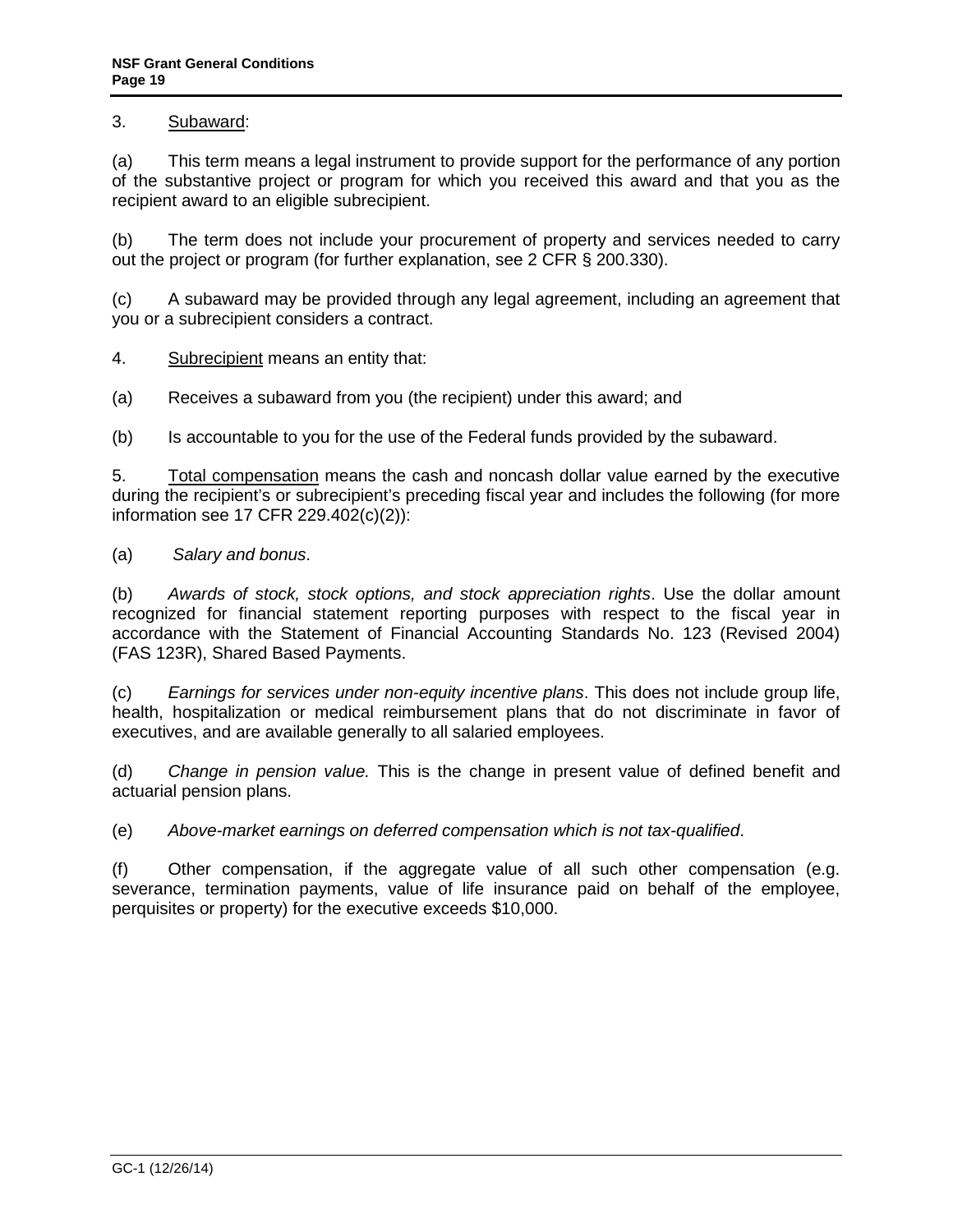### <span id="page-19-0"></span>**20. System for Award Management and Universal Identifier Requirements**

**As of July 2012, the Central Contractor Registration (CCR) has become the System for Award Management (SAM). The URL has changed to: [https://www.sam.gov.](https://www.sam.gov/) All requirements related to CCR mentioned in the Article below now apply to and must be completed in SAM.** 

In accordance with the Office of Management and Budget guidance published in the Federal Register (FR) September 14, 2010 on *Financial Assistance Use of Universal Identifier and Central Contractor Registration*, grantees must comply with the following award term, contained in 75 FR 22706:

a. *Requirement for Central Contractor Registration (CCR).* Unless you are exempted from this requirement under 2 CFR 25.110, you as the recipient must maintain the currency of your information in the CCR until you submit the final financial report required under this award or receive the final payment, whichever is later. This requires that you review and update the information at least annually after the initial registration, and more frequently if required by changes in your information or another award term.

b. *Requirement for Data Universal Numbering System (DUNS) numbers*. If you are authorized to make subawards under this award, you:

1. Must notify potential subrecipients that no entity (see definition in paragraph c. of this award term) may receive a subaward from you unless the entity has provided its DUNS number to you.

2. May not make a subaward to an entity unless the entity has provided its DUNS number to you.

c. *Definitions*. For purposes of this award term:

1. Central Contractor Registration (CCR) means the Federal repository into which an entity must provide information required for the conduct of business as a recipient. Additional information about registration procedures may be found at the CCR Internet site (currently at http://www.ccr.gov).

2. Data Universal Numbering System (DUNS) number means the nine-digit number established and assigned by Dun and Bradstreet, Inc. (D&B) to uniquely identify business entities. A DUNS number may be obtained from D&B by telephone (currently 866-705-5711) or the Internet (currently at [http://fedgov.dnb.com/webform\)](http://fedgov.dnb.com/webform).

3. Entity, as it is used in this award term, means all of the following, as defined at 2 CFR part 25, subpart C:

(a) A Governmental organization, which is a State, local government, or Indian tribe;

- (b) A foreign public entity;
- (c) A domestic or foreign nonprofit organization;
- (d) A domestic or foreign for-profit organization; and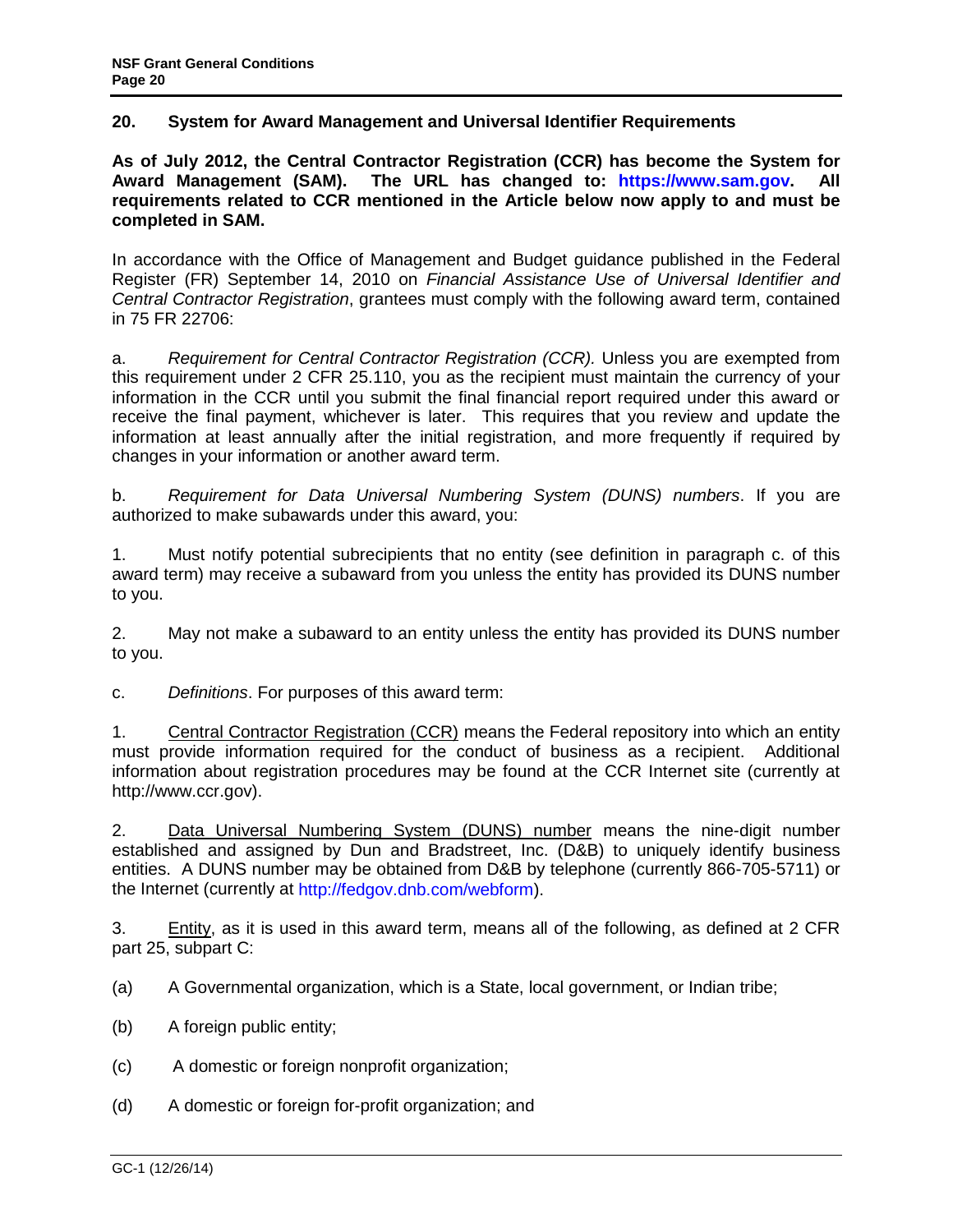<span id="page-20-0"></span>(e) A Federal agency, but only as a subrecipient under an award or subaward to a non-Federal entity.

### 4. Subaward:

(a) This term means a legal instrument to provide support for the performance of any portion of the substantive project or program for which you received this award and that you as the recipient award to an eligible subrecipient.

(b) The term does not include your procurement of property and services needed to carry out the project or program (for further explanation, see 2 CFR § 200.330).

(c) A subaward may be provided through any legal agreement, including an agreement that you consider a contract.

- 5. Subrecipient means an entity that:
- (a) Receives a subaward from you under this award; and
- (b) Is accountable to you for the use of the Federal funds provided by the subaward.

### **21. Academic Technology Transfer and Commercialization of University Research**

a. Any institution of higher education (as such term is defined in section 101(A) of the Higher Education Act of 1965 (20 U.S.C. 1001(a)) that receives National Science Foundation research support (i.e., any grant or cooperative agreement awarded by NSF) and has received at least \$25,000,000 in total Federal research grants in the most recently completed Federal fiscal year shall keep, maintain, and report annually to the National Science Foundation the universal resource locator (URL) for a public website that contains information concerning its general approach to and mechanisms for transfer of technology and the commercialization of research results, including:

- 1. contact information for individuals and university offices responsible for technology transfer and commercialization;
- 2. information for both university researchers and industry on the institution's technology licensing and commercialization strategies;
- 3. success stories, statistics, and examples of how the university supports commercialization of research results;
- 4. technologies available for licensing by the university where appropriate; and
- 5. any other information deemed by the institution to be helpful to companies with the potential to commercialize university inventions.

For purposes of determining whether an institution meets the threshold for this requirement, both the NSF research support and the Federal research grants must have been active at some point during the most recently completed Federal fiscal year.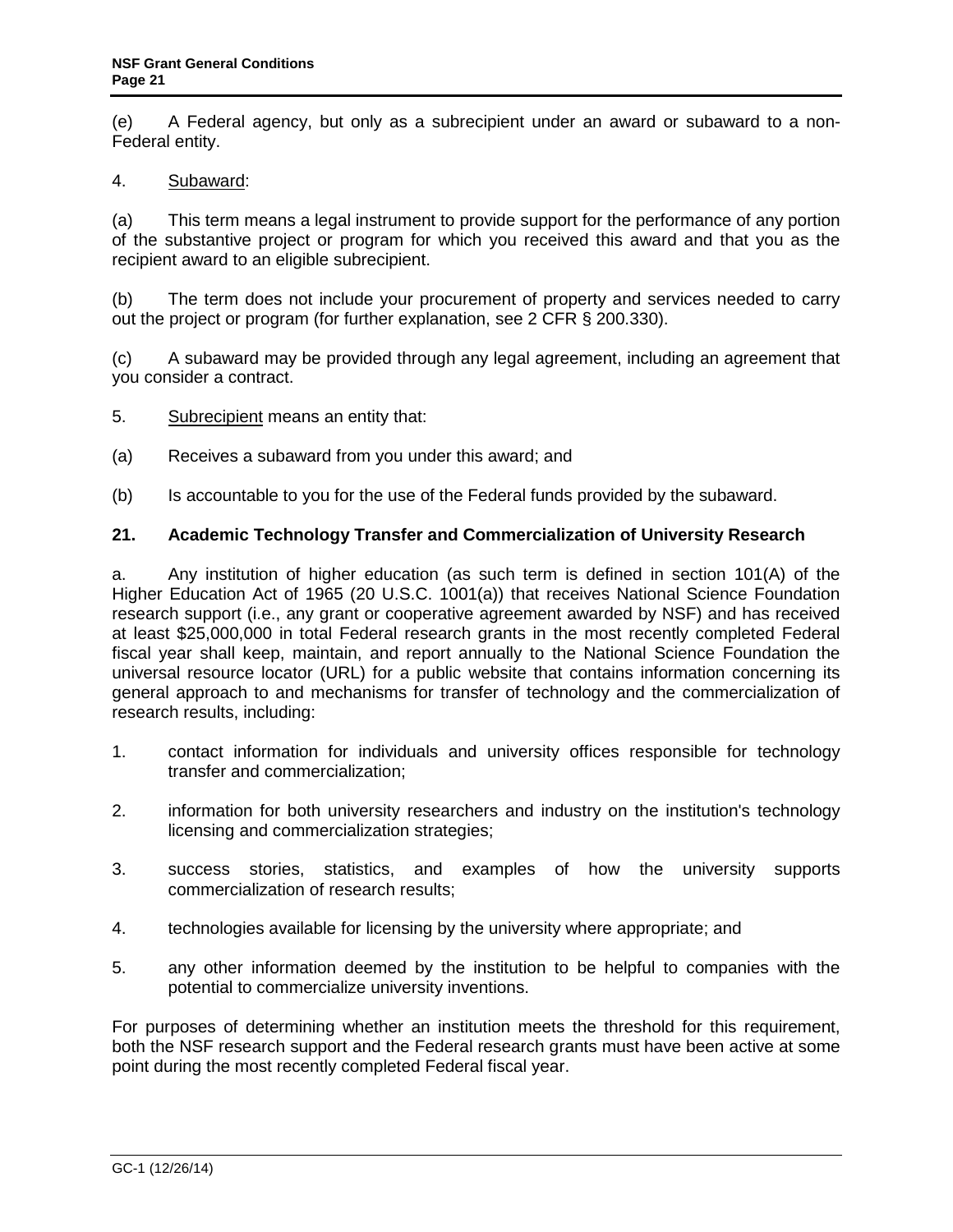<span id="page-21-0"></span>The institution's URL containing the information required in section a. must be electronically submitted to the following email alias: ACA520@nsf.gov. The URLs will be available to the public on the Science, Engineering and Education (SEE) Innovation section of Research.gov at: [http://www.research.gov/acasection520.](http://www.research.gov/acasection520)

b. Trade Secret Information - Notwithstanding section a., an institution shall not be required to reveal confidential, trade secret, or proprietary information on its website.

## **22. Federal Tax Obligations**

## **Article 22 applies only to awards that have cumulative budgets that exceed \$5,000,000.**

In accordance with the *Commerce, Justice, Science and Related Agencies Appropriations Act of 2012*, the grantee affirms that they:

- (1) have filed all required Federal tax returns;
- (2) have not been convicted of a criminal offense under the Internal Revenue Code of 1986; and
- (3) have not been notified of any unpaid Federal tax assessment for which the liability remains unsatisfied, unless the assessment is the subject of an installment agreement or offer in compromise that has been approved by the Internal Revenue Service and is not in default, or the assessment is the subject of a non-frivolous administrative or judicial proceeding.

## **23. Unpaid Federal Tax Liability**

### **Article 23 applies only to grantees that are corporations.**

In accordance with the *Commerce, Justice, Science and Related Agencies Appropriations Act of 2012*, the grantee affirms that the corporation has no unpaid Federal tax liability that has been assessed, for which all judicial and administrative remedies have been exhausted or lapsed, and that is not being paid in a timely manner pursuant to an agreement with the authority responsible for collecting the tax liability.

## **24. Criminal Convictions**

### **Article 24 applies only to grantees that are corporations.**

In accordance with the *Commerce, Justice, Science and Related Agencies Appropriations Act of 2012*, the grantee affirms that the corporation has not been convicted of a felony criminal violation under any Federal law.

### **25. Copyrightable Material**

### a. *Definition*

Subject writing means any material that:

1. is or may be copyrightable under Title 17 of the U.S.C.; and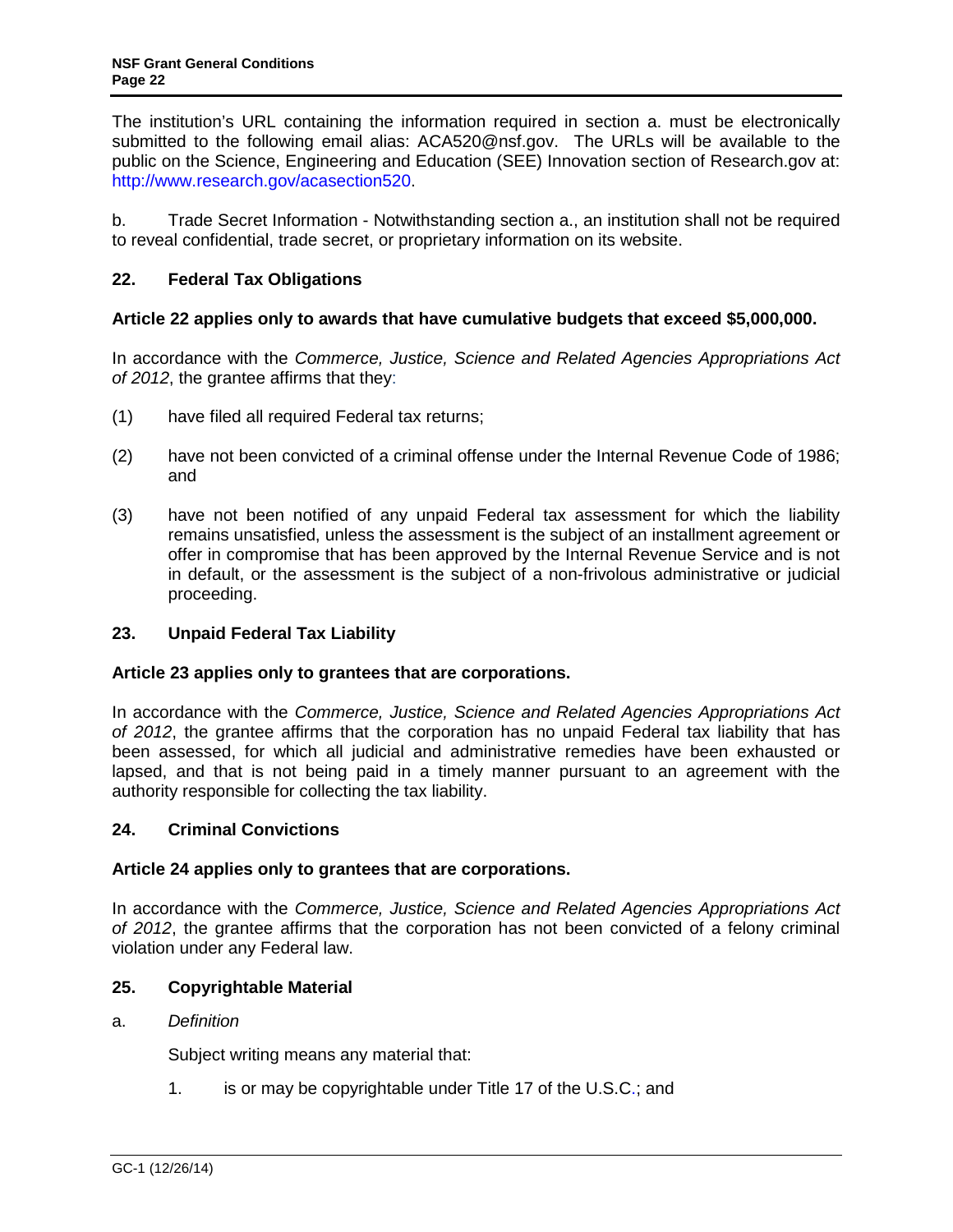<span id="page-22-0"></span>2. is produced by the grantee or its employees in the performance of work under this award.

Subject writings include such items as reports, books, journal articles, software, databases, sound recordings, videotapes, and videodiscs.

#### b. *Copyright Ownership, Government License*

Except as otherwise specified in the grant or by this paragraph, the grantee may own or permit others to own copyright in all subject writings. The grantee agrees that if it or anyone else does own copyright in a subject writing, the Federal government will have a nonexclusive, nontransferable, irrevocable, royalty-free license to exercise or have exercised for or on behalf of the U.S. throughout the world all the exclusive rights provided by copyright. Such license, however, will not include the right to sell copies or phonorecords of the copyrighted works to the public.

c. *Grants Affected by International Agreements*

If the grant indicates it is subject to an identified international agreement or treaty, NSF can direct the grantee to convey to any foreign participant or otherwise dispose of such rights to subject writings as are required to comply with that agreement or treaty. In such cases, the standard clauses for Copyrightable Material or Patents Rights will be modified through the addition of the following:

"This project is supported under the cooperative program listed below. Your rights in inventions, writings, and data may be affected."

The applicable agreement or treaty will be identified immediately beneath that sentence.

### d. *Grantee Action to Protect Government Interests*

The grantee agrees to acquire, through written agreement or an employment relationship, the ability to comply with the requirements of the preceding paragraphs and, in particular, to acquire the ability to convey rights in a subject writing to a foreign participant if directed by NSF under the previous paragraph. The grantee further agrees that any transfer of copyright or any other rights to a subject writing, by it or anyone whom it has allowed to own such rights, will be made subject to the requirements of this article.

#### **26. Program Income**

#### a. *Definition*

The following provisions implement applicable portions of 2 CFR § 200.307. Program income means gross income earned by the grantee that is directly generated by a supported activity or earned as a result of the grant during the period of performance. Program income includes, but is not limited to, income from fees for services performed, the use of rental or real or personal property acquired under the grant, the sale of commodities or items fabricated under the grant, license fees and royalties on patents and copyrights, and principal and interest on loans made with grant funds. Interest earned on advances of Federal funds is not program income. Except as otherwise provided in Federal statutes, regulations, or the terms and conditions of the grant, program income does not include rebates, credits, discounts, and interest earned on any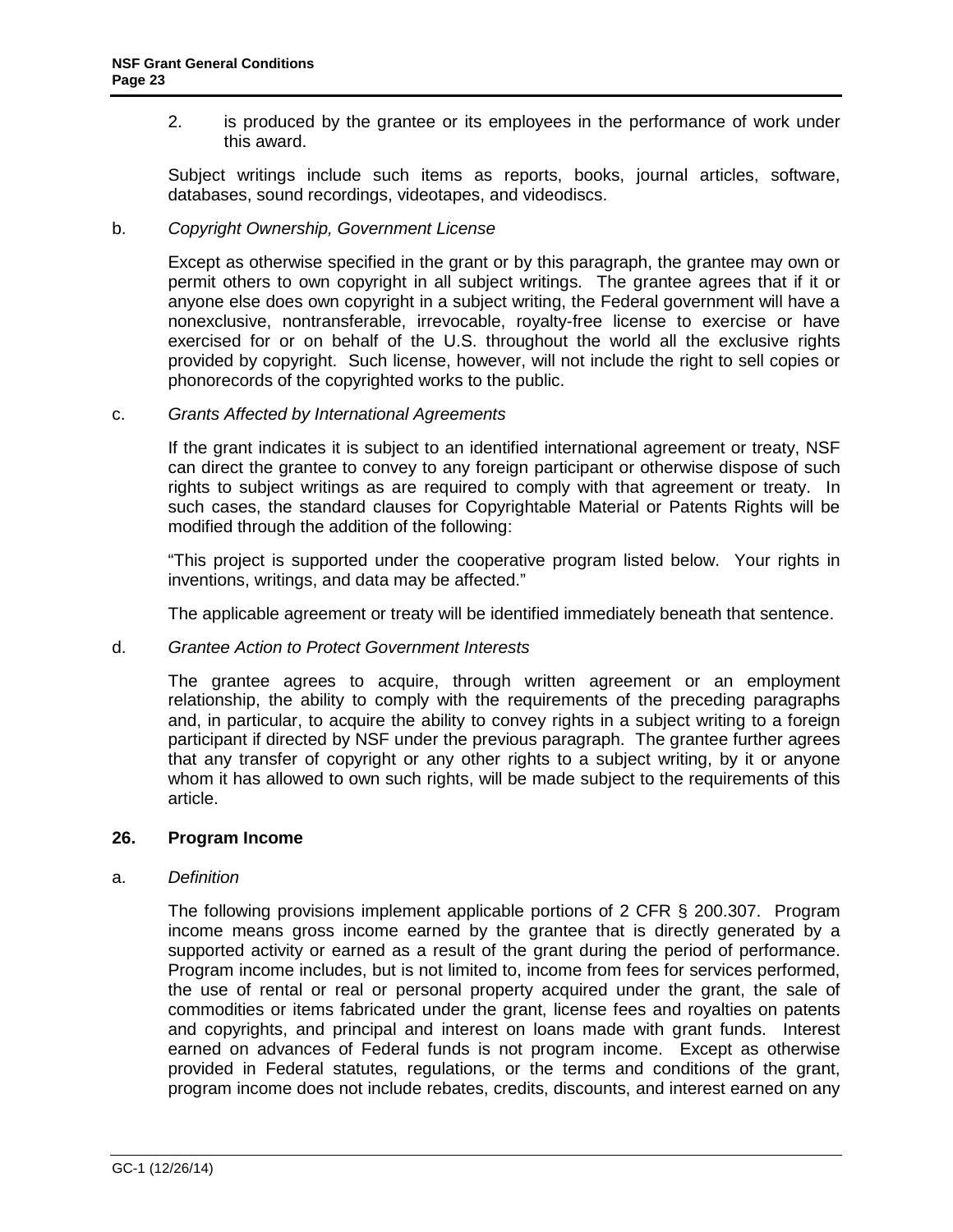of them. Note that registration fees collected under NSF-supported conferences are considered program income.

### b. *NSF Policy*

### 1. *Standard Treatment*

Unless otherwise specified in the grant, program income received or accruing to the grantee during the period of the grant is to be retained by the grantee, added to the funds committed to the project by NSF, and thus used to further project objectives. The grantee has no obligation to NSF with respect to program income received beyond the period of the grant. The grantee also shall have no obligation to NSF with respect to program income earned from license fees and royalties for copyrighted material, patents, patent applications, trademarks, and inventions produced under a grant (see [AAG](http://www.nsf.gov/pubs/policydocs/pappguide/nsf15001/aag_3.jsp#IIID4)  [Chapter III.D.4\)](http://www.nsf.gov/pubs/policydocs/pappguide/nsf15001/aag_3.jsp#IIID4). However, Patent and Trademark Amendments (35 USC 18) shall apply to inventions made under a grant. See also FAQ 200.307.1 of the *Frequently Asked Questions for The Office of Management and Budget's Uniform Administrative Requirements, Cost Principles, and Audit Requirements for Federal Awards at 2 CFR § 200* (dated November, 2014) regarding Fees and Royalties and Bayh-Dole.

Efforts should be made to avoid having unexpended program income remaining at the end of the grant. Program income earned during the project period should be expended prior to requesting reimbursement against the grant. In the event a grantee has unexpended program income remaining at the end of the grant, it must be remitted to NSF by crediting costs otherwise chargeable against the grant. If it is not possible to record the credit via ACM\$, the excess program income must be remitted to NSF electronically or by check payable to the National Science Foundation.

### *2. Special Treatment*

In exceptional circumstances, NSF may approve use of a special grant provision to restrict or eliminate a grantee's control of income earned through NSF-supported activities if it determines that this would best serve the purposes of a particular program or grant. The special provisions may require treatment of the program income via use of the deductive method, the Federal share of program income be kept in a separate account, or reported on and/or remitted for such periods as may be reasonable under the circumstances.

If, in accordance with the grant terms and conditions program income is designated for deductive treatment, it must be remitted to NSF by crediting costs otherwise chargeable against the grant. Program Income in excess of the grant will be remitted to NSF electronically or by check payable to the National Science Foundation.

### c. *Records Retention*

The grantee is required to retain appropriate financial and other records relating to project income earned during the grant period of performance and for three years beyond the date of submission of the final financial disbursements in ACM\$. For instructions regarding final disbursement reporting, see the AAG Chapter III.E.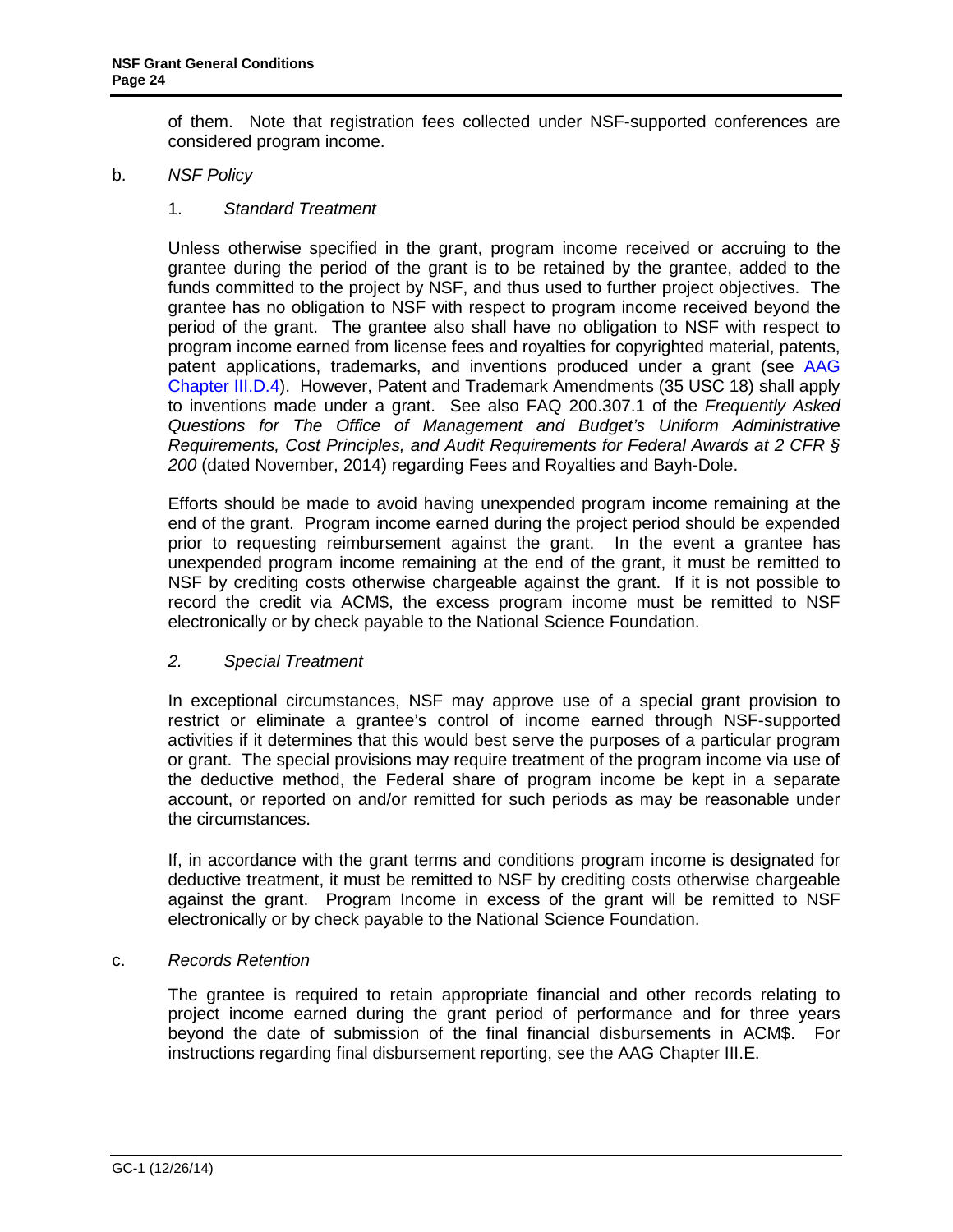#### <span id="page-24-0"></span>d. *Reporting Requirements*

On an annual basis, grantees are required to submit a Program Income Reporting Worksheet to NSF in order to report program income earned/expended for any of their grants during the previous twelve months or to validate that they did not earn/expend program income for any of their grants during the applicable period. The Program Income Reporting Worksheet utilizes the standard OMB-approved government-wide data elements from the Program Income section of the Federal Financial Report (SF 425) and is due 45 days after the end of the Federal Fiscal Year. The Program Income Reporting Worksheet and related instructions are available through Research.gov [\(http://research.gov/programincome\)](http://research.gov/programincome).

Failure to report program income or to validate that no program income was earned or expended could result in suspension of future grant payments.

#### **27. Publications**

#### a. *Acknowledgment of Support*

The grantee is responsible for assuring that an acknowledgment of NSF support:

1. is made in any publication (including World Wide Web pages) of any material based on or developed under this project, in the following terms:

"This material is based upon work supported by the National Science Foundation under Grant No. (NSF grant number)."

2. is orally acknowledged during all news media interviews, including popular media such as radio, television and news magazines.

#### b. *Disclaimer*

The grantee is responsible for assuring that every publication of material (including World Wide Web pages) based on or developed under this grant, except scientific articles or papers appearing in scientific, technical or professional journals, contains the following disclaimer:

"Any opinions, findings, and conclusions or recommendations expressed in this material are those of the author(s) and do not necessarily reflect the views of the National Science Foundation."

c. *Copies for NSF*

The grantee is responsible for assuring that the cognizant NSF Program Officer is provided access to, either electronically or in paper form, a copy of every publication of material based on or developed under this grant, clearly labeled with the grant number and other appropriate identifying information, promptly after publication.

d. *Metric System*

The Metric Conversion Act of 1975 (15 USC §§ 205a-k) and E.O. 12770 (3 CFR § 1991 comp.) encourage Federal agencies to use the Metric System in procurement, grants and other business-related activities. All reports and publications resulting from this NSF grant are encouraged to use the metric system of measurements.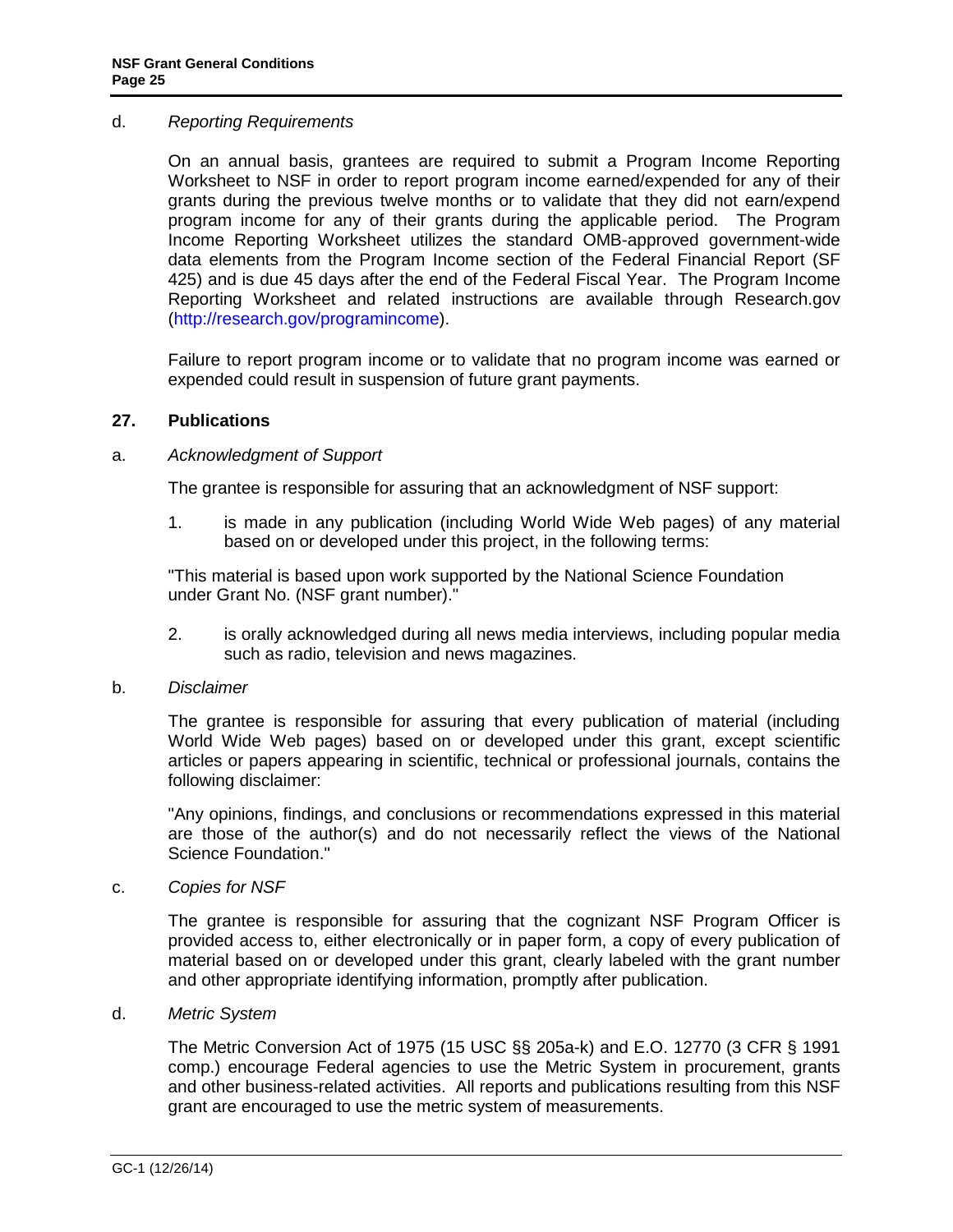## <span id="page-25-0"></span>**28. Patent Rights<sup>4</sup>**

Unless otherwise provided in the grant, if this grant is for experimental, developmental, or research work, the following clause (implementing the Bayh-Dole Act, [35 U.S.C. § 200 et seq.]) shall apply. The grantee shall include this clause in all subawards for experimental, developmental, or research activities.

- a. *Definitions*
	- 1. INVENTION means any invention or discovery which is or may be patentable or otherwise protectable under Title 35 of the USC, to any novel variety of plant which is or may be protected under the Plant Variety Protection Act (7 U.S.C. § 2321 et seq.).
	- 2. SUBJECT INVENTION means any invention of the grantee conceived or first actually reduced to practice in the performance of work under this grant, provided that in the case of a variety of plant, the date of determination (as defined in section 41(d)) must also occur during the period of performance.
	- 3. PRACTICAL APPLICATION means to manufacture in the case of a composition or product, to practice in the case of a process or method, or to operate in the case of a machine or system; and, in each case, under such conditions as to establish that the invention is being utilized and that its benefits are to the extent permitted by law or Government regulations available to the public on reasonable terms.
	- 4. MADE when used in relation to any invention means the conception or first actual reduction to practice of such invention.
	- 5. NON-PROFIT ORGANIZATION means a domestic university or other institution of higher education or an organization of the type described in Section 501(c)(3) of the Internal Revenue Code of 1954 (26 U.S.C. § 501(c)) and exempt from taxation under Section 501(a) of the Internal Revenue Code (26 U.S.C. § 501(a)) or any domestic non-profit scientific or educational organization qualified under a State non-profit organization statute.

### b. *Allocation of Principal Rights*

The grantee may retain the entire right, title, and interest throughout the world to each subject invention subject to the provisions of this Patent Rights clause and 35 U.S.C. § 203. With respect to any subject invention in which the grantee retains title, the Federal Government shall have a non-exclusive, nontransferable, irrevocable, paid-up license to practice or have practiced for or on behalf of the U.S. the subject invention throughout the world. If the grant indicates it is subject to an identified international agreement or treaty, the National Science Foundation (NSF) also has the right to direct the grantee to convey to any foreign participant such patent rights to subject inventions as are required to comply with that agreement or treaty.

 <sup>4</sup> Awardees are reminded that, in view of the U.S. Supreme Court decision in Stanford v. Roche, employee assignment agreements should include a present conveyance of rights ("I hereby assign" rather than a promise or intent to assign) in order to effectively convey patent rights to the institution, allowing the institution to meet its responsibility under the Bayh-Dole Act to provide the agency with a license to patented inventions.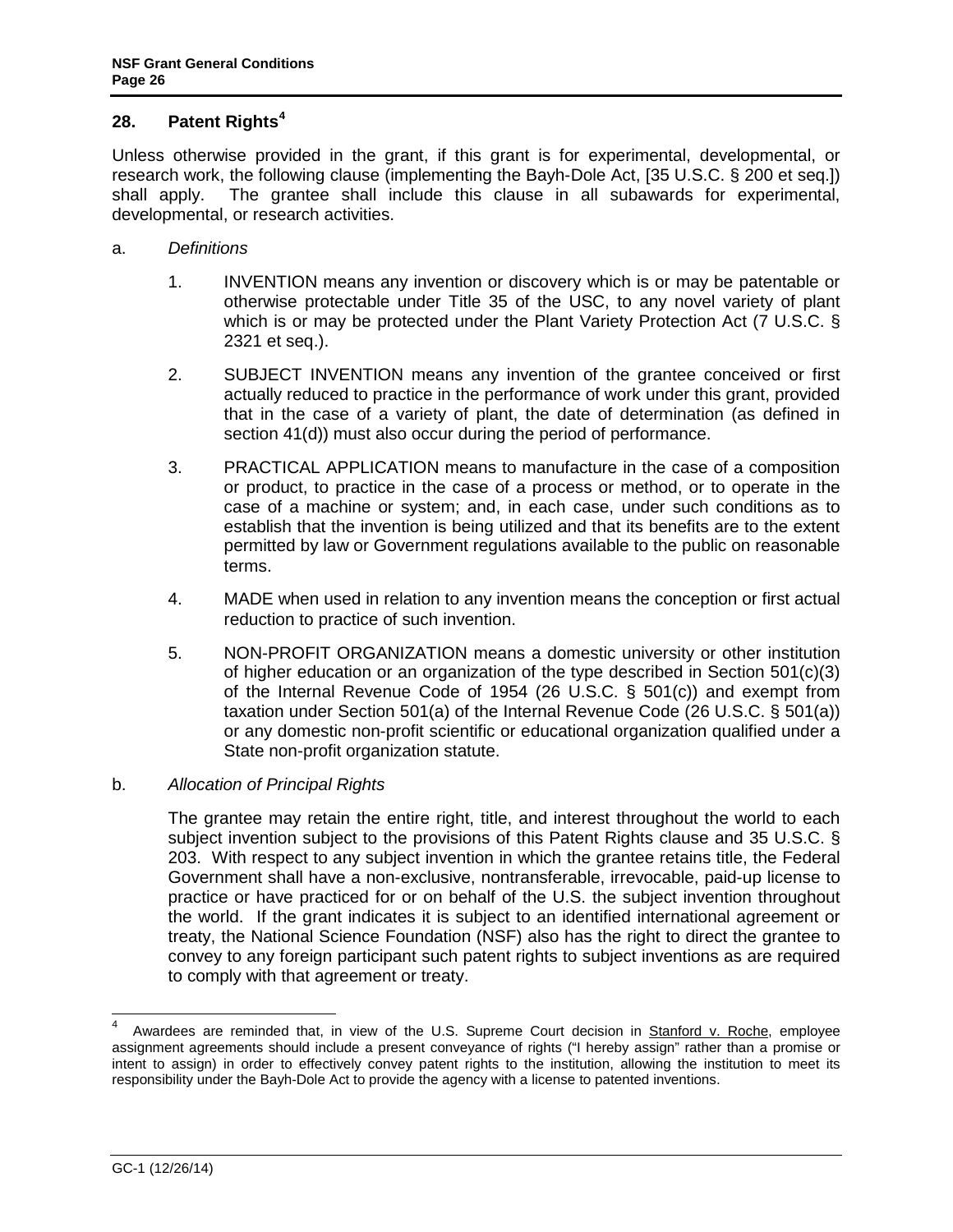### c. *Invention Disclosure, Election of Title and Filing of Patent Applications by Grantee*

- 1. The grantee will disclose each subject invention to NSF within two months after the inventor discloses it in writing to grantee personnel responsible for the administration of patent matters. The disclosure to NSF shall be in the form of a written report and shall identify the grant under which the invention was made and the inventor(s). It shall be sufficiently complete in technical detail to convey a clear understanding of the nature, purpose, operation, and, to the extent known, the physical, chemical, biological or electrical characteristics of the invention. The disclosure shall also identify any publication, on sale or public use of the invention, whether a manuscript describing the invention has been submitted for publication and, if so, whether it has been accepted for publication, at the time of disclosure. In addition, after disclosure to NSF, the grantee will promptly notify NSF of the acceptance of any manuscript describing the invention for publication, or of any on sale or public use planned by the grantee.
- 2. The grantee will elect in writing whether or not to retain title to any such invention by notifying NSF within two years of disclosure to NSF. However, in any case where publication, on sale, or public use has initiated the one-year statutory period wherein valid patent protection can still be obtained in the U.S., the period for election of title may be shortened by NSF to a date that is no more than 60 days prior to the end of the statutory period.
- 3. The grantee will file its initial patent application on an invention to which it elects to retain title within one year after election of title or, if earlier, prior to the end of any statutory period wherein valid patent protection can be obtained in the U.S. after a publication, on sale, or public use. The grantee will file patent applications in additional countries or international patent offices within either ten months of the corresponding initial patent application, or six months from the date when permission is granted by the Commissioner of Patents and Trademarks to file foreign patent applications when such filing has been prohibited by a Secrecy Order.
- 4. Requests for extension of the time for disclosure to NSF, election, and filing under subparagraphs 1., 2., and 3. may, at the discretion of NSF, be granted.

## d. *Conditions When the Government May Obtain Title*

The grantee will convey to NSF, upon written request, title to any subject invention:

- 1. if the grantee fails to disclose or elect the subject invention within the times specified in paragraph c. above, or elects not to retain title, provided that NSF may only request title within 60 days after learning of the failure of the grantee to disclose or elect within the specified times;
- 2. in those countries in which the grantee fails to file patent applications within the times specified in paragraph c. above, but prior to its receipt of the written request of NSF, the grantee shall continue to retain title in that country; or in any country in which the grantee decides not to continue the prosecution of any application for, to pay the maintenance fees on, or defend in a reexamination or opposition proceeding on, a patent on a subject invention.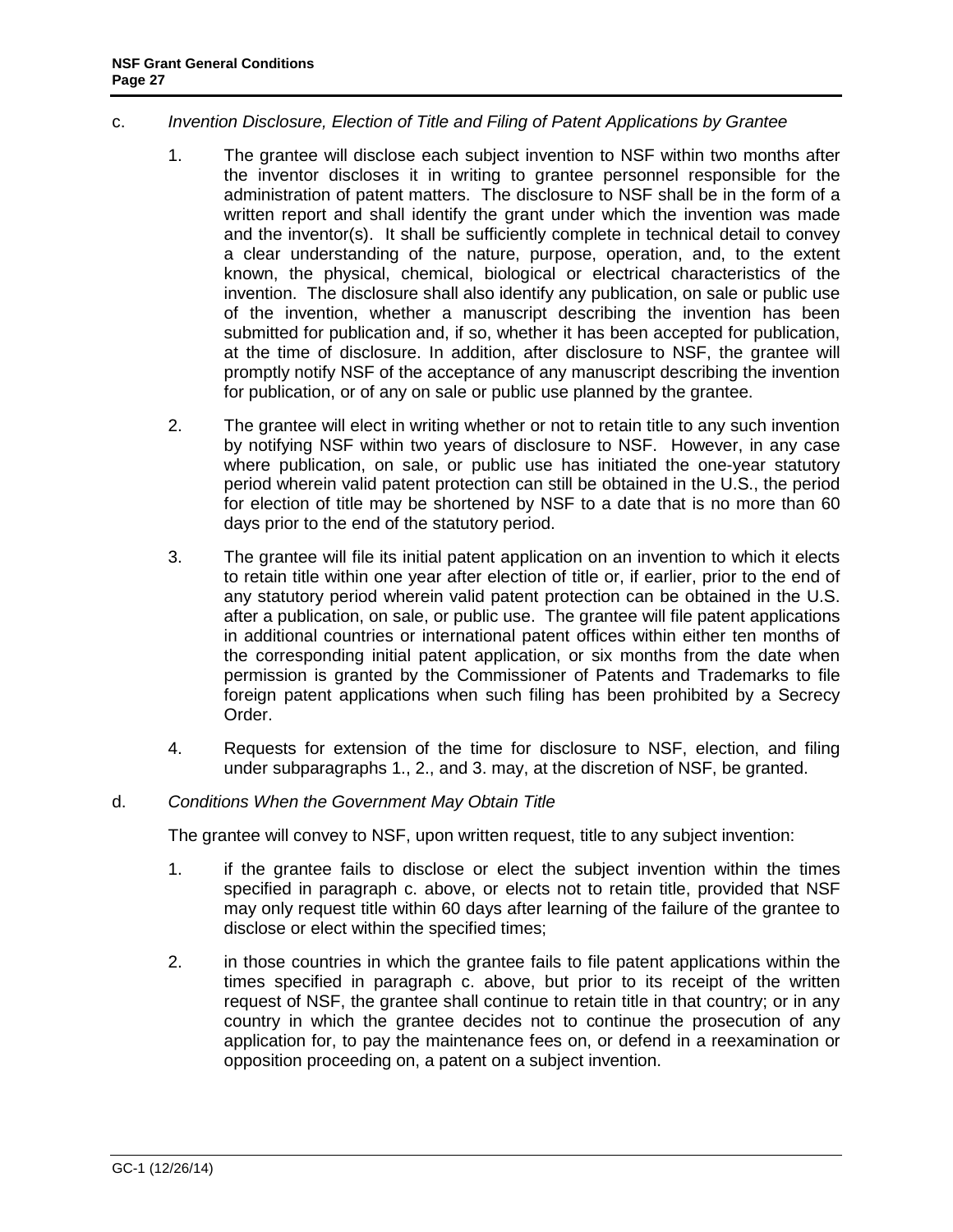- e. *Minimum Rights to Grantee*
	- 1. The grantee will retain a non-exclusive royalty-free license throughout the world in each subject invention to which the Government obtains title, except if the grantee fails to disclose the subject invention within the times specified in paragraph c. above. The grantee's license extends to its domestic subsidiaries and affiliates, if any, within the corporate structure of which the grantee is a party and includes the right to grant sublicenses of the same scope to the extent the grantee was legally obligated to do so at the time the grant was made. The license is transferable only with the approval of NSF except when transferred to the successor of that part of the grantee's business to which the invention pertains.
	- 2. The grantee's domestic license may be revoked or modified by NSF to the extent necessary to achieve expeditious practical application of the subject invention pursuant to an application for an exclusive license submitted in accordance with applicable provisions at 37 CFR Part 404. This license will not be revoked in that field of use or the geographical areas in which the grantee has achieved practical application and continues to make the benefits of the invention reasonably accessible to the public. The license in any foreign country may be revoked or modified at discretion of NSF to the extent the grantee, its licensees, or its domestic subsidiaries or affiliates have failed to achieve practical application in that foreign country.
	- 3. Before revocation or modification of the license, NSF will furnish the grantee a written notice of its intention to revoke or modify the license, and the grantee will be allowed thirty days (or such other time as may be authorized by NSF for good cause shown by the grantee) after the notice to show cause why the license should not be revoked or modified. The grantee has the right to appeal, in accordance with applicable regulations in 37 CFR Part 404 concerning the licensing of Government-owned inventions, any decision concerning the revocation or modification of its license.
- f. *Grantee Action to Protect Government's Interest*
	- 1. The grantee agrees to execute or to have executed and promptly deliver to NSF all instruments necessary to: (i) establish or confirm the rights the Government has throughout the world in those subject inventions for which the grantee retains title; and (ii) convey title to NSF when requested under paragraph d. above, and to enable the Government to obtain patent protection throughout the world in that subject invention.
	- 2. The grantee agrees to require, by written agreement, its employees, other than clerical and non-technical employees, to disclose promptly in writing to personnel identified as responsible for the administration of patent matters and in a format suggested by the grantee each subject invention made under this grant in order that the grantee can comply with the disclosure provisions of paragraph c. above, and to execute all papers necessary to file patent applications on subject inventions and to establish the Government's rights in the subject inventions. The disclosure format should require, as a minimum, the information requested by paragraph c.1 above. The grantee shall instruct such employees through the employee agreements or other suitable educational programs on the importance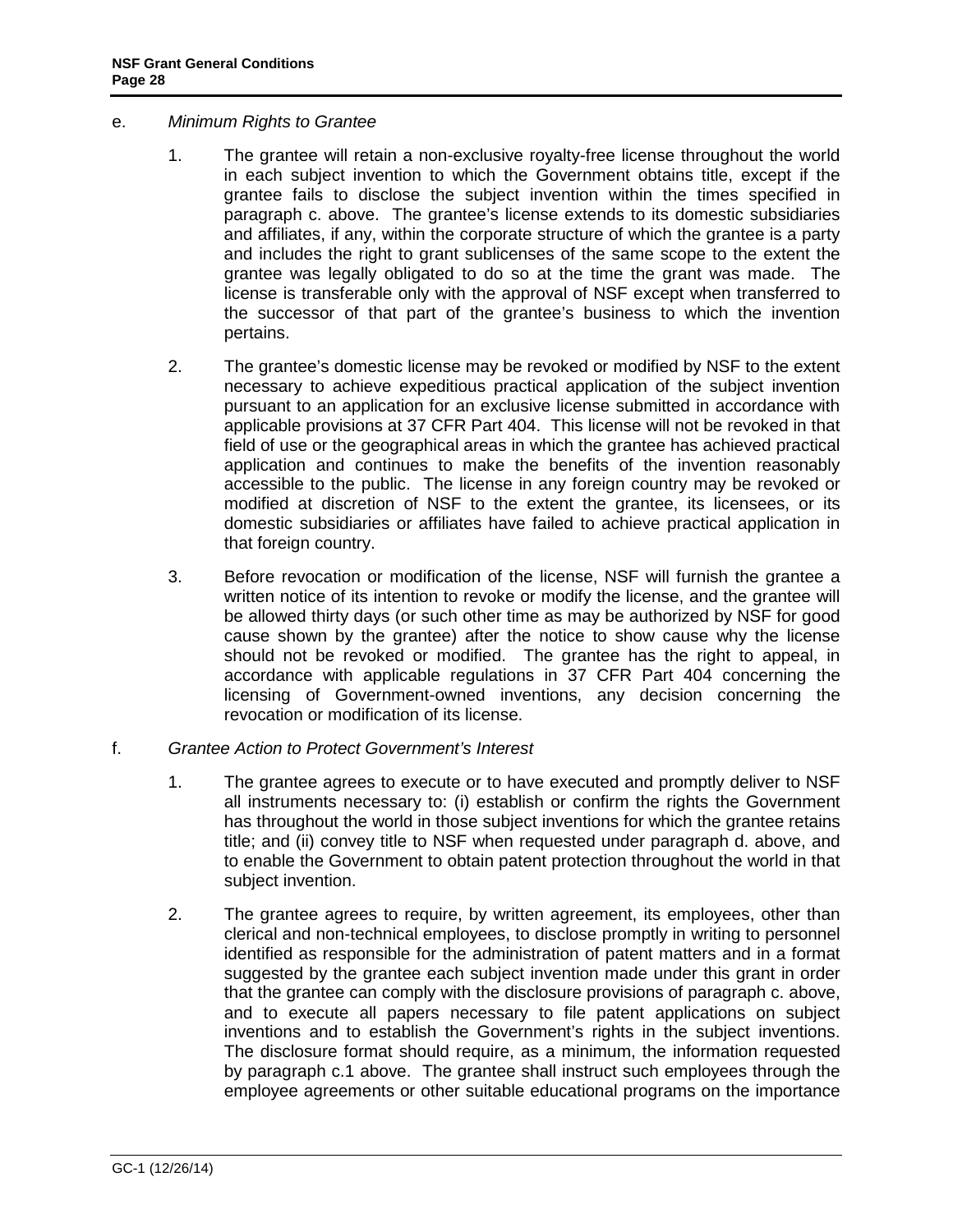of reporting inventions in sufficient time to permit the filing of patent applications prior to U.S. or foreign statutory bars.

- 3. The grantee will notify NSF of any decision not to continue prosecution of a patent application, pay maintenance fees, or defend in a reexamination or opposition proceeding on a patent, in any country, not less than 30 days before the expiration of the response period required by the relevant patent office.
- 4. The grantee agrees to include, within the specification of any U.S. patent application and any patent issuing thereon covering a subject invention, the following statement:

"This invention was made with Government support under (identify the grant) awarded by the National Science Foundation. The Government has certain rights in this invention."

5. The grantee or its representative will complete, execute and forward to NSF a confirmation of a License to the U.S. Government and the page of a United States patent application that contains the Federal support clause within two months of filing any domestic or foreign patent application.

### g. *Subcontracts*

- 1. The grantee will include this Patent Rights clause, suitably modified to identify the parties, in all subcontracts, regardless of tier, for experimental, developmental or research work. The subcontractor will retain all rights provided for the grantee in this Patent Rights clause, and the grantee will not, as part of the consideration for awarding the subcontract, obtain rights in the subcontractors' subject inventions.
- 2. In the case of subcontracts, at any tier, when the prime award by NSF was a contract (but not a cooperative agreement), NSF, subcontractor, and contractor agree that the mutual obligations of the parties created by this Patent Rights clause constitute a contract between the subcontractor and the Foundation with respect to those matters covered by this Patent Rights clause.

### h. *Reporting on Utilization of Subject Inventions*

The grantee agrees to submit on request periodic reports no more frequently than annually on the utilization of a subject invention or on efforts at obtaining such utilization that are being made by the grantee or its licensees or assignees. Such reports shall include information regarding the status of development, date of first commercial sale or use, gross royalties received by the grantee and such other data and information as NSF may reasonably specify. The grantee also agrees to provide additional reports in connection with any march-in proceeding undertaken by NSF in accordance with paragraph j. of this Patent Rights clause. As required by 35 U.S.C. § 202(c)(5), NSF agrees it will not disclose such information to persons outside the Government without the permission of the grantee.

## i. *Preference for United States Industry*

Notwithstanding any other provision of this Patent Rights clause, the grantee agrees that neither it nor any assignee will grant to any person the exclusive right to use or sell any subject invention in the U.S. unless such person agrees that any products embodying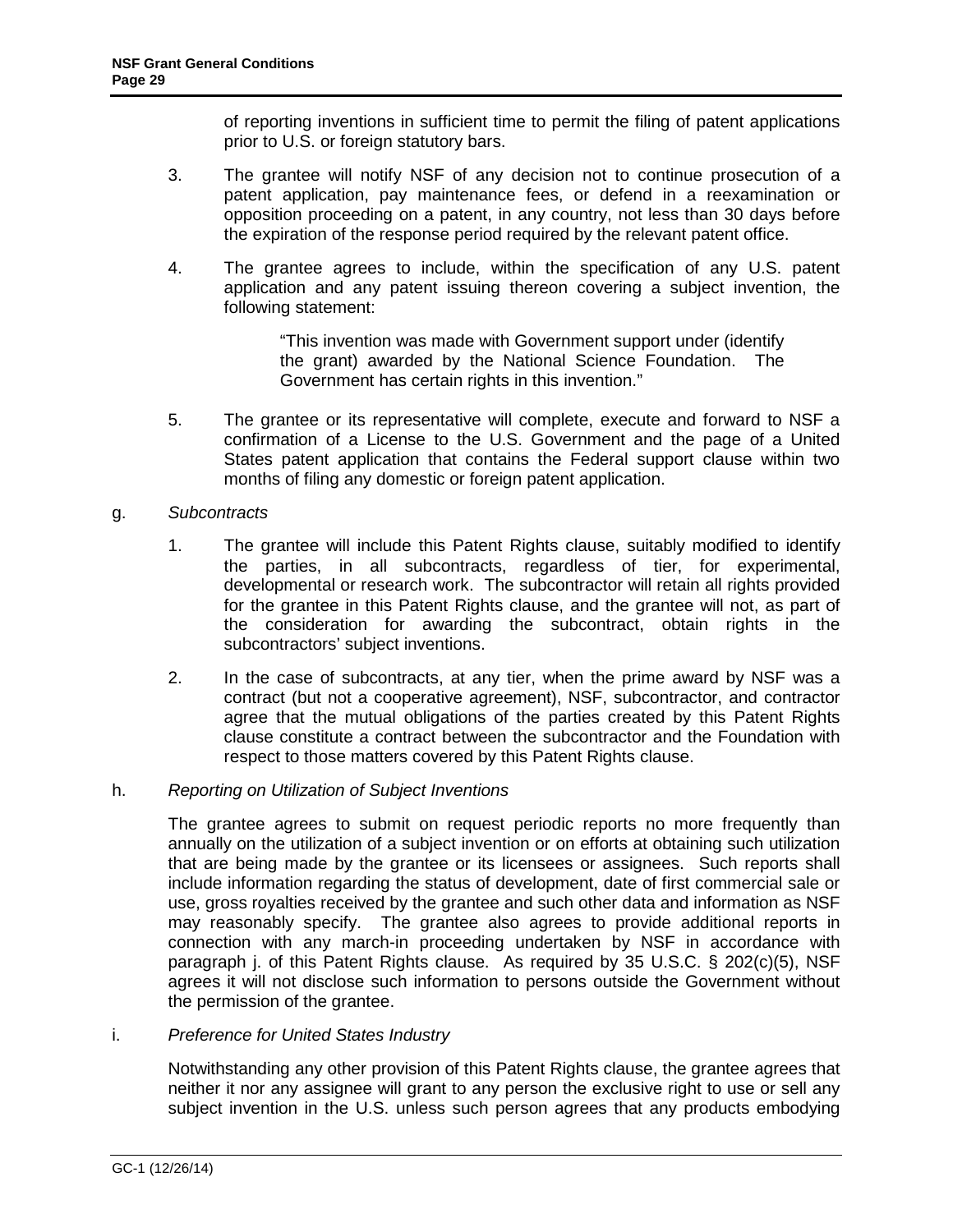the subject invention or produced through the use of the subject invention will be manufactured substantially in the U.S. However, in individual cases, the requirement for such an agreement may be waived by NSF upon a showing by the grantee or its assignee that reasonable but unsuccessful efforts have been made to award licenses on similar terms to potential licensees that would be likely to manufacture substantially in the U.S. or that under the circumstances domestic manufacture is not commercially feasible.

j. *March-in Rights*

The grantee agrees that with respect to any subject invention in which it has acquired title, NSF has the right in accordance with procedures at 37 CFR § 401.6 and NSF regulations at 45 CFR § 650.13 to require the grantee, an assignee or exclusive licensee of a subject invention to grant a non-exclusive, partially exclusive, or exclusive license in any field of use to a responsible applicant or applicants, upon terms that are reasonable under the circumstances and if the grantee, assignee, or exclusive licensee refuses such a request, NSF has the right to grant such a license itself if NSF determines that:

- 1. such action is necessary because the grantee or assignee has not taken or is not expected to take within a reasonable time, effective steps to achieve practical application of the subject invention in such field of use;
- 2. such action is necessary to alleviate health or safety needs which are not reasonably satisfied by the grantee, assignee, or their licensees;
- 3. such action is necessary to meet requirements for public use specified by Federal regulations and such requirements are not reasonably satisfied by the grantee, assignee, or licensee; or
- 4. such action is necessary because the agreement required by paragraph i. of this Patent Rights clause has not been obtained or waived or because a licensee of the exclusive right to use or sell any subject invention in the U.S. is in breach of such agreement.

### k. *Special Provisions for Grants with Non-profit Organizations*

If the grantee is a nonprofit organization, it agrees that:

- 1. rights to a subject invention in the U.S. may not be assigned without the approval of NSF, except where such assignment is made to an organization which has as one of its primary functions the management of inventions, provided that such assignee will be subject to the same provisions as the grantee;
- 2. the grantee will share royalties collected on a subject invention with the inventor, including Federal employee co-inventors (when NSF deems it appropriate) when the subject invention is assigned in accordance with 35 U.S.C. § 202(e) and 37 CFR § 401.10;
- 3. the balance of any royalties or income earned by the grantee with respect to subject inventions, after payment of expenses (including payments to inventors) incidental to the administration of subject inventions, will be utilized for the support of scientific or engineering research or education; and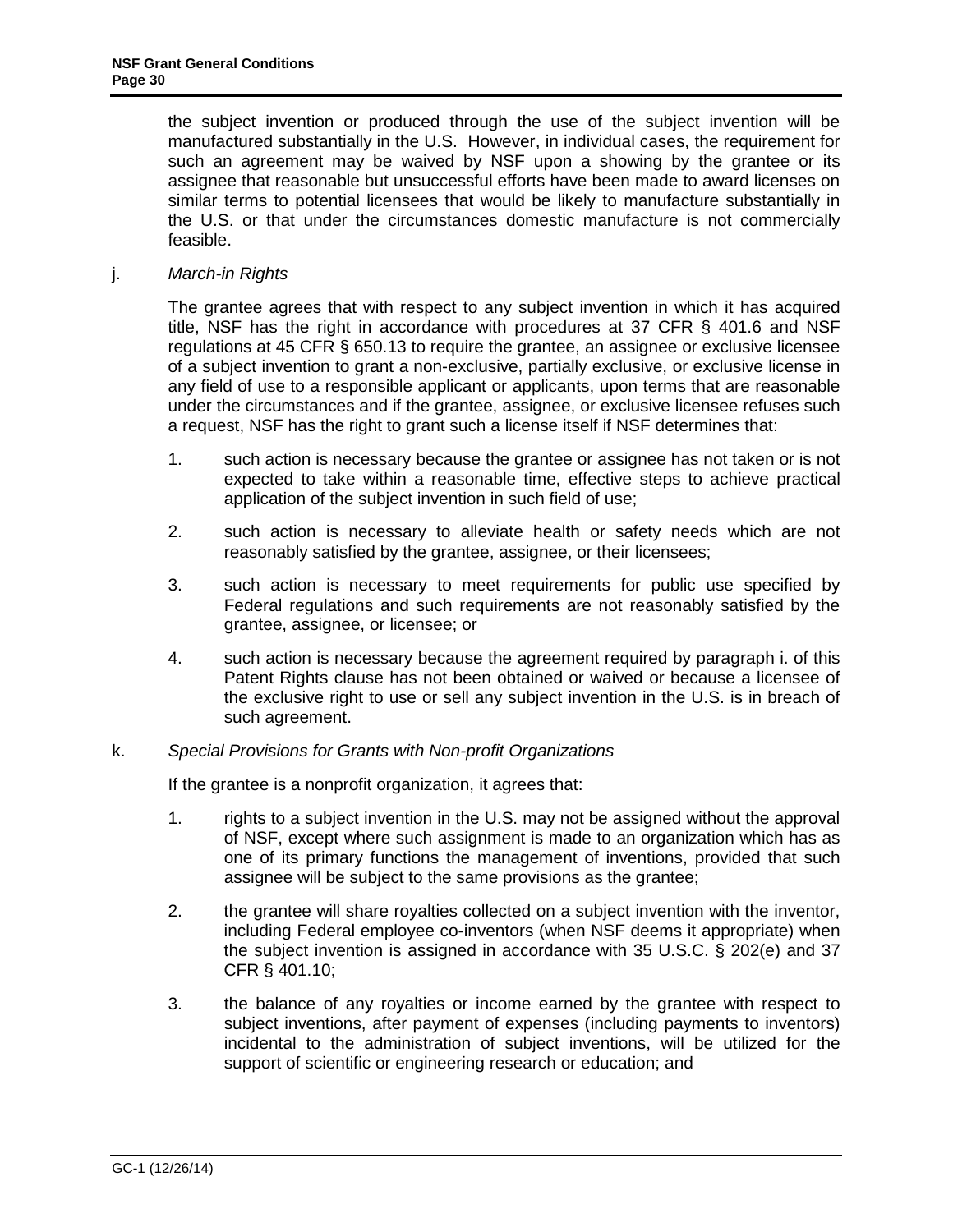<span id="page-30-0"></span>4. it will make efforts that are reasonable under the circumstances to attract licensees of subject inventions that are small business firms and that it will give preference to a small business firm if the grantee determines that the small business firm has a plan or proposal for marketing the invention which, if executed, is equally likely to bring the invention to practical application as any plans or proposals from applicants that are not small business firms; provided that the grantee is also satisfied that the small business firm has the capability and resources to carry out its plan or proposal. The decision whether to give a preference in any specific case will be at the discretion of the grantee. However, the grantee agrees that the Secretary of Commerce may review the grantee's licensing program and decisions regarding small business applicants, and the grantee will negotiate changes to its licensing policies, procedures or practices with the Secretary when the Secretary's review discloses that the grantee could take reasonable steps to implement more effectively the requirements of this paragraph k.4.

### l. *Communications*

All communications required by this Patent Rights clause must be submitted through the iEdison Invention Information Management System maintained by the National Institutes of Health unless prior permission for another form of submission is obtained from the Patent Assistant at [patents@nsf.gov](mailto:patents@nsf.gov) or at Office of the General Counsel, National Science Foundation, 4201 Wilson Boulevard, Arlington, VA 22230. Detailed instructions for use of that system are provided at: http://s-edison.info.nih.gov/iEdison/.

## **29. Cost Sharing and Cost Sharing Records**

- a. *General*
	- 1. The grantee must cost share in accordance with any amount specified on Line M of the grant budget. Cost sharing participation in other projects may not be counted towards meeting the specific cost sharing requirements of the grant, and must come from non-federal sources.
	- 2. Should the grantee become aware that it may be unable to provide the cost sharing of at least the amount identified on Line M of the NSF grant budget, it must: a) immediately provide written notification to the cognizant Grants and Agreements Officer of the situation; and b) indicate steps it plans to take to secure replacement cost sharing; or c) indicate the plans it has to either continue or phase out the project in the absence of the approved level of cost sharing.
	- 3. Should NSF agree to the organization's proposed plans, the cognizant NSF Grants and Agreements Officer will modify the grant accordingly, including, if appropriate, reducing the amount of NSF support. Should the organization's plans be unacceptable to NSF, the grant may be subject to termination. NSF modifications to proposed cost sharing revisions are made on a case-by-case basis.
	- 4. Failure by the organization to notify NSF, in accordance with paragraph 2. above, may result in the disallowance of some or all of the costs charged to the grant; the subsequent recovery by NSF of some or all of the NSF funds provided under the grant; possible termination of the grant; and may constitute a violation of the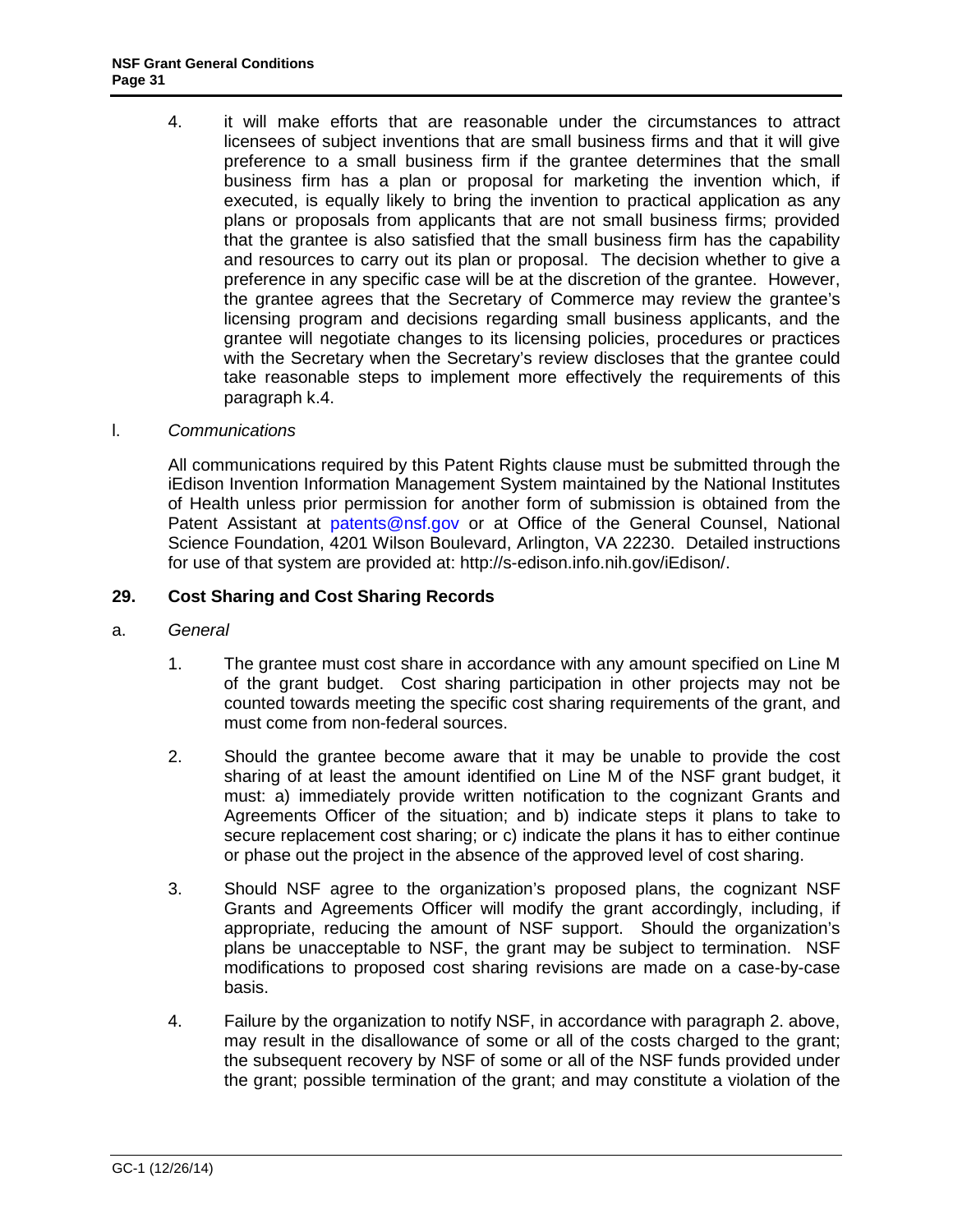terms of the grant so serious as to provide grounds for subsequent suspension or debarment.

### <span id="page-31-0"></span>b. *Cost Sharing Records*

The grantee must maintain records of all project costs that are claimed by the grantee as cost sharing as well as records of costs to be paid by the Government. Such records are subject to audit. Acceptable forms of cost sharing contributions are those that meet the criteria identified in 2 CFR § 200.306. Unless otherwise specified in the grant, approval is given to include unrecovered indirect costs (also known as facilities and administrative costs for colleges and universities) as part of cost sharing or matching contributions. If the grantee's cost participation includes in-kind contributions, the basis for determining the valuation for volunteer services and donated property must be documented.

#### c. *Cost Sharing Reports*

The amount of mandatory cost sharing must be documented (on an annual and final basis), certified by the Authorized Organizational Representative, and reported to the cognizant NSF Program Officer via use of NSF's electronic systems. Such notifications must be submitted within 90 days prior to the end of the current budget period to meet the annual notification requirement, and within 90 days following the end date of the grant to meet the final notification requirement. The cost share notification is considered due during the 90 day period. The notification becomes overdue **the day after the 90 day period ends.** 

#### **30. Audit and Records**

- a. Financial records, supporting documents, statistical records, and other records pertinent to this grant must be retained by the grantee for a period of three years from grant financial closeout as described in [AAG Chapter III.E.](http://www.nsf.gov/pubs/policydocs/pappguide/nsf15001/aag_3.jsp#IIIE), except as noted in 2 CFR § 200.333.
- b. Grantees that are States, Local Governments or Non-Profit Organizations, shall arrange for the conduct of audits as required by 2 CFR § 200 Subpart F. They shall provide copies of the reports of these audits to the Federal Audit Clearinghouse (see 2 CFR § 200.512(b)). Any federal audit of this project deemed necessary by NSF shall build upon the results of such audit(s).
- c. All grants issued by NSF meet the definition of "Research and Development" (R&D) at 2 CFR § 200.87. As such, auditees should identify NSF grants as part of the R&D cluster on the Schedule of Expenditures of Federal Awards (SEFA). The auditor should test NSF grants for compliance as instructed in Part V, Clusters of Programs. NSF recognizes that some grants may have another classification for purposes of indirect costs. The auditor is not required to report the disconnect (i.e., the grant is classified as R&D for audit purposes but non-research for indirect cost rate purposes), unless the auditee is charging indirect costs at a rate other than the rate(s) specified in the grant document(s).

### **31. Site Visits**

NSF, through authorized representatives, has the right, at all reasonable times, to make site visits to review project accomplishments and management control systems and to provide such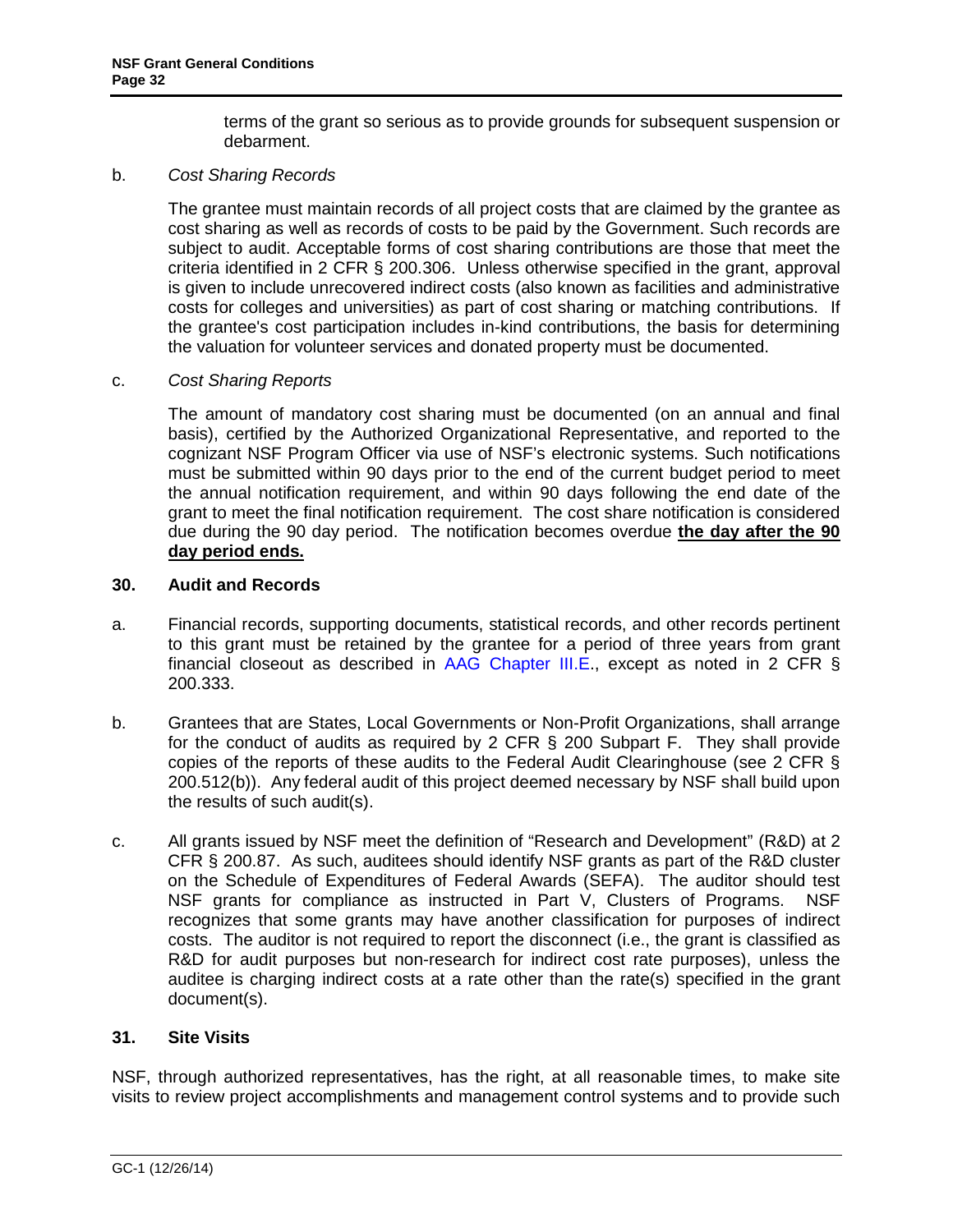<span id="page-32-0"></span>technical assistance as may be required. If any site visit is made by NSF on the premises of the grantee or a subrecipient under a grant, the grantee shall provide and shall require its subrecipients to provide all reasonable facilities and assistance for the safety and convenience of the NSF representatives in the performance of their duties. All site visits and evaluations shall be performed in such a manner that will not unduly delay the work.

## **32. Suspension or Termination**

- a. Any suspension or termination action taken by NSF must be issued by an NSF Grants and Agreements Officer and will be in accordance with this article and [AAG Chapter](http://www.nsf.gov/pubs/policydocs/pappguide/nsf15001/aag_7.jsp#VIIA)  [VII.A.](http://www.nsf.gov/pubs/policydocs/pappguide/nsf15001/aag_7.jsp#VIIA)
- b. The grant may be suspended or terminated in whole or in part in any of the following situations by:
	- 1. NSF when the grantee fails to comply with the terms and conditions of the grant;
	- 2. NSF when the Foundation has cause;
	- 3. NSF when ordered by the Deputy Director under NSF's Regulation on Research Misconduct [45 CFR Part 689];
	- 4. mutual agreement of NSF and the grantee; or
	- 5. the grantee on written notice to NSF setting forth the reasons for such action, the effective date, and, in the case of partial termination, the portion to be terminated or suspended (with the understanding that if NSF determines that the unterminated portion will not accomplish the purposes of the grant, it may suspend or terminate the entire grant).
- c. Normally, action by NSF to suspend or terminate a grant will be taken only after the grantee has been informed by NSF of any deficiency on its part and given an opportunity to correct it; but NSF may immediately suspend or terminate the grant without notice when it believes such action is reasonable to protect the interests of the Government.
- d. No costs incurred during a suspension period or after the effective date of a termination will be allowable, except those costs which, in the opinion of NSF, the grantee could not reasonably avoid or eliminate, or which were otherwise authorized by the suspension or termination notice, provided such costs would otherwise be allowable under the terms of the grant and the governing cost principles.
- e. Within 30 days of the termination date, the grantee will furnish a summary of progress under the grant and an itemized accounting of costs incurred prior to the termination date or pursuant to d, above. Final allowable costs under a termination settlement shall be in accordance with the terms of the grant, including this article, and the governing cost principles, giving due consideration to the progress under the grant. In no event will the total of NSF payments under a terminated grant exceed the grant amount, or the NSF pro rata share of the total project costs when cost sharing was anticipated, whichever is less.
- f. When an NSF grant is terminated or partially terminated, both NSF and the grantee remain responsible for compliance with the requirements in 2 CFR §§ 200.343 Closeout and 200.344 Post-closeout adjustments and continuing responsibilities.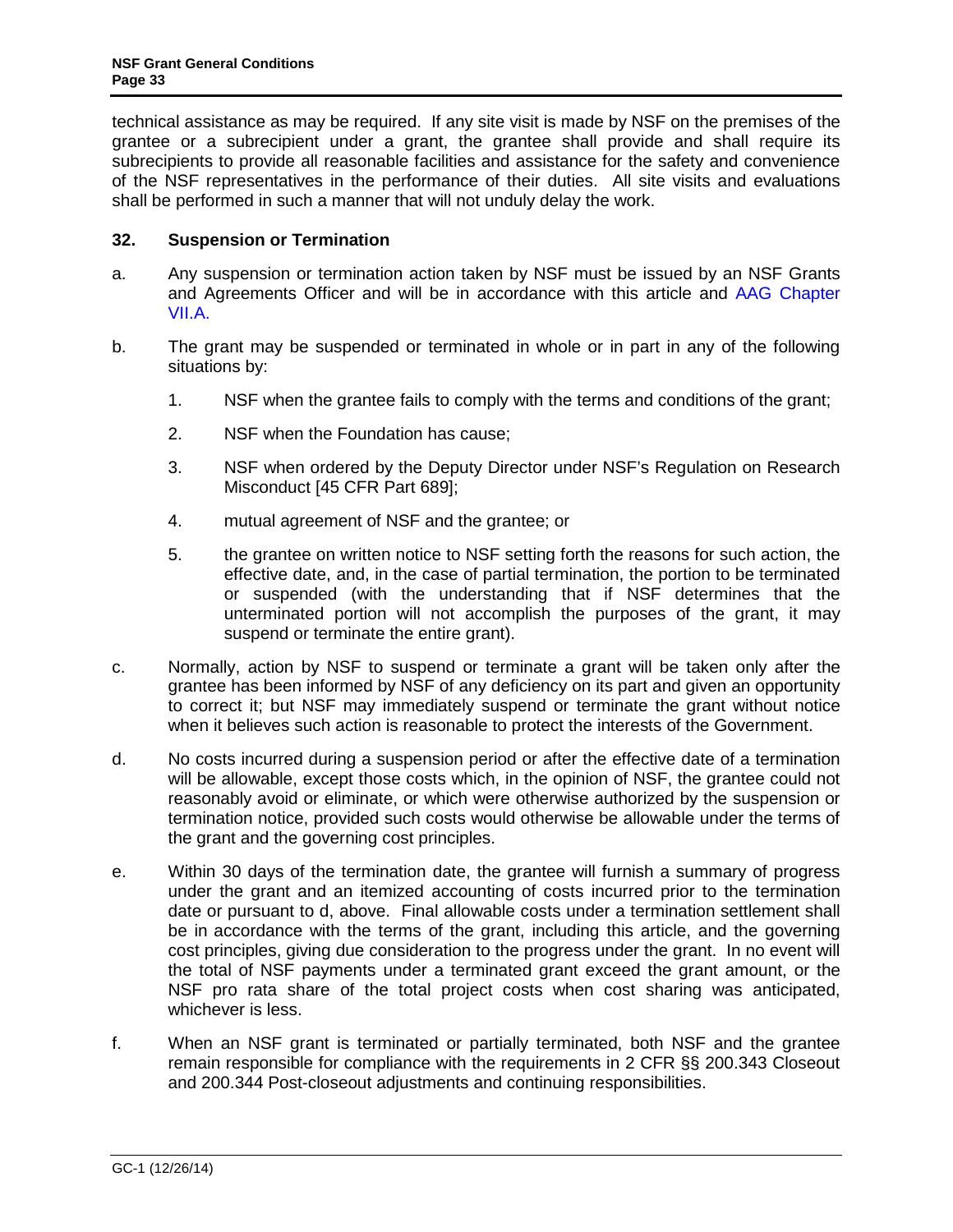<span id="page-33-0"></span>g. A notice of termination other than by mutual agreement and/or the final settlement amount may be subject to review pursuant to Article 33.

### **33. Termination Review Procedure**

- a. A request for review of a notice of termination or settlement should be addressed to the Division Director, Division of Grants and Agreements (DGA), National Science Foundation, 4201 Wilson Blvd., Arlington, VA, 22230. It must be postmarked no later than 30 days after the date of the letter notifying the grantee of the termination or settlement.
- b. The request for review must contain a full statement of the grantee's position and the pertinent facts and reasons in support of such position.
- c. Review of a notice of termination or settlement will be conducted in accordance with [AAG Chapter VII.B.3.](http://www.nsf.gov/pubs/policydocs/pappguide/nsf15001/aag_7.jsp#VIIB3)
- d. Pending resolution of the request for review, the notice of termination shall remain in effect.

### **34. Non-Discrimination Statutes**

- a. The grant is subject to the provisions of Title VI of the Civil Rights Act of 1964 [42 U.S.C. § 2000d et seq.], Title IX of the Education Amendments of 1972 [20 USC §§ 1681 *et seq*.], the Rehabilitation Act of 1973 [29 U.S.C. § 794], the Age Discrimination Act of 1975 [42 U.S.C. §§ 6101 et seq], Equal Employment Opportunity [E.O. 11246], Limited English Proficiency (LEP) [E.O. 13166] and all regulations and policies issued by NSF pursuant to these statutes. Specifically, in accordance with these statutes, regulations, and policies, no person on the basis of race, color, national origin, sex, disability, or age shall be excluded from participation in, be denied the benefits of, or otherwise be subjected to discrimination under the grant.
- b. By electronically signing a proposal, the Authorized Organizational Representative is providing the requisite Certification of Compliance with National Science Foundation Nondiscrimination Regulations and Policies. This Nondiscrimination Certification sets forth the nondiscrimination obligations with which all grantees must comply.<sup>5</sup> These obligations also apply to subrecipients and contractors under the grant. The grantee, therefore, shall obtain the NSF Nondiscrimination Certification from each organization that applies to be or serves as a subrecipient or contractor under the grant (for other than the provision of commercially available supplies, materials, equipment or general support services) prior to entering into the arrangement. Additional information may be found in [AAG Chapter VI.A.](http://www.nsf.gov/pubs/policydocs/pappguide/nsf15001/aag_6.jsp#VIA)

## **35. Reporting Classifiable Information**

NSF grants are intended for unclassified, publicly releasable research. The grantee will not be granted access to classified information. NSF does not expect that the results of the research project will involve classified information.

 <sup>5</sup> The complete text of the Nondiscrimination Certification is available electronically in the *Grant Proposal Guide*, Chapter II, Exhibit II-6 at http://www.nsf.gov/publications/pub\_summ.jsp?ods\_key=gpg.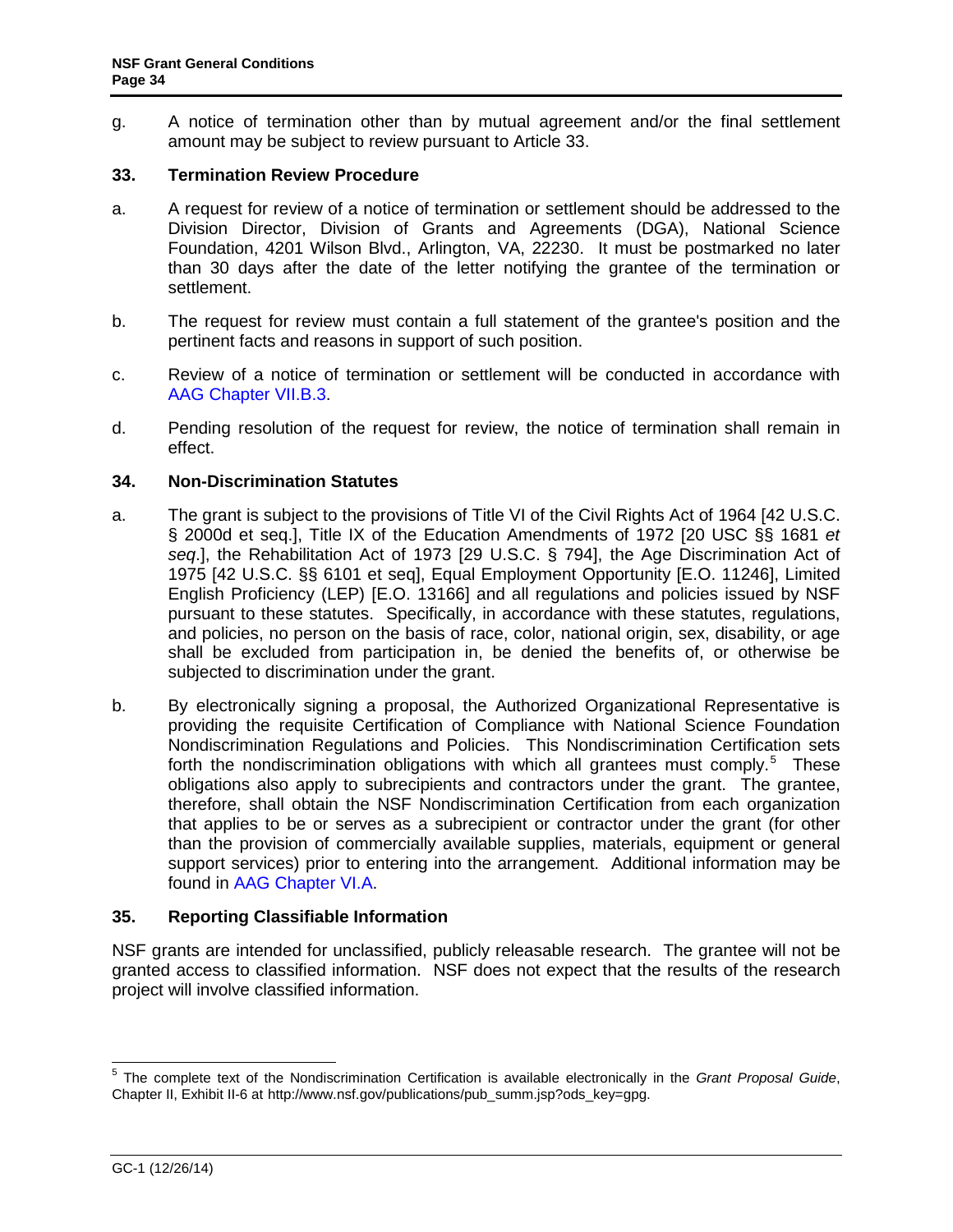<span id="page-34-0"></span>If, however, in conducting the activities supported under a grant, the PI/PD or co-PI/co-PD is concerned that any of the research results involve potentially classifiable information that may warrant Government restrictions on the dissemination of the results, the PI/PD or co-PI/co-PD should promptly notify the cognizant NSF Program Officer.

## **36. Animal Welfare**

- a. Any grantee performing research on vertebrate animals<sup>6</sup> shall comply with the Animal Welfare Act [7 U.S.C. §§ 2131 et seq.] and the regulations promulgated hereunder by the Secretary of Agriculture [9 CFR §§ 1.1-4.11] pertaining to the humane care, handling, and treatment of vertebrate animals held or used for research, teaching or other activities supported by Federal awards. The grantee is expected to ensure that the guidelines described in the National Academy of Science (NAS) Publication, "*[Guide for](http://www.nap.edu/readingroom/books/labrats/)  [the Care and Use of Laboratory Animals](http://www.nap.edu/readingroom/books/labrats/)*" (1996) are followed and to comply with the *Public Health Service Policy and Government Principles Regarding the Care and Use of Animals* (included as Appendix D to the NAS Guide). Further guidance on the use of vertebrate animals in NSF funded projects can be found in the [AAG Chapter VI.B.3.](http://www.nsf.gov/pubs/policydocs/pappguide/nsf15001/aag_6.jsp#VIB3)
- b. In the event the grantee's multi-project Assurance is cancelled or lapses, the grantee must immediately notify the cognizant NSF Grants and Agreements Officer identified in the notice of award.

NOTE--The grantee may request registration of its facility and a current listing of licensed dealers from the Regional Office of the Animal and Plant Health Inspection Service (APHIS), United States Department of Agriculture, for the region in which its research facility is located. The location of the nearest APHIS Regional Office, as well as information concerning this and other APHIS activities may be obtained at [http://www.aphis.usda.gov/.](http://www.aphis.usda.gov/)

## **37. Research Involving Recombinant or Synthetic Nucleic Acid Molecules**

If this grant supports research involving recombinant or synthetic nucleic acid molecules, the grantee agrees to comply with the Guidelines for Research Involving Recombinant DNA or Synthetic Nucleic Acid Molecules (NIH Guidelines) (http://oba.od.nih.gov/rdna/nih\_guidelines\_oba.html ), as amended in March 2013, including the procedural requirements and any subsequent revisions as they are published in the Federal Register. Further information on research awards that involve recombinant or synthetic nucleic acid molecules can be found in the [AAG Chapter VI.B.2.](http://www.nsf.gov/pubs/policydocs/pappguide/nsf15001/aag_6.jsp#VIB2)

## **38. Clean Air and Water**

(Applicable only if the grant exceeds \$150,000, or a facility to be used has been the subject of a conviction under the Clean Air Act [42 U.S.C. § 7413(c)(1)] or the Clean Water Act [33 U.S.C. § 1319(c)] and is listed by the Environmental Protection Agency (EPA), or the grant is not otherwise exempt.) The grantee agrees as follows:

a. To comply with all the requirements of Section 114 of the Clean Air Act [42 U.S.C. § 7414] and Section 308 of the Clean Water Act [33 U.S.C. § 1318], respectively, relating to inspection, monitoring, entry, reports and information, as well as other requirements

 $6$  In addition to vertebrate animals covered by the Animal Welfare Act, the requirements specified in this Article also are extended to rats, birds and mice.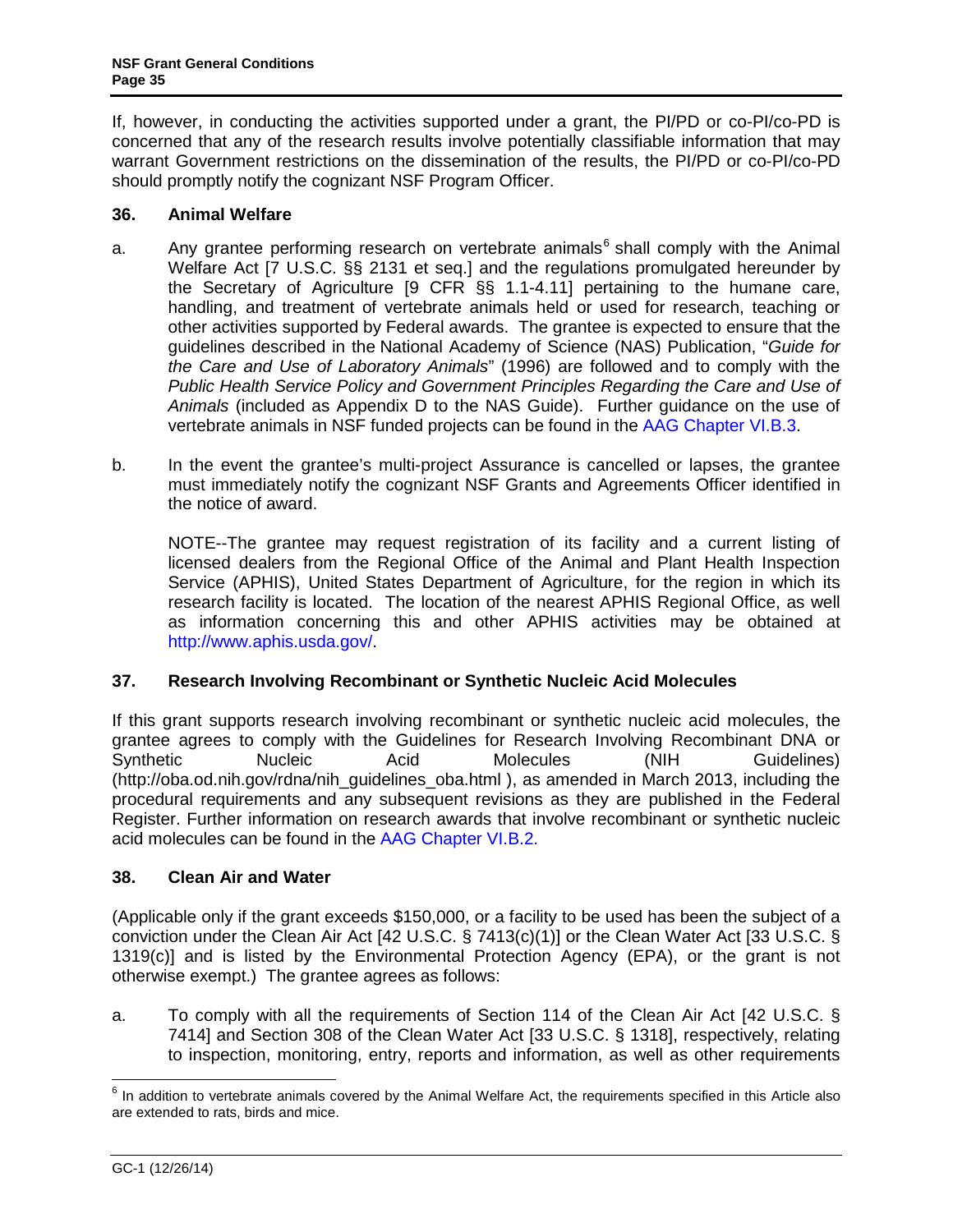<span id="page-35-0"></span>specified in Section 114 and Section 308 of the Clean Air Act and the Clean Water Act, respectively, and all regulations and guidelines issued thereunder before the grant of the grant.

- b. That no portion of the work required by the grant will be performed in a facility listed on the Environmental Protection Agency List of Violating Facilities on the date that the grant was granted unless and until EPA eliminates the name of such facility or facilities from such listing.
- c. To use its best efforts to comply with clean air standards and clean water standards at the facility in which the grant is being performed.
- d. To insert the substance of the provisions of this article into any nonexempt subaward.

### **39. Human Research Subjects**

The grantee is responsible for the protection of the rights and welfare of any human subjects involved in research, development and related activities supported by this grant. The grantee agrees to comply with the NSF regulation, entitled, "*Protection of Human Subjects* [45 CFR Part 690]."

### **40. Investigator Financial Disclosure Policy**

If the grantee employs more than 50 persons, the grantee must maintain an appropriate written and enforced policy on conflict of interest consistent with the provisions of [AAG Chapter IV.A.](http://www.nsf.gov/pubs/policydocs/pappguide/nsf15001/aag_4.jsp#IVA)

See also FAQ 200.112-1 of the *Frequently Asked Questions for The Office of Management and Budget's Uniform Administrative Requirements, Cost Principles, and Audit Requirements for Federal Awards at 2 CFR* § *200* (dated November, 2014) regarding Conflict of Interest.

### **41. Whistleblower Protection**

Grantees are notified of the applicability of 41 U.S.C. § 4712, as amended by P.L. 112-239, providing protection for whistleblowers.

### **42. State Sales and Use Taxes**

Grantees are reminded that the governing cost principles cited in Article 12 limit the allowability of taxes to those the organization is required to pay. Grantees must avail themselves of any tax exemptions for which any activities supported by Federal funds may qualify, including any applicable exemptions from state or local sales and use taxes on the purchase of goods and services made with NSF grant funds.

### **43. Debarment and Suspension**

Recipients shall fully comply with the requirements stipulated in Subpart C of 2 CFR Part 180, entitled "*Responsibilities of Participants Regarding Transactions*" as supplemented by NSF's regulations at 2 CFR Part 2520 [\(http://www.gpo.gov/fdsys/pkg/CFR-2011-title2-vol1/pdf/CFR-](http://www.gpo.gov/fdsys/pkg/CFR-2011-title2-vol1/pdf/CFR-2011-title2-vol1-part2520.pdf)[2011-title2-vol1-part2520.pdf\)](http://www.gpo.gov/fdsys/pkg/CFR-2011-title2-vol1/pdf/CFR-2011-title2-vol1-part2520.pdf). The recipient is responsible for ensuring that any lower tier covered transaction, as described in Subpart B of 2 CFR Part 180, entitled "*Covered Transactions*," includes a term or condition requiring compliance with Subpart C. The recipient also is responsible for further requiring the inclusion of a similar term or condition in any subsequent lower tier covered transaction. The recipient acknowledges that failing to disclose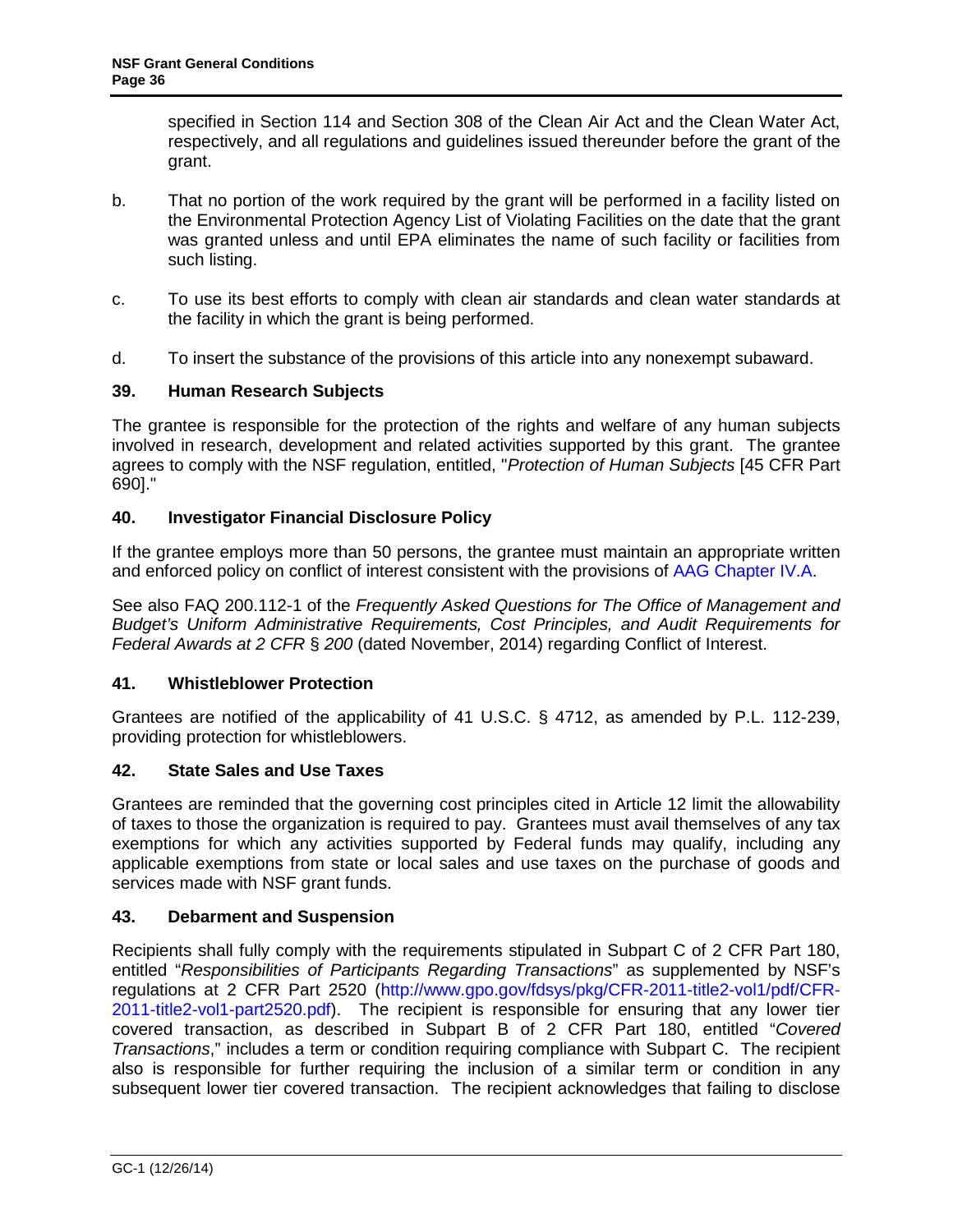<span id="page-36-0"></span>the information required under 45 CFR § 180.335 may result in the termination of the grant, or pursuance of other available remedies, including suspension and debarment.

## **44. Resolution of Conflicting Conditions**

Should there be any inconsistency between any special conditions contained in the notice of award and these *Grant General Conditions* (GC-1), the special conditions in the notice of award shall control. Should there be any inconsistency between these *Grant General Conditions* (GC-1), any special conditions contained in the notice of award, and any NSF solicitation cited or included by reference in the notice of award, the matter should be referred to the cognizant NSF Grants and Agreements Officer for guidance.

### **Other Considerations**

### **45. Liability**

NSF cannot assume any liability for accidents, bodily injury, illness, breach of contract, any other damages or loss, or any claims arising out of any activities undertaken pursuant to the grant, whether with respect to persons or property of the grantee or third parties. The grantee institution is advised to insure or otherwise protect itself or others, as it may deem desirable.

### **46. Sharing of Findings, Data, and Other Research Products**

- a. NSF expects significant findings from research and education activities it supports to be promptly submitted for publication, with authorship that accurately reflects the contributions of those involved. It expects investigators to share with other researchers, at no more than incremental cost and within a reasonable time, the data, samples, physical collections and other supporting materials created or gathered in the course of the work. It also encourages grantees to share software and inventions or otherwise act to make the innovations they embody widely useful and usable.
- b. Adjustments and, where essential, exceptions may be allowed to safeguard the rights of individuals and subjects, the validity of results, or the integrity of collections or to accommodate legitimate interests of investigators.

### **47. Government Permits and Activities Abroad**

- a. For grants that include activities requiring permits from appropriate Federal, state, or local government authorities, the grantee should obtain any required permits prior to undertaking the proposed activities.
- b. The grantee must comply with the laws and regulations of any foreign country in which research is to be conducted. Areas of potential concern include: (1) requirements for advance approval to conduct research or surveys; (2) special arrangements for the participation of foreign scientists and engineers; and (3) special visas for persons engaged in research or studies. NSF does not assume responsibility for grantee compliance with the laws and regulations of the country in which the work is to be conducted.
- c. The grantee also should assure that activities carried on outside the U.S. are coordinated as necessary with appropriate U.S. and foreign government authorities and that necessary licenses, permits or approvals are obtained prior to undertaking the proposed activities.